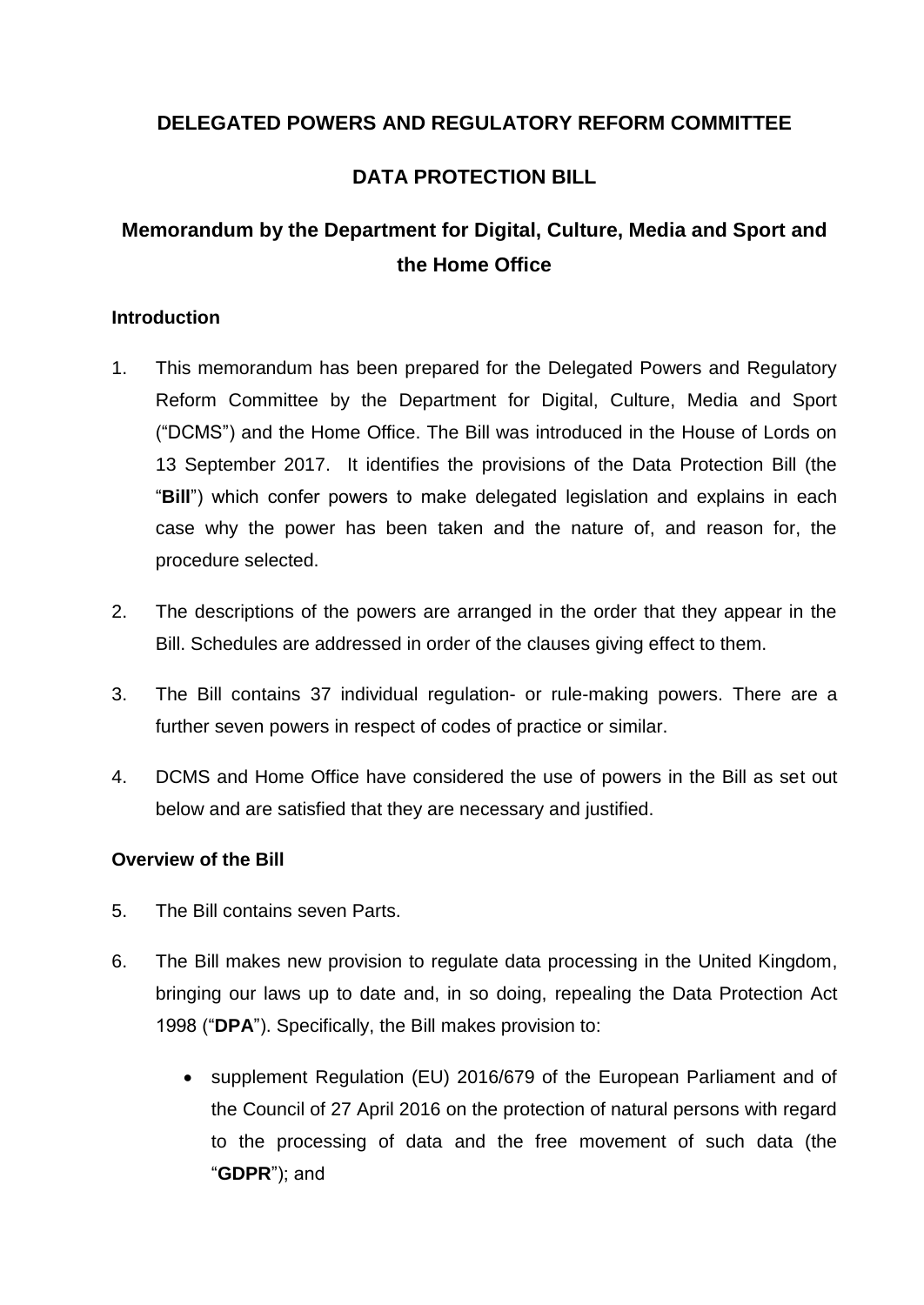- implement the law enforcement directive (EU) 2016/680 of the European Parliament and of the Council of 27 April 2016 on the protection of natural persons with regard to the processing of personal data by competent authorities for the purposes of the prevention, investigation, detection or prosecution of criminal offences or the execution of criminal penalties, and on the free movement of such data ("**LED**").
- 7. The GDPR is a directly applicable EU regulation that will apply to the UK from 25 May 2018. Subject to limited exceptions (for example, in relation to household and personal processing), it regulates all data processing within scope of EU law, other than data processing for law enforcement purposes regulated by the LED. The LED must be transposed by Member States into domestic law by 6 May 2018. Chapter 2 of Part 2 of the Bill supplements the GDPR by exercising certain derogations and discretions given to Member States.
- 8. Chapter 3 of Part 2 of the Bill extends the application of the GDPR to all data processing in the UK which is out of scope of EU law, other than data processing regulated by Parts 3 (law enforcement) and 4 (UK intelligence services). This is defined in the Bill as the "applied GDPR". This extension is necessary because not all data processing activities, for example national security, foreign policy, or defence and some immigration activities are regulated by the EU. Some changes are made to the GDPR in Schedule 6 in order to reflect the fact that this is purely a domestic regime and the EU institutions do not have any role in this processing. The derogations and discretions set out in Chapter 2 are also extended to the applied GDPR scheme. Any regulation-making power in Chapter 2 of Part 2 of the Bill may be extended to the applied GDPR (Chapter 3 of Part 2 of the Bill).
- 9. Part 3 of the Bill provides for one standardised regime for all law enforcement processing carried out by a competent authority; that is a law enforcement body. Part 3 therefore implements the provisions of the LED and further regulates all domestic law enforcement processing by competent authorities which is outside the scope of EU law. Part 4 of the Bill regulates data processing by the UK intelligence services. This regime is based on the draft modernised Council of Europe Convention for the protection of individuals with regards automatic processing of personal data ("**Convention 108**")*.*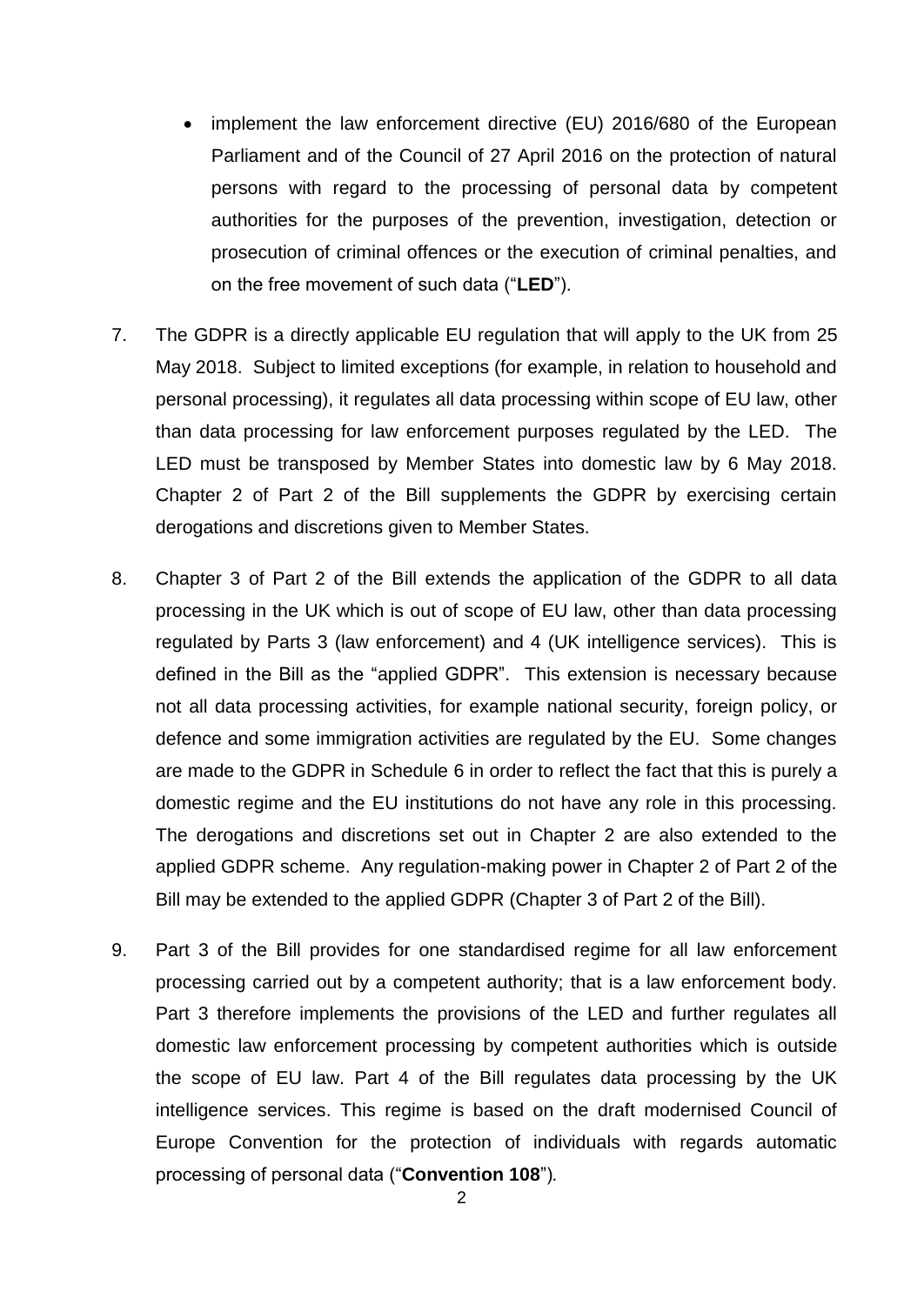- 10. Parts 5 and 6 sets out the role and enforcement powers of the Information Commissioner (the "**Commissioner**") under each of the data processing regimes in the GDPR and Parts 2, 3 and 4 of the Bill.
- 11. Part 7 contains a number of supplemental provisions, including in clause 169 general provision about the making of regulations under the Bill. Amongst other things, clause 169 requires the Secretary of State to consult the Commissioner before making regulations under the Bill (subject to the limited exceptions specified in subsection (2)).

# **PART 2: GENERAL PROCESSING**

# **Clause 6(1)(c) and (2): Power to amend the definition of "public authority" and "public body"**

| Power conferred on:                            | Secretary of State                       |
|------------------------------------------------|------------------------------------------|
| Power exercisable by:                          | Regulations made by statutory instrument |
| Parliamentary procedure: Affirmative procedure |                                          |

# *Context and purpose*

- 12. The terms "public authority" and "public body" are used throughout the GDPR to outline the obligations on those bodies which differ from other data controllers and processors. However, the GDPR does not include a definition of those terms. Instead, the Commission has confirmed that Member States are to use their national law definition. The DPA, as amended by the Freedom of Information Act 2000 ("**FOIA 2000**"), defines the term using the definition in section 3 of FOIA 2000 and section 3 of the Freedom of Information Scotland Act 2002 ("**FOISA 2002**").
- 13. This approach has been maintained in clause 6 which provides a definition of the terms "public authority" and "public body" for the purposes of the GDPR, by reference to that provided in the FOIA 2000 and FOISA 2002.
- 14. However, there may be circumstances in which the definition of "public authority" in the FOIA 2000 and FOISA 2002 may not be appropriate for the purposes of the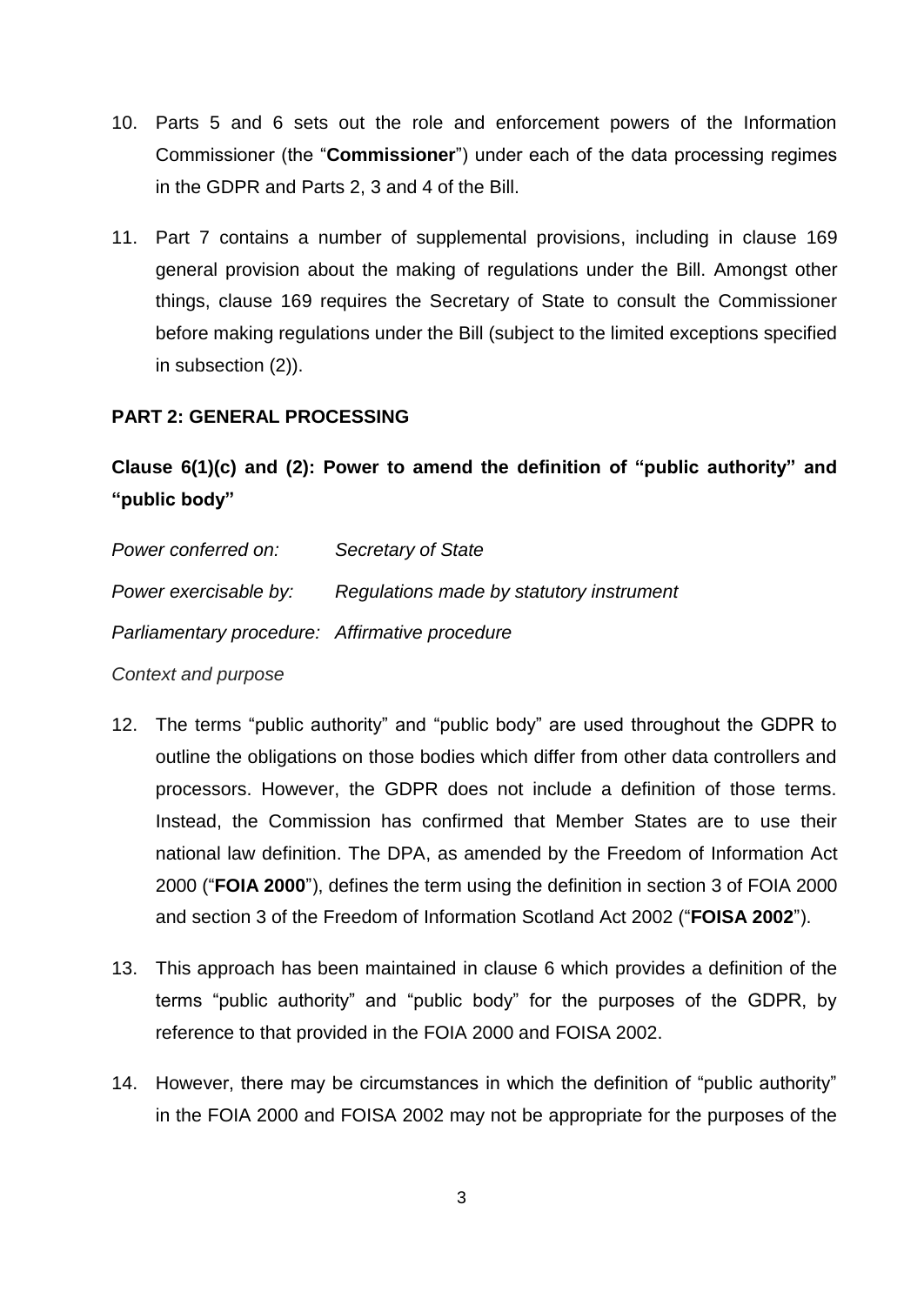GDPR. As such, two regulation-making powers have been included allowing the Secretary of State:

- a. (in subsection  $(1)(c)$ ) to add a body to the definition; and
- b. (in subsection (2)) to add or remove bodies from the definition in the FOIA 2000 or FOISA 2002 for the purposes of the GDPR.

# *Justification for taking the power*

- 15. These regulation-making powers are required in order to ensure that the definition of "public authority" and "public body" remains appropriate for the provisions which apply to those bodies under the GDPR, without the need for primary legislation to make limited amendments to the definition.
- 16. This is particularly important as sections 4 and 5 of the FOIA 2000 provides the Secretary of State with regulation-making powers to add or remove bodies from the list of "public authorities" and sections 4 and 5 of the FOISA 2002 provide Scottish Ministers with a similar power.
- 17. In addition, under paragraph 171 of Schedule 1 to the Wales Act 2017 (not yet in force) an exception has been included for "Public access to information held by a public authority" in respect of Welsh public authorities. Whilst the Welsh Assembly does not appear to have immediate plans to pass its own freedom of information legislation, it is possible that this may happen in due course, and should bodies be defined as "public authorities" for the purpose of that legislation they may need to be incorporated into the GDPR definition.
- 18. The Government considered whether the regulation-making power should permit amendment of the definition in its entirety, however, we concluded that a power to add or remove bodies from the existing definition rather than a wholesale change was sufficient to meet the aims outlined (albeit accepting that the power to add or remove bodies is not circumscribed by the clause). This is also consistent with those powers in the FOIA 2000 and FOISA 2002.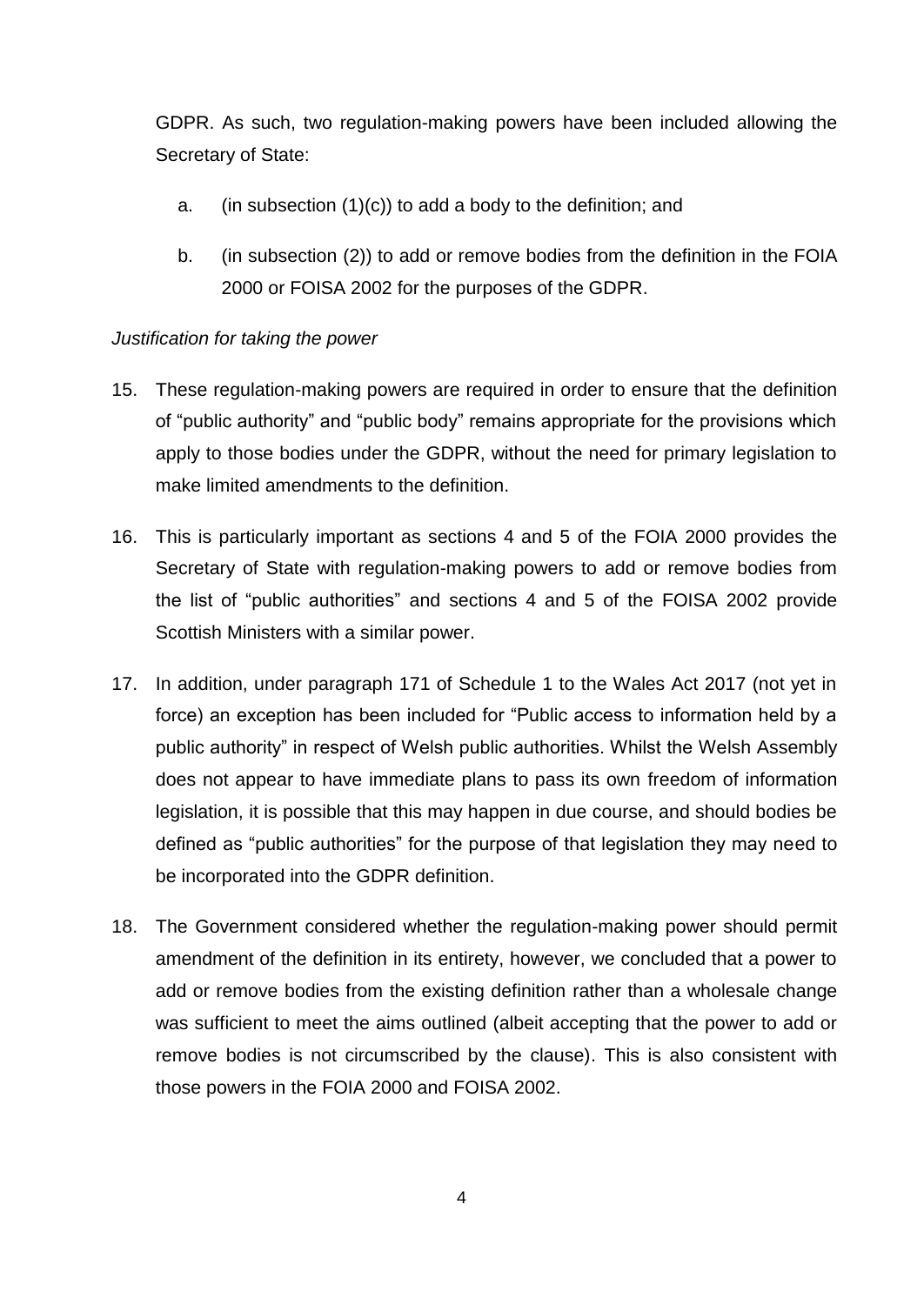### *Justification for procedure selected*

19. By virtue of clause 6(3), these regulations are subject to the affirmative procedure. This is considered appropriate given that the exercise of the power could alter the requirements on certain bodies under the GDPR.

**Clause 9(6): Power to add, vary or omit conditions or safeguards applying to processing special categories of personal data and criminal convictions etc data**

| Power conferred on:                            | Secretary of State                       |
|------------------------------------------------|------------------------------------------|
| Power exercisable by:                          | Regulations made by statutory instrument |
| Parliamentary procedure: Affirmative procedure |                                          |

# *Context and purpose*

- 20. Clause 9 enables the processing of special categories of personal data under Article 9(2) of the GDPR, by way of derogation from the prohibition on the processing of these categories of data in Article 9(1). It also enables the processing of criminal convictions and offences data under Article 10, exercising the derogation contained in that Article.
- 21. Such processing may only be carried out under one of the processing conditions provided for in Parts 1 to 3 of Schedule 1 and subject to safeguards for the data subject contained both in individual processing conditions and in Part 4 of Schedule 1.
- 22. Clause 9(6) confers a power on the Secretary of State to make regulations to amend Schedule 1, by adding, varying or omitting conditions or safeguards. Such regulations may also make consequential amendments, where required, to clause 9 (for example, changes to subsections (2), (3) and (5) if a new Part is added to the Schedule).

# *Justification for taking the power*

23. The power is based on the position in Schedule 3 to the DPA. Paragraph 10 of that Schedule provided powers for additional processing conditions for sensitive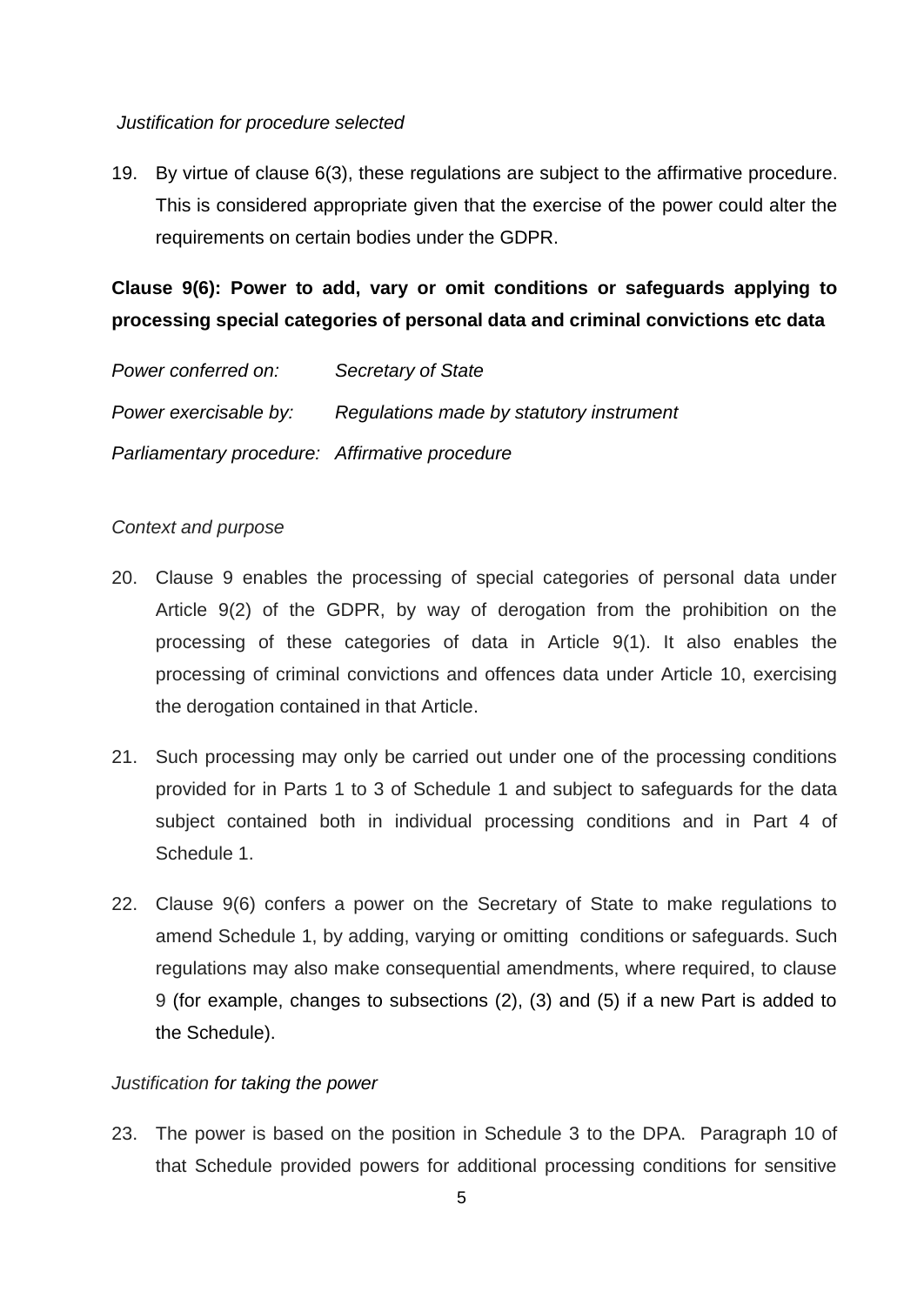personal data to be added by way of inclusion in a statutory instrument. This power was exercised five times, with a number of significant processing conditions being included in those statutory instruments.

- 24. The effects of the Data Protection Act (Processing of Sensitive Personal Data) Orders of 2000<sup>1</sup>, 2002<sup>2</sup>, 2006<sup>3</sup> and 2009<sup>4</sup> are reproduced in the Bill (the 2012 Order<sup>5</sup> related to the Hillsborough Independent Panel and is no longer needed).
- 25. Paragraphs 2, 7 and 9 of Schedule 3 to the DPA provide powers to exclude the application of certain conditions in specified cases, or to provide that conditions were to be regarded as not satisfied unless specified further conditions are also satisfied. The power to amend or remove conditions is based on those powers, though it is drawn slightly wider. It is necessary to enable safeguards for data subjects to be added to or adapted, where it becomes apparent that the conditions and safeguards provided in Schedule 1 do not provide sufficient protection for data subjects, or where the conditions and safeguards need updating to deal with changing circumstances. Exercise of the power would be subject to Articles 9(b), (g), (h), (i) and (j) and 10 of the GDPR, which require, for example, that the safeguards provided are appropriate.
- 26. The power allows the amendment of Schedule 1 in order to ensure legislative coherence. Otherwise, data controllers would have to consult not only the GDPR and the Bill but also secondary legislation made under the Bill to understand the full effect of the processing conditions as amended. As the Government has taken the decision to re-enact the substance of the existing statutory instruments, it is the Government's view that legislative coherence can be strengthened by requiring all further amendments to be set out in Schedule 1.

### *Justification for procedure selected*

27. By virtue of clause 9(7), the regulations are subject to the affirmative procedure. This is considered appropriate given that such regulations will affect how

-

<sup>1</sup> SI 2000/417

<sup>2</sup> SI 2002/2905 <sup>3</sup> SI 2006/2068

<sup>4</sup> SI 2009/1811

<sup>5</sup> SI 2012/1978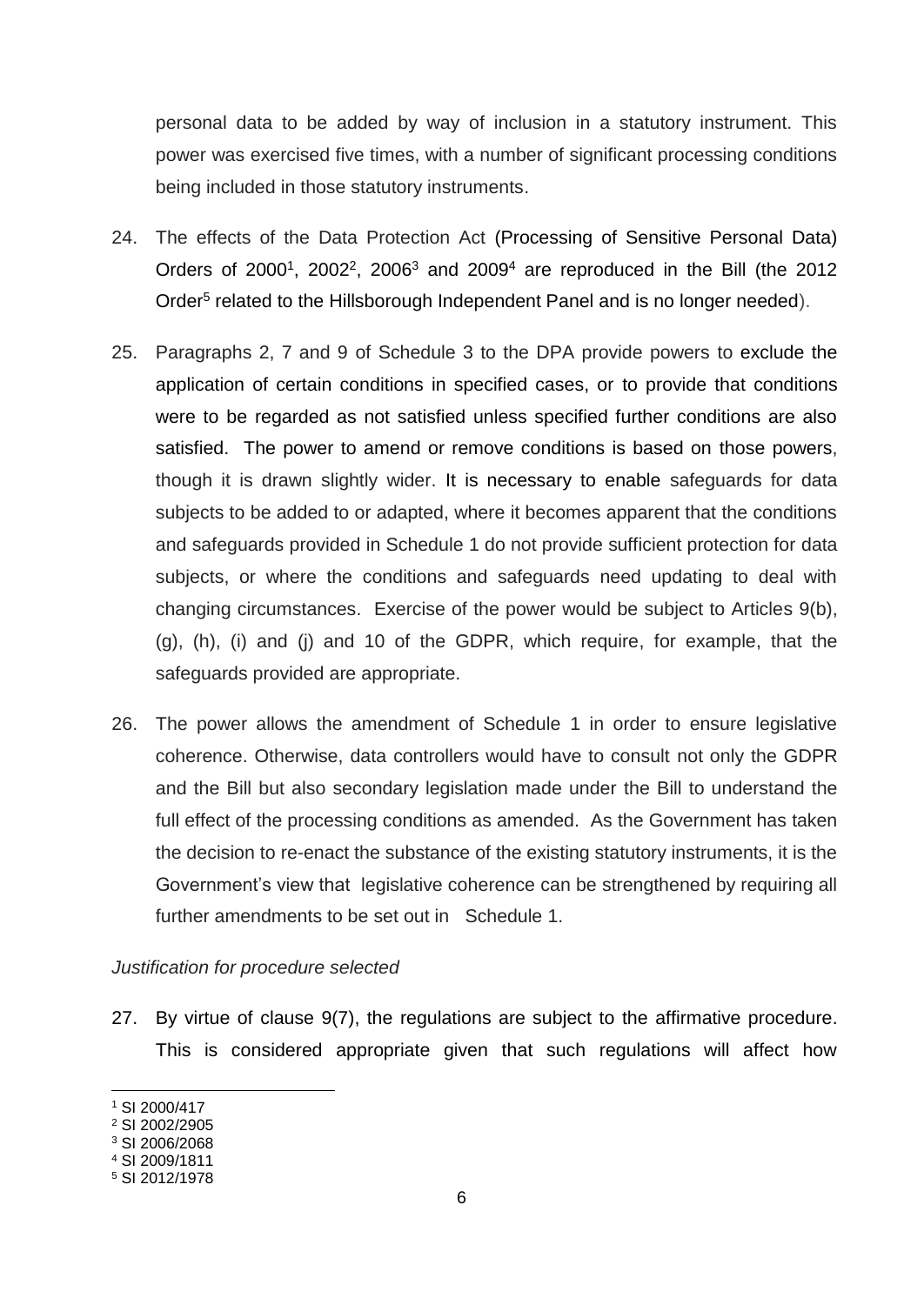particularly sensitive categories of personal data may be processed and the fact that any regulations are capable of amending clause 9 of and Schedule 1 to the Bill.

# **Clause 11(1) and (2): Power to specify maximum fees and to require controllers to prepare guidance about fees**

| Power conferred on:                         | <b>Secretary of State</b>                |
|---------------------------------------------|------------------------------------------|
| Power exercisable by:                       | Regulations made by statutory instrument |
| Parliamentary procedure: Negative procedure |                                          |

# *Context and Purpose*

- 28. Article 13 and 14 GDPR impose obligations on a controller to provide certain information to a data subject and take action under Articles 15 to 22 (which confer various rights on data subjects) and 34 (which requires a data controller to inform a data subject of a personal data breach). The relevant information must be provided free of charge. However, where a request for information is manifestly unfounded or excessive the controller may charge a reasonable fee or refuse to act.
- 29. Article 15 GDPR gives a data subject a right to obtain from a controller information about processing and a copy of the personal data undergoing processing. Article 15(3) provides that where the data subject asks for additional copies the controller may charge a reasonable fee based on administrative costs.
- 30. Clause 11(1) provides a power to make regulations setting a cap on what is considered reasonable for the purposes of both Article 12(5) and Article 15(3). Clause 11(2) separately enables the Secretary of State to make regulations requiring specified categories of controller to publish guidance about those fees and identifying what such guidance must include.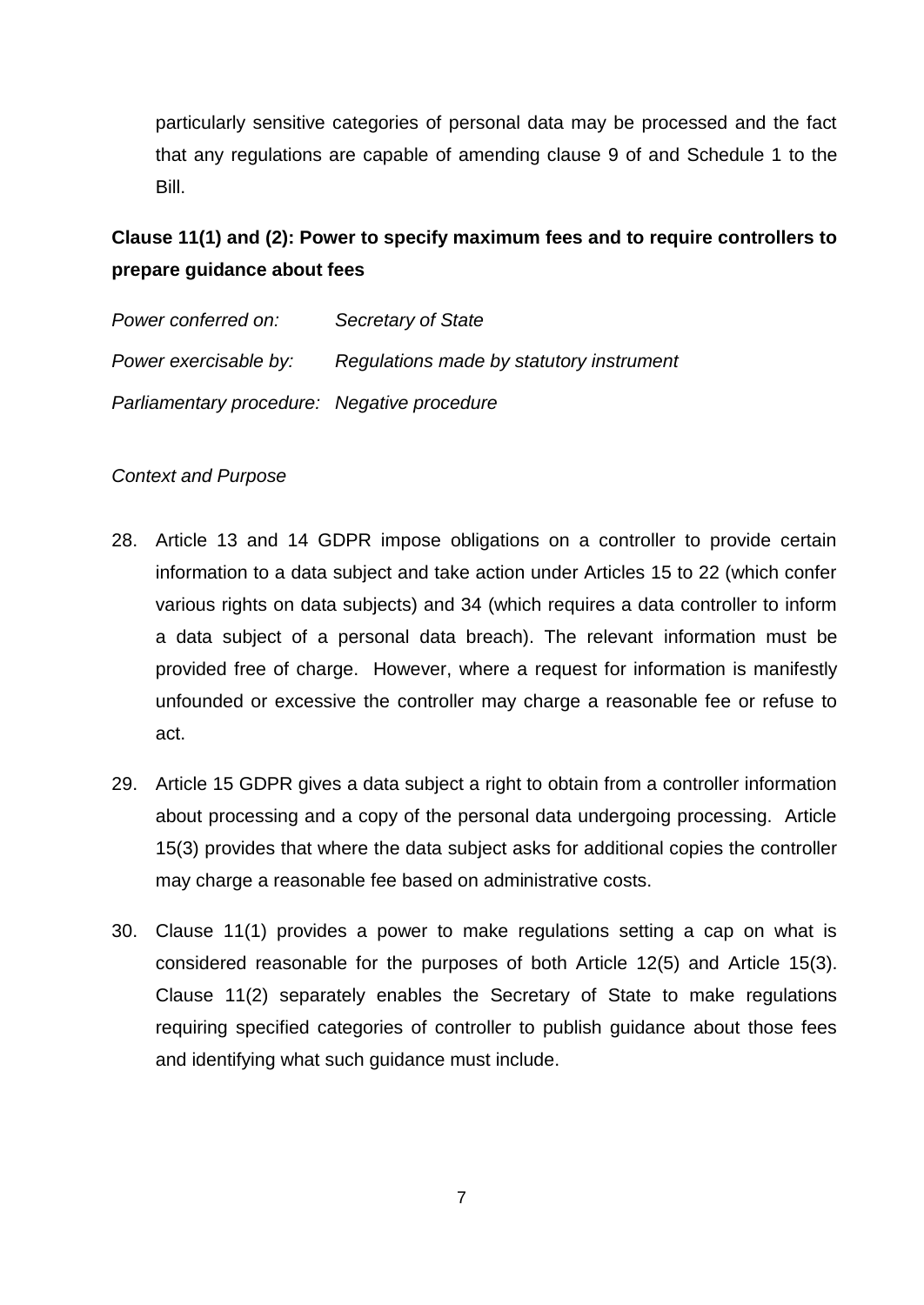### *Justification for taking the power*

31. The powers are necessary to ensure that controllers do not exercise the rights to levy fees in a way that imposes unreasonable burdens on data subjects. Although the GDPR specifies that any such fee must be reasonable and based on administrative costs, the Government is keen to avoid controllers attempting to charge excessive fees, thus requiring a data subject to challenge the fee. The Government considers, therefore, that there should be a backstop power for the Secretary of State to set a maximum fee if evidence comes to light that the fees being charged by controllers are excessive. There is an analogous power to set a maximum fee for subject access requests under section 7(2)(b) of the DPA (although under that Act a fee is chargeable for the generality of subject access requests save in prescribed cases).

### *Justification for the procedure selected*

32. By virtue of clause 11(3), these powers are subject to the negative procedure. Notwithstanding the fact that fees prescribed under the DPA are only required to be laid before Parliament and are not otherwise to any parliamentary procedure (see section 67(6) of that Act), the negative procedure is more commonly applied to statutory instruments setting fee levels (including, for example, fees set under section 9 of the Freedom of Information Act 2000 in respect of requests for information) and is considered to provide a sufficient level of parliamentary scrutiny in this instance not least, because the effect of any regulations would be to cap the level of fee that may be charged.

# **Clauses 13(6) and 48(4): Power to provide for further safeguards in respect of automated decision-making**

| Power conferred on:                            | Secretary of State                       |
|------------------------------------------------|------------------------------------------|
| Power exercisable by:                          | Regulations made by statutory instrument |
| Parliamentary procedure: Affirmative procedure |                                          |

8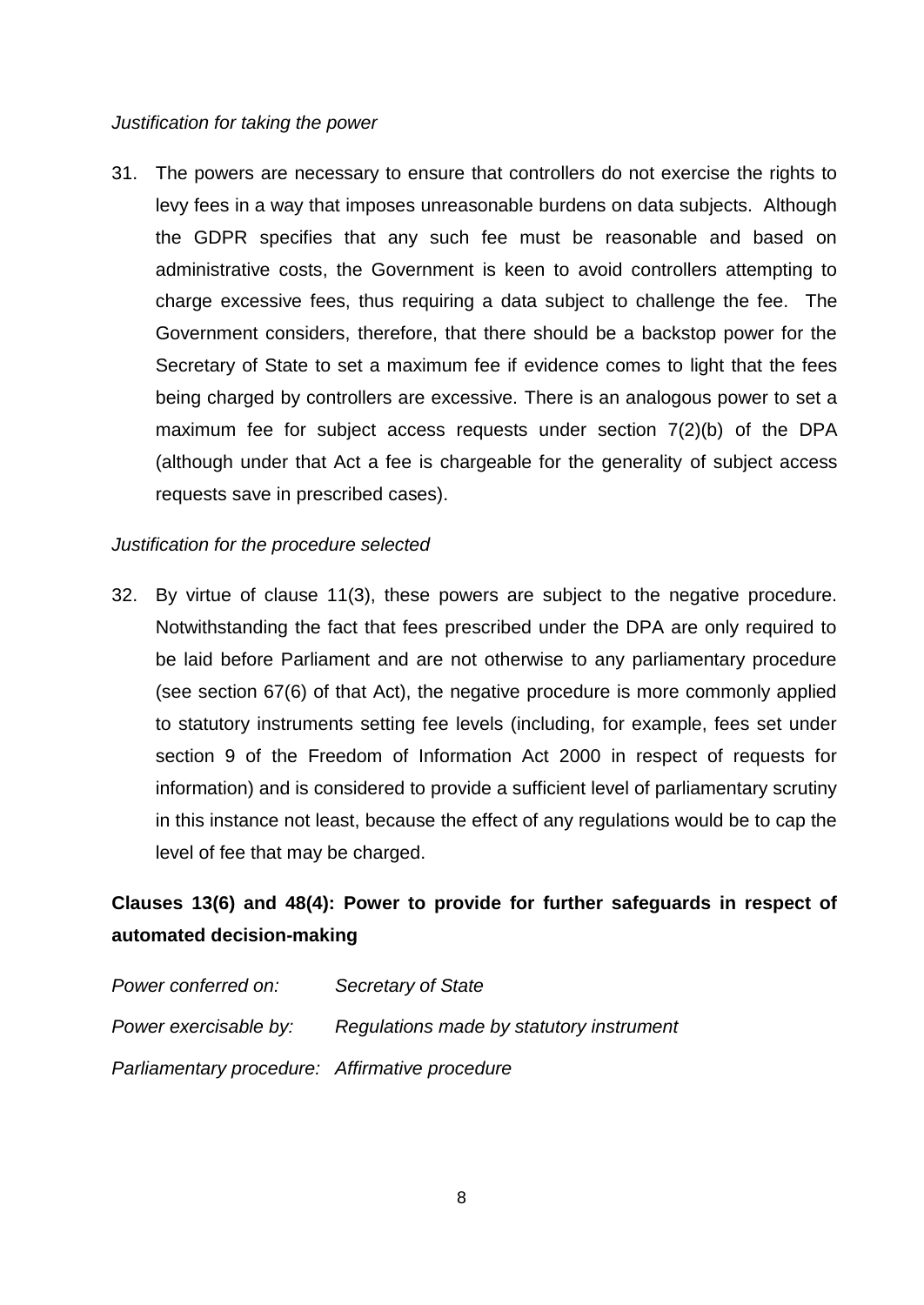## *Context and purpose*

- 33. Article 22 of the GPDR prohibits a decision having legal (or similarly significant) effects concerning a data subject to be based solely on automated processing. Article 22(2)(b) provides an exemption where the decision is authorised by Union or Member State law which includes suitable measures to safeguard the data subject's rights or freedoms and legitimate interests. Clause 13 imposes safeguards for those purposes, which replicate the existing safeguards in section 12(2) of the DPA. Clause 13(6) gives the Secretary of State the power to impose additional safeguards by regulations; the power extends to amending provision in clause 13 (subsection (7)(a)).
- 34. Article 11 of the LED makes similar provision in respect of automated decisionmaking. Clauses 47 and 48 give effect to Article 11 and subsections (4) and (5)(a) of clause 48 include a similar regulation-making power.

## *Justification for the power*

35. Automated processing is likely to become an increasingly prevalent aspect of decision making and it is therefore possible new, additional safeguards will be needed to be adopted to meet changed circumstances as a result of future developments in this area. The Government therefore considers it is prudent to take a power to make regulations to allow the Secretary of State to impose additional safeguards or to amend the existing safeguards in clauses 13 and 48 to take account of any future technological or industry developments.

# *Justification for procedure selected*

36. By virtue of clauses 13(9)(b) and 48(5)(b), the powers are subject to the affirmative procedure. The Government considers this level of scrutiny to be appropriate given the purpose to safeguard the rights and freedoms of data subjects and as the regulations will have the effect of imposing obligations on data controllers. The affirmative procedure is also appropriate given that the power may also be exercised so as to amend clauses 13 and 48.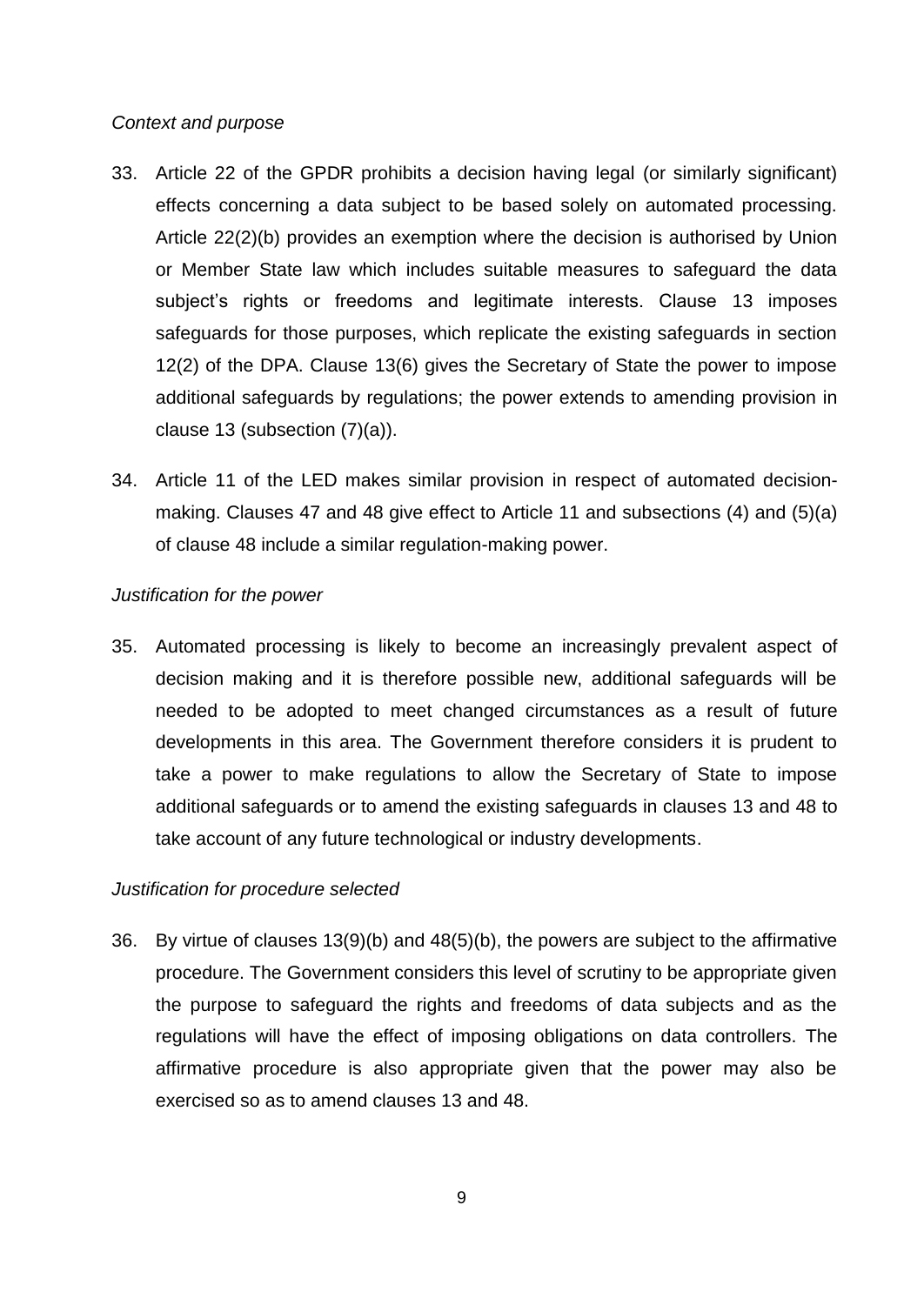# **Schedule 2, paragraph 13(3): Power to amend list of Royal appointments in respect of which "listed GDPR provisions" do not apply**

*Power conferred on: Secretary of State Power exercisable by: Regulations made by statutory instrument Parliamentary procedure: Affirmative procedure*

## *Context and purpose*

- 37. Paragraph 13 of Schedule 2 restricts the application of certain rights of a data subject under Chapter III of the GDPR and obligations of a controller, where those obligations correspond to those rights, in relation to data processing for the purposes of assessing a person's suitability for the offices to which appointment is made by Her Majesty. Under the equivalent provision in the DPA (see paragraph 4 of Schedule 7), the list of appointments is prescribed by order. Paragraph 13(2) of Schedule 2 to the Bill imports the list of appointments currently contained in the Data Protection (Crown Appointments) Order 2000 (SI 2000/416).
- 38. Paragraph 13(3) gives the Secretary of State power to amend the list of offices to which the restriction will apply.

# *Justification for taking the power*

39. The power in paragraph 13(3) ensures the restriction remains limited in its scope and operates only in respect of specified offices to which appointment is made by Her Majesty. It also allows the list to be kept current and, as such, is equivalent to the precursor power in the DPA.

# *Justification for procedure selected*

40. By virtue of paragraph 15(4) of Schedule 2, these regulations are subject to the affirmative procedure as befitting a Henry VIII power. This level of scrutiny is appropriate to protect the rights and freedoms of data subjects given that the effect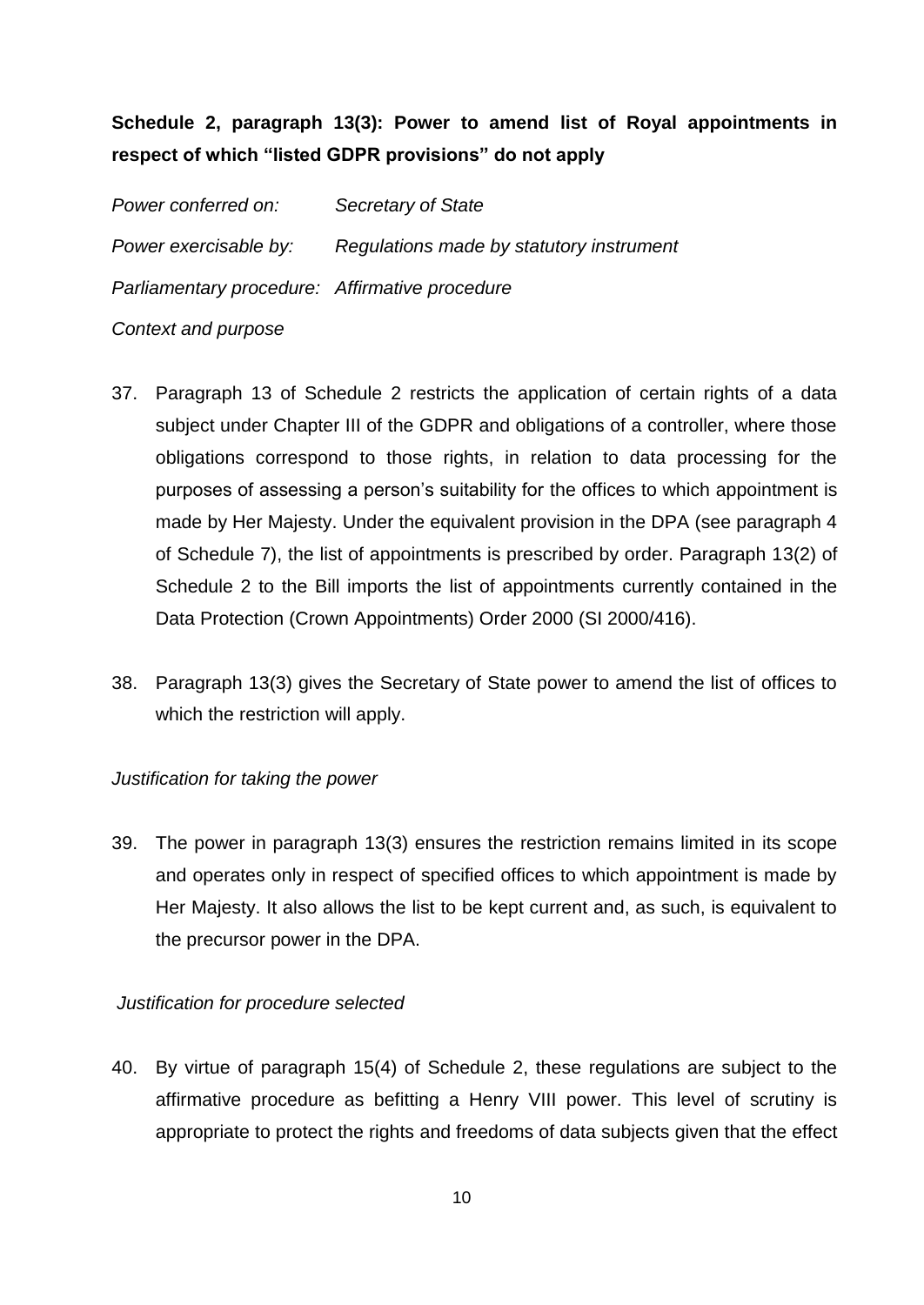of the regulations is to restrict those rights. It also mirrors the level of scrutiny attached to the precursor power in the DPA.

## **Schedule 2, paragraph 24(6): Power to amend list of codes of practice**

*Power conferred on: Secretary of State Power exercisable by: Regulations made by statutory instrument Parliamentary procedure: Affirmative procedure*

# *Context and purpose*

41. Article 85 GDPR allows Member States to exercise wide derogation when processing for freedom of expression and information including, among other thing, journalistic, academic, artistic or literary reasons. Paragraph 24 of Schedule 2 sets out the UK exemptions in reliance on this power. To rely on this exemption a controller must reasonably believe that publication of this material is in the public interest. That belief is informed by the codes set out in paragraph 24(5) by reference to various industry codes and guidelines. Paragraph 24(6) confers a power on the Secretary of State to add or remove a code from this list.

# *Justification for taking the power*

42. This provision is similar to a power under section 32(3) of the DPA which allowed the Secretary of State to designate codes to be taken into account. The last instrument made under that power was Data Protection (Designated Codes of Practice) (No 2) Order (SI 2000/1864). This order has not been updated for some time and the list in paragraph 24(5) reflects an updated list. The Government expects that these codes will be changed or added to over time as industry standards and regulatory bodies change. For example, we anticipate that we may need to add a code of practice published by Independent Press Standards Organisation in due course.

# *Justification for procedure selected*

43. By virtue of paragraph 24(7) of Schedule 2, this power is subject to the affirmative procedure. Given that this power will have the effect of amending primary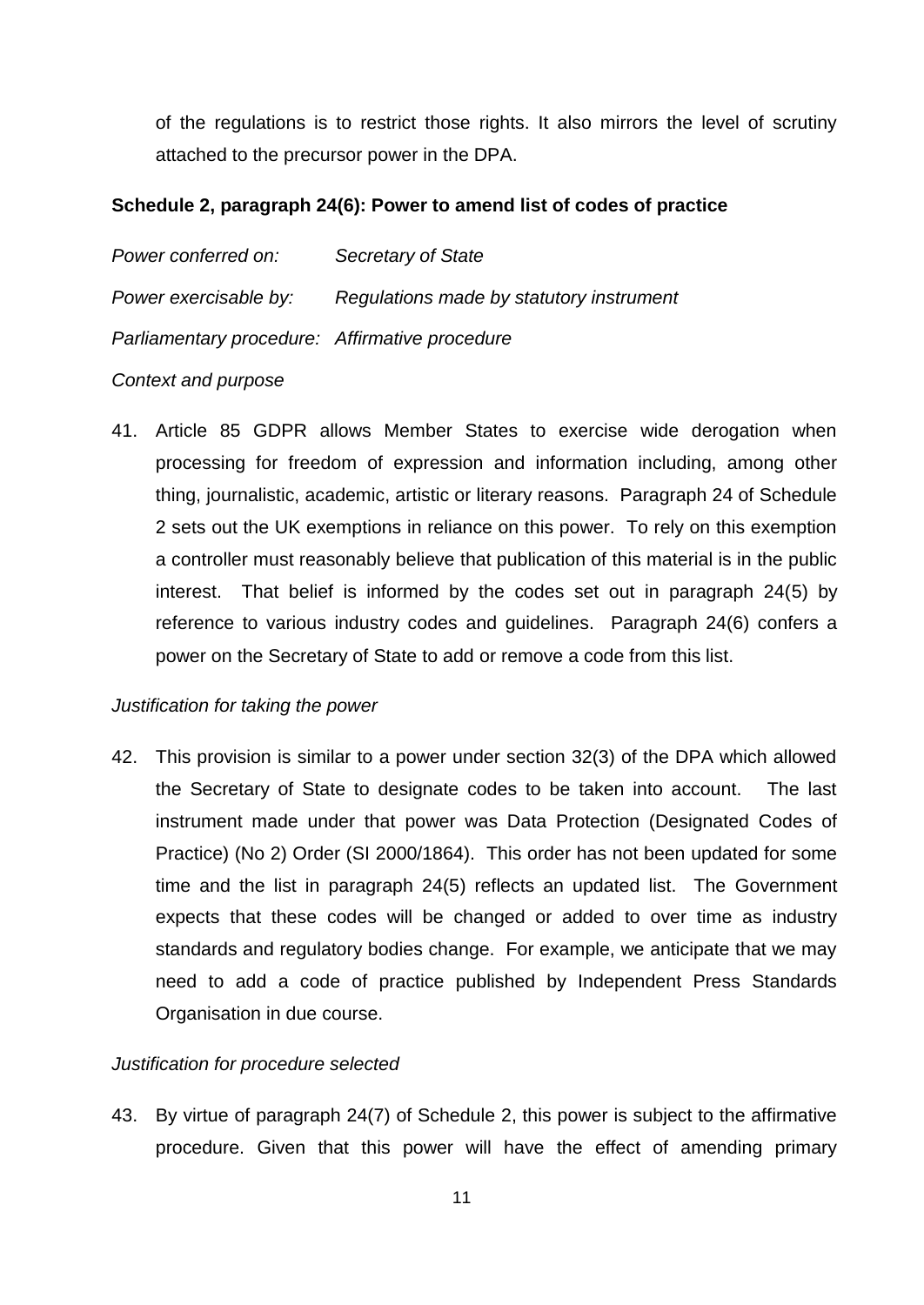legislation the Government considers that the affirmative procedure is appropriate here. The procedure is also in line with that attached to the precursor power in section 32(3) of the DPA.

### **Clauses 15(1) and 111(1): Power to make further exemptions**

| Power conferred on:                            | Secretary of State                       |
|------------------------------------------------|------------------------------------------|
| Power exercisable by:                          | Regulations made by statutory instrument |
| Parliamentary procedure: Affirmative procedure |                                          |

#### *Context and purpose*

- 44. Articles 6 (lawfulness of processing), 23 (restrictions on rights of data subjects), 85 (processing and freedom of expression and information) and 89 (safeguards and derogations relating to processing for archiving purposes in the public interest, scientific or historical research purposes or statistical purposes) of the GDPR provide that a Member State may make certain derogations in law. The UK's exercise of its rights of derogation are set out in Schedules 2 to 4 to the Bill and repeat many of the exemptions contained in the DPA and in underlying regulations. Article 23 requires that any such laws must meet an objective of public interest, limited to those listed in Article 23(1)(a)-(j), and be proportionate to the legitimate aim. Clause 15(1) provides a power to make regulations in reliance on those Articles derogating from the rights given to data subjects and the obligations imposed on controllers and processors in the GDPR. By virtue of subsection (2), such regulations may amend or repeal any provision in clause 14 of and Schedules 2 to 4 to the Bill.
- 45. In Part 4 of the Bill, which governs processing by the intelligence services, clause 108 set out exemptions from the provisions of Part 5 for the purpose of safeguarding national security. Schedule 11 provides for further exemptions on other grounds – there is some commonality between provision in this Schedule and Schedule 2. Clause 111 confers an analogous power to that in clause 15 to provide for further exemptions if the Secretary of State considers the exemption is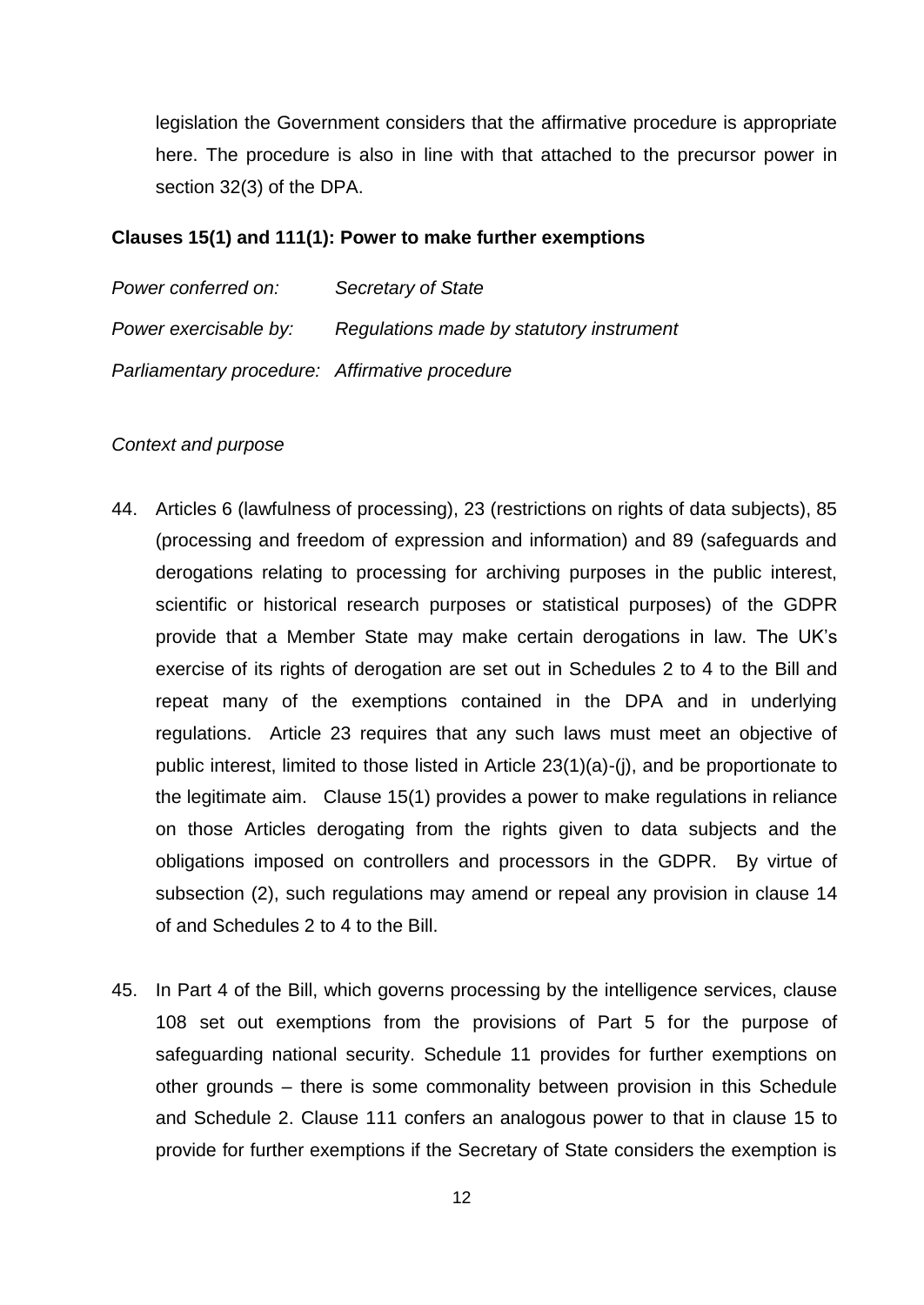necessary for safeguarding the interests of data subjects or the rights and freedoms of others; such regulations may also make amendments to Schedule 11.

### *Justification for taking the power*

46. Articles 6, 23, 85 and 80 confer express powers on Member States to alter the application of the GDPR in the circumstances provided for in those Articles. Similarly, in relation to Part 4, Article 9 of Convention 108 enables exceptions to be made to the provisions in Chapter II of the Convention in the circumstances set out in that article. The Bill exercises these derogations to reflect current public policy, but this is subject to change over time. Flexibility is required, including after the UK leaves the EU when the regulation-making power in section 2(2) of the European Communities Act 1972 will no longer available, to enable the UK to make full use of the permissible derogations, including by adapting (and, if necessary, amending existing provision in clause 14 and Schedules 2 to 4) or extending these derogations in the light of changing public policy requirements.

# *Justification for procedure selected*

47. By virtue of clauses 15(3) and 111(3), these powers are subject to the affirmative procedure. The affirmative procedure is considered appropriate given the wide ranging scope of the derogations, and therefore of the regulation-making power, and the resultant potential to impact (whether positively or negatively) on the rights and freedoms of data subjects, and on the obligations on controllers and processors. The affirmative procedure is also considered appropriate given that regulations made under clause 15 and 111 may amend provisions in clause 13 and Schedules 2 to 4, and in Schedule 11, as the case may be. The parliamentary procedure mirrors that applied to the precursor power in sections 38(1) and (2) of the DPA.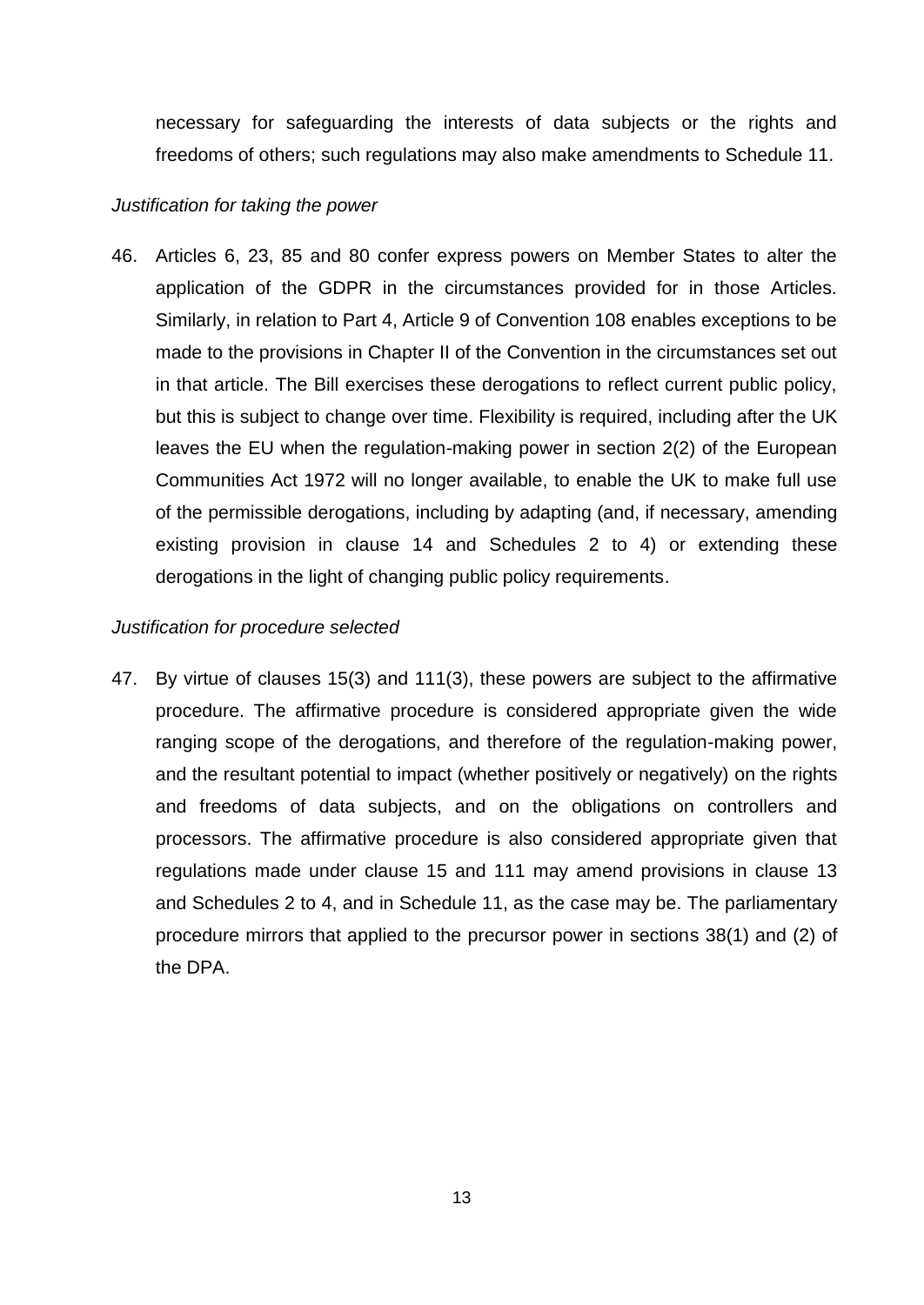# **Clause 17(1) and (2): Power to make provision in respect of transfers of personal data to third countries and international organisations.**

*Power conferred on: Secretary of State Power exercisable by: Regulations made by statutory instrument Parliamentary procedure: Negative procedure*

## *Context and purpose*

- 48. Subsection (1) of clause 17 provides a regulation-making power to exercise a derogation under Article 49(4) GDPR for the Secretary of State to specify circumstances in which a transfer of personal data is or is not necessary for an important reason of public interest, for the purpose of relying on Article 49(1)(d) of the GDPR to transfer personal data to a third country (i.e. a non-EU Member State) or international organisation.
- 49. Subsection (2) of clause 17 exercises a derogation under Article 49(5) of the GDPR for the Secretary of State to make regulations setting limits on the transfer of personal data to a third country or international organisation which does not have an adequacy decision in place where she considers such a restriction necessary for important reasons of public interest.
- 50. Article 49 appears in Chapter V of the GDPR, which places strict restrictions on the ability to transfer personal data to a third country (that is, a non-EU Member State) or international organisation. Generally such transfers require the EU Commission to have decided that the third country or international organisation ensures an adequate level of protection (Article 45), or for there to be certain safeguards in place (Article 46). Article 49(1) provides for other limited grounds for transferring personal data to third countries or international organisations, one of which being that the transfer is necessary for important reasons of public interest (Article 49(1)(d)).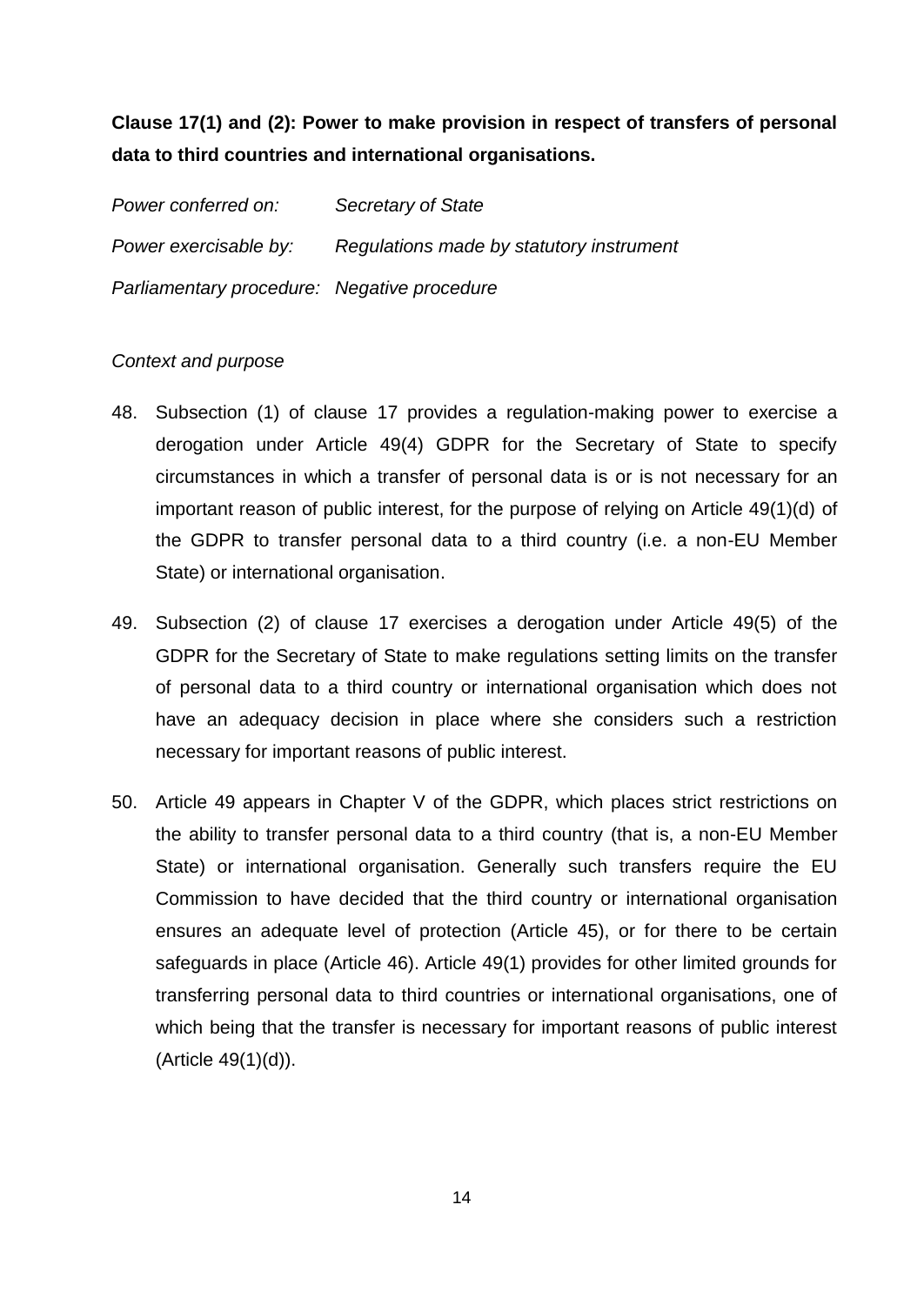#### *Justification for taking the power*

- 51. Article 49(1)(d) resembles an existing provision in paragraph 4(1) of Schedule 4 to the DPA. That paragraph enables overseas transfers of personal data for reasons of substantial public interest (similar to subsection (1) clause 17). Paragraph 4(2) of Schedule 4 to the DPA gives the Secretary of State a similar power to that in subsection (2) of clause 17. Although the paragraph 4(2) power has not been exercised, the Government considers that there is a significant difference between paragraph 4(1) and Article 49(1)(d) which significantly increases the likelihood of the power being exercised in future: Article 49(4) states that the "public interest" basis must be recognised in EU or domestic law. It is not possible for the Government to identify and set out all current and future matters of public interest in the Bill. In many cases existing law will already provide such a basis. Should any need emerge in future clause 17(1)(a) will give the Secretary of State the power to provide for any further legal basis. Clause 17(1)(b) will also give the Secretary of State the power to stop or prevent improper uses of this provision to facilitate transfers that she considers are not in the public interest. Although no such uses have been identified for inclusion in the Bill, the power provides a valuable safeguard to help protect individuals' personal data.
- 52. Where there is no adequacy decision in place, the subsection (2) provision will give the Secretary of State a power to restrict the ability to transfer personal data on any other basis for important reasons of public interest, thereby providing a further safeguard to help protect individuals' personal data.

#### *Justification for procedure selected*

53. By virtue of clause 17(3), these regulation-making powers are subject to the negative procedure, matching the level of Parliamentary scrutiny attached to the precursor power. Given that the framework for the transfer of personal data to third countries is provided for in the GDPR and that any regulations would serve to amplify the application of the public interest test provided for in Article 49, the negative procedure is considered to provide an appropriate level of scrutiny.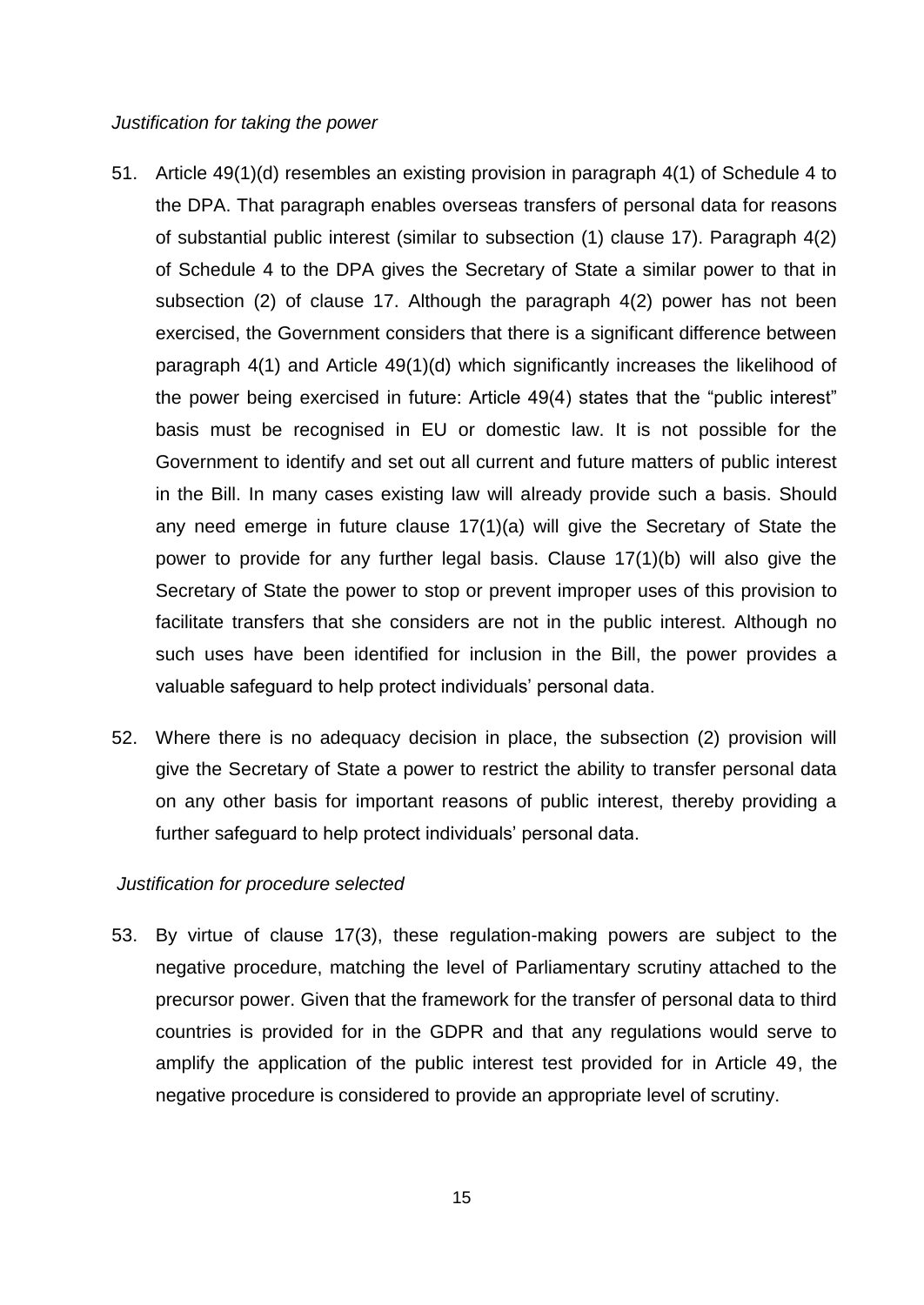# **Clause 21(1): Power to make provision in consequence of regulations related to the GDPR.**

*Power conferred on: Secretary of State Power exercisable by: Regulations made by secondary legislation Parliamentary procedure: Affirmative procedure*

## *Context and purpose*

54. This power enables the Secretary of State to make similar provisions for the applied GDPR, in consequence of regulations made under section 2(2) of the European Communities Act 1972 ("the 1972 Act") in respect of the GDPR. Although it is not currently anticipated that regulations will need to be made under the 1972 Act, the purpose of the power is to ensure that should any regulations be made using that Act, it will be possible to make regulations for the applied GDPR, this helps ensure consistency between the regimes.

### *Justification for taking the power*

55. The power is necessary to ensure that there is no divergence between the GDPR and the applied GDPR, in the event powers under section 2(2) of the European Communities Act 1972 are used to make regulations for the GDPR.

# *Justification for procedure selected*

56. Regulations under section 2(2) of the European Communities Act 1972 may be subject either to the negative or the affirmative procedure. Accordingly, it is appropriate that any regulations made for the applied GDPR in consequence of regulations made under section 2(2) follow a similar procedure. The Government has opted for the higher of the two available procedures. In addition, as the power may be used to alter this Bill, to the extent it relates to the applied GDPR it is appropriate that the affirmative procedure is used.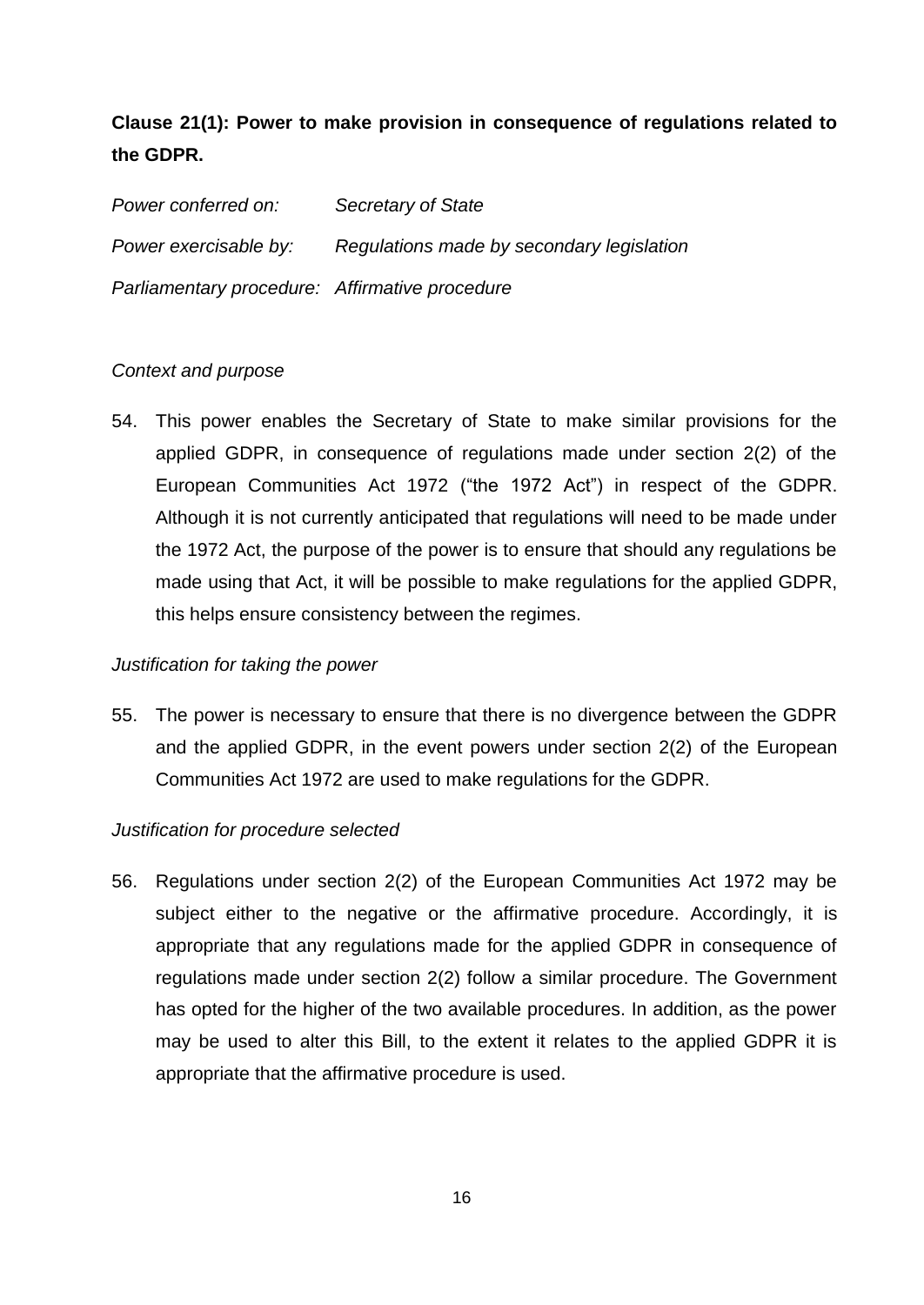**Clause 22(8): Power to specify cost cap above which data controllers are not required to respond to subject access requests in respect of manual unstructured data.**

*Power conferred on: Secretary of State Power exercisable by: Regulations made by secondary legislation Parliamentary procedure: Negative procedure*

#### *Context and purpose*

57. Clause 22 disapplies certain provisions of the applied GDPR and of the Bill to manual unstructured data held by public authorities as defined by the Freedom of Information Act 2000 ("FOIA"). The clause re-enacts provisions in sections 9A(2) to (6) and 33A of the DPA. In particular, clause 22(5) provides that a data controller is not required to comply with the obligations imposed in respect of data subjects' rights of access, conferred by Article 15(1) to (3) of the GDPR (as applied by Chapter 3 of Part 2), in relation to manual unstructured data held by FOIA public authorities if either of two conditions are satisfied. The second condition (subsection (5)(b)) is that the controller estimates that the cost of complying with the subject access request would exceed "the appropriate maximum". A data controller must still confirm whether or not personal data concerning the data subject is being processed unless the estimated cost of complying with that obligation alone in relation to the personal data would exceed "the appropriate maximum" (subsection (6)). Subsection (8) confers power on the Secretary of State to specify the appropriate maximum for the purposes of subsections (5) and (6). Inclusion of this power replicates that in section 9A(5) of the DPA. The current regulations made under that power are the Freedom of Information and Data Protection (Appropriate Limit and Fees) Regulations 2004 (SI 2004/3244). Regulation 3 prescribes an appropriate limit of £600 in the case of the public bodies listed in Part I of Schedule 1 to the FOIA (including government departments). An appropriate limit of £450 is prescribed in relation to all other public authorities. It is proposed to preserve these limits under the replacement regime.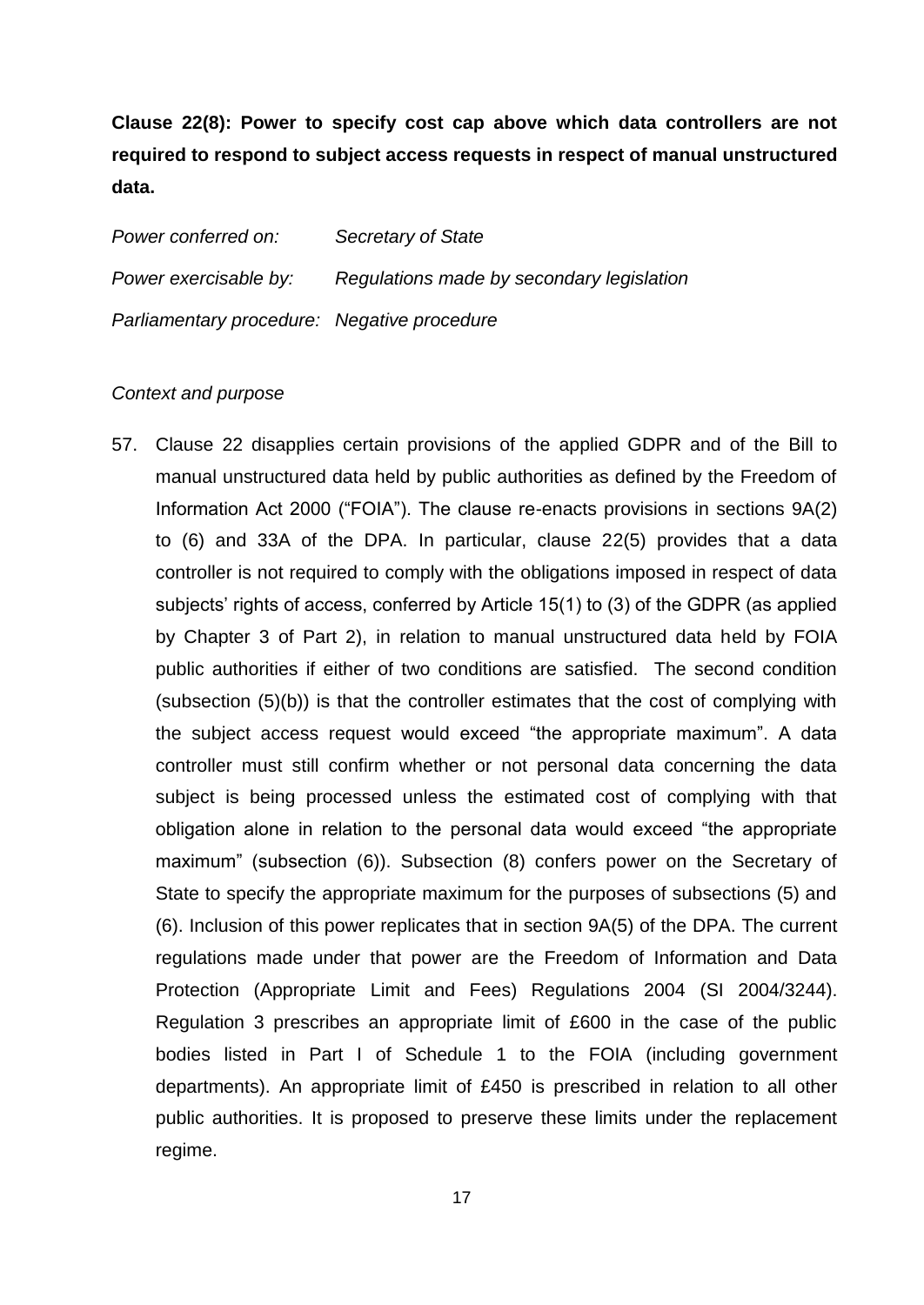### *Justification for taking the power*

58. Given the nature of the data to which clause 22 applies, complying with subject access requests could impose significant burdens on FOIA public authorities. It is therefore considered appropriate that there should be a cap of the costs that may be incurred in responding to a subject access request. It is considered appropriate to set out the amount of the cap in secondary legislation to take account of changes over time in the costs that may be incurred by public authorities in responding to such subject access request.

# *Justification for procedure selected*

59. By virtue of clause 22(9), these regulations are subject to the negative procedure as is the case with the precursor regulation-making power in the DPA. The Bill itself establishes the principle of a monetary cost cap (which will apply only to a narrow category of data), consequently the negative procedure is considered to afford an adequate level of scrutiny.

## **PART 3: LAW ENFORCEMENT PROCESSING**

### **Clause 28(3): Power to amend list of competent authorities**

| Power conferred on:   | Secretary of State                                                              |
|-----------------------|---------------------------------------------------------------------------------|
| Power exercisable by: | Regulations made by statutory instrument                                        |
|                       | Parliamentary Procedure: Affirmative procedure (Negative procedure if change of |
|                       | name only)                                                                      |

### *Context and purpose*

- 60. Part 3 of the Bill regulates data processing for law enforcement purposes and transposes the LED into UK law. The LED applies to the processing of personal data for law enforcement purposes by "competent authorities". Article 3(7) defines a competent authority in the following terms:
	- "(a) any public authority competent for the prevention, investigation, detection or prosecution of criminal offences or the execution of criminal penalties,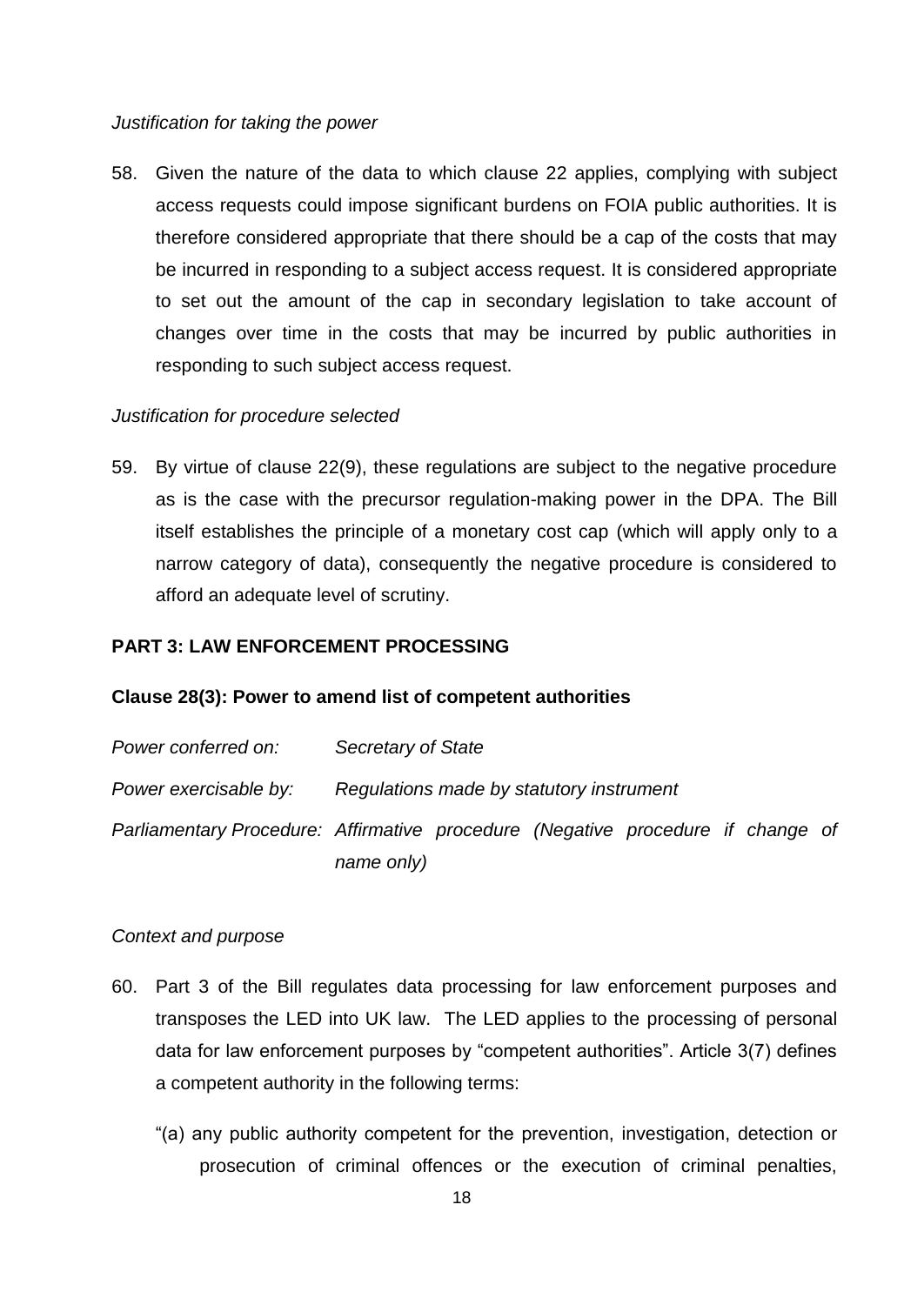including the safeguarding against and the prevention of threats to public security; or

- (b) any other body or entity entrusted by Member State law to exercise public authority and public powers for the purposes of the prevention, investigation, detection or prosecution of criminal offences or the execution of criminal penalties, including the safeguarding against and the prevention of threats to public security."
- 61. In the interests of legal certainty, the Government considers that it is preferable to give effect to Article 3(7)(a), in part, by setting out in the Bill a list of competent authorities rather than copying out the definition in the LED. Clause 28(1)(a) and Schedule 7 accordingly provides for such a list. The list includes UK Government and devolved administration ministers or departments, police forces and other law enforcement agencies, prosecutorial agencies, courts and prison services. The precursor to Part 3 of the Bill – Part 4 of the Criminal Justice and Data Protection (Protocol No. 36) Regulations 2014 (SI 2014/3141) – adopted the same approach with Schedule 4 to the Regulations listing UK competent authorities. The list in Schedule 7 is designed to capture the principal office holders or organisations which will process personal data for law enforcement purposes, but it is not intended to be exhaustive. There will be other legal persons exercising functions for law enforcement purposes, for example local authorities undertaking prosecutions under trading standards legislation. By virtue of clause 28(1)(b), such persons will also come within the definition of a competent authority.

### *Justification for taking the power*

62. The law enforcement landscape is subject to change as existing organisations take on new functions, shed existing functions, are abolished or change their official name, and new agencies are established. To ensure that the list of the principal competent authorities remains up to date, it is necessary to take a power to amend Schedule 7. Such amendments may take one of three forms, namely an amendment to the name of an office holder or organisation listed in the Schedule, the removal of an office holder or organisation, or the addition of a new office holder or organisation. The scope of the regulation-making power is necessarily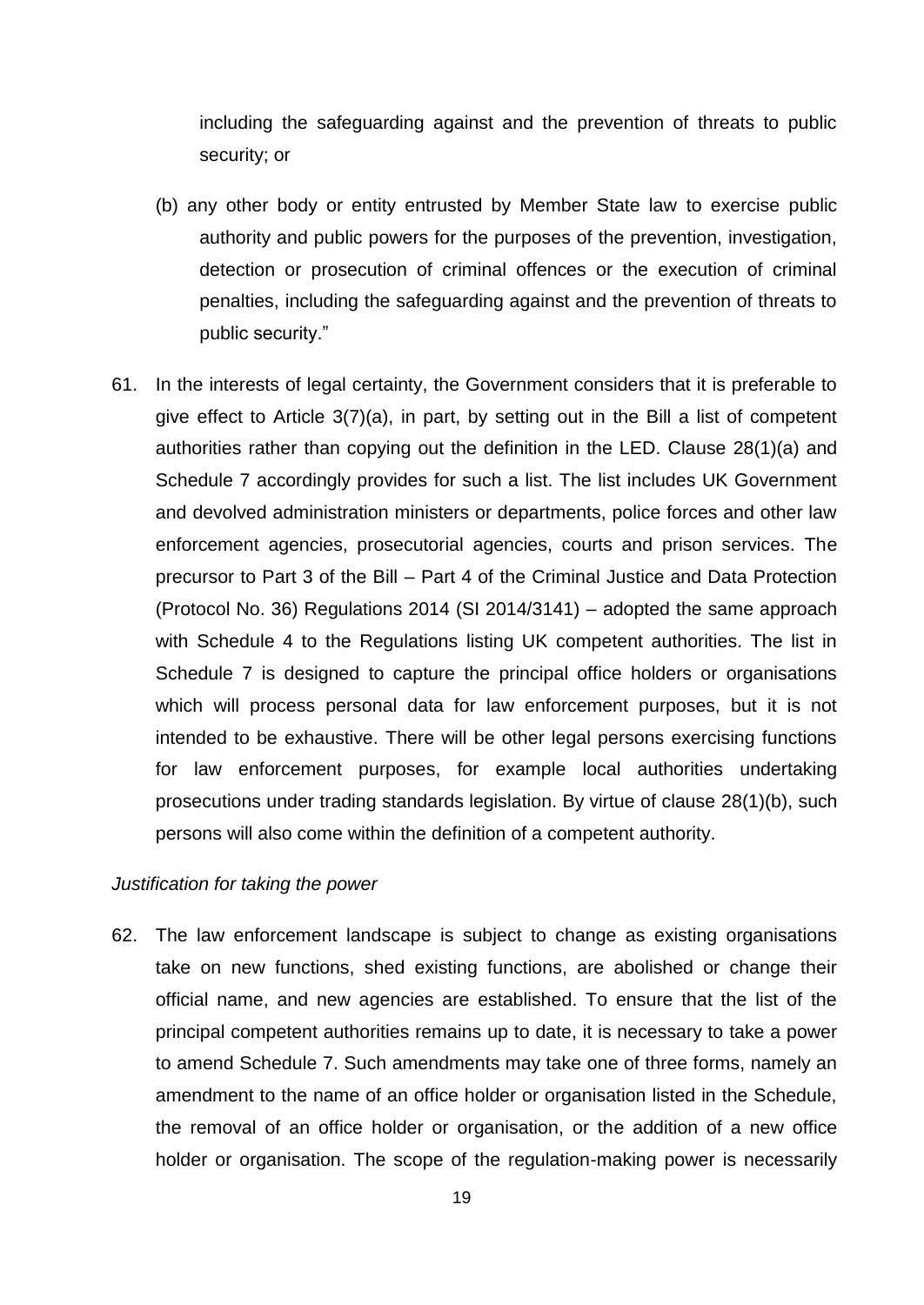circumscribed by the provisions of Part 3 of the Bill in that this Part is concerned only with the processing of personal data for the purposes of the prevention, investigation, detection or prosecution of criminal offences or the execution of criminal penalties. Section 4 of the Freedom of Information Act 2000 contains a not dissimilar power to amend a list of public authorities subject to a regulatory regime.

63. Any additions to or deletions from the list of competent authorities in Schedule 7 may have implications for the operation of clause 71(4)(b). Clause 71 sets out conditions under which a competent authority may transfer personal data to a third country or international organisation. One such condition – contained in clause  $71(4)(b)$  – is particular to the competent authorities specified in subsection  $(4)(b)$ by reference to the list in Schedule 7. As a result, any additions to or subtractions from the list in Schedule 7 may well have a knock on impact on the operation of clause 71(4)(b); clause 28(4) therefore enables regulations made under clause 28(3) to make consequential amendments to clause 71(4)(b).

#### *Justification for the procedure*

64. Clause 28(5) and (6) provides for regulations made under clause 28(3) to be subject to the affirmative procedure save where the regulations do no more than change the name of a person specified in Schedule 7, in such a case the negative procedure applies. The affirmative procedure is generally considered appropriate given the Henry VIII nature of the power and the fact that the inclusion of an office holder or organisation in the list of competent authorities carries with it significant responsibilities for the office holder or organisation concerned and significant implications for data subjects in terms of the regulatory regime governing the processing of their data. An amendment to the Schedule simply to reflect a change of name of one of the entries in the Schedule does not carry the same consequences, as such the negative procedure is considered adequate.

# **Clause 33(6): Power to amend Schedule 8 by adding, varying or omitting conditions for sensitive processing.**

**Clause 84(3): Power to amend Schedule 10 by adding, varying or omitting conditions for sensitive processing.**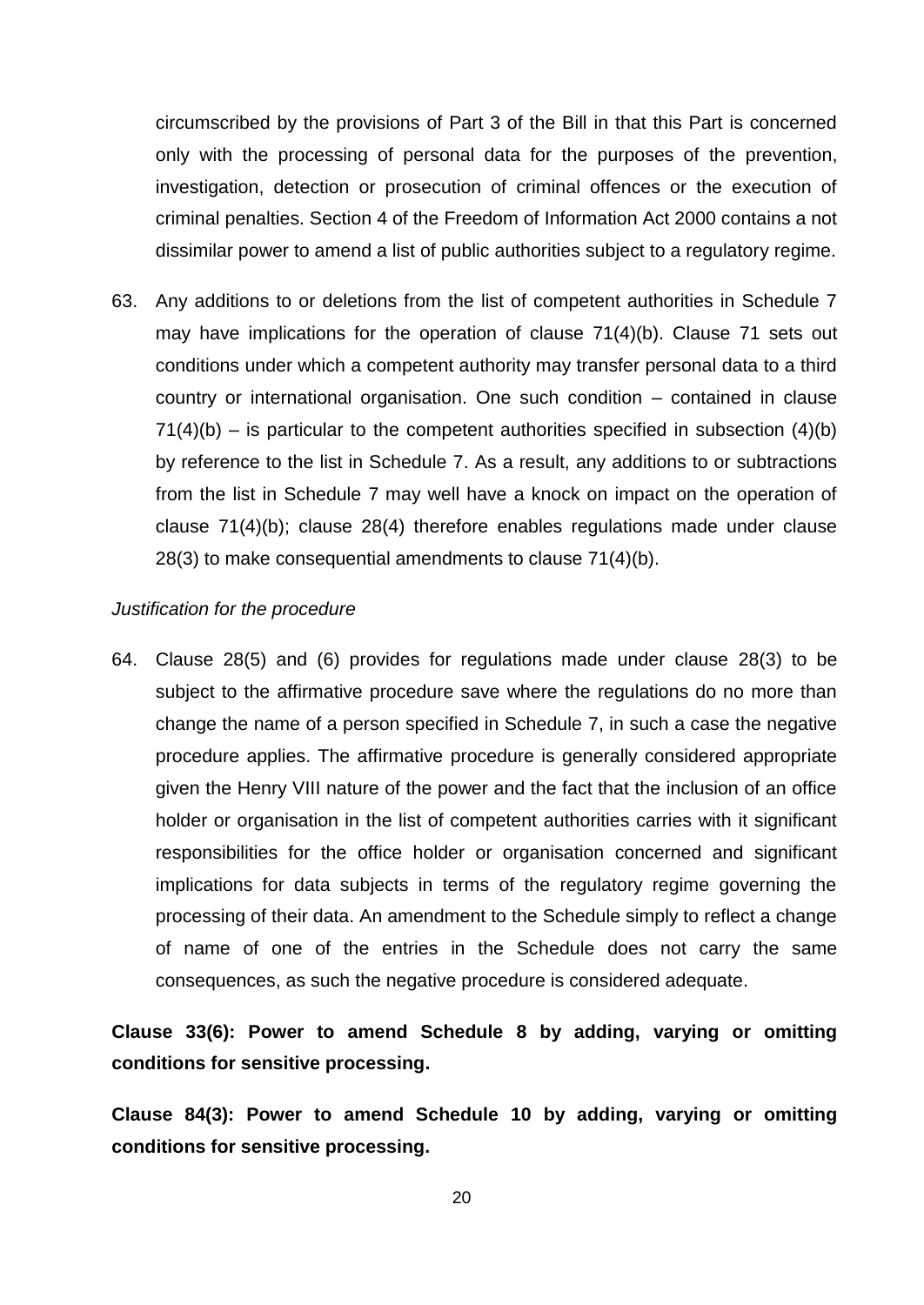| Power conferred on:      | Secretary of State                       |
|--------------------------|------------------------------------------|
| Power exercisable by:    | Regulations made by statutory instrument |
| Parliamentary Procedure: | Affirmative procedure                    |

#### *Context and purpose*

- 65. Clause 33 sets out the first data protection principle governing the processing of personal data for law enforcement purposes, namely that the processing must be lawful and fair. In determining the lawfulness of processing, additional safeguards apply where the personal data is particularly sensitive, for example, data revealing a person's racial or ethnic origin, DNA data or data concerning a person's health. Such "sensitive processing" (as defined in subsection (8) of clause 33) is only permissible if it is strictly necessary, and it meets one of the conditions in Schedule 8. Paragraphs 2 and 3 of Schedule 8 transpose the two conditions expressly provided for in Article 10 of the LED, namely to protect the data subject's vital interests or where the personal data is already in the public domain. Article 10 of the LED allows further conditions to be prescribed by Member State law. Paragraphs 1 and 4 to 6 of Schedule 8 specifies further conditions; these replicate conditions relevant to processing for law enforcement processing specified in Article 9(2) of the GDPR or Schedule 3 to the DPA. Clause 33(6) enables regulations to amend Schedule 8 to add, vary or omit conditions.
- 66. Schedule 10 makes equivalent provision in respect of the conditions applicable to sensitive processing under the Convention 108 regime which applies to the intelligence services as provided for in Part 4 of the Bill. Clause 84(3) contains a analogous regulation-making power to add to the conditions in Schedule 10, although it is wider in scope in that such regulations may also vary or omit the existing conditions.
- 67. The powers in clauses 33(6) and 84(3) are analogous to that in clause 9(6) as described above save that the powers in Parts 3 and 4 do not include a power to make consequential amendments to clauses 33 and 84 respectively; such a power is not required in the context of those clauses.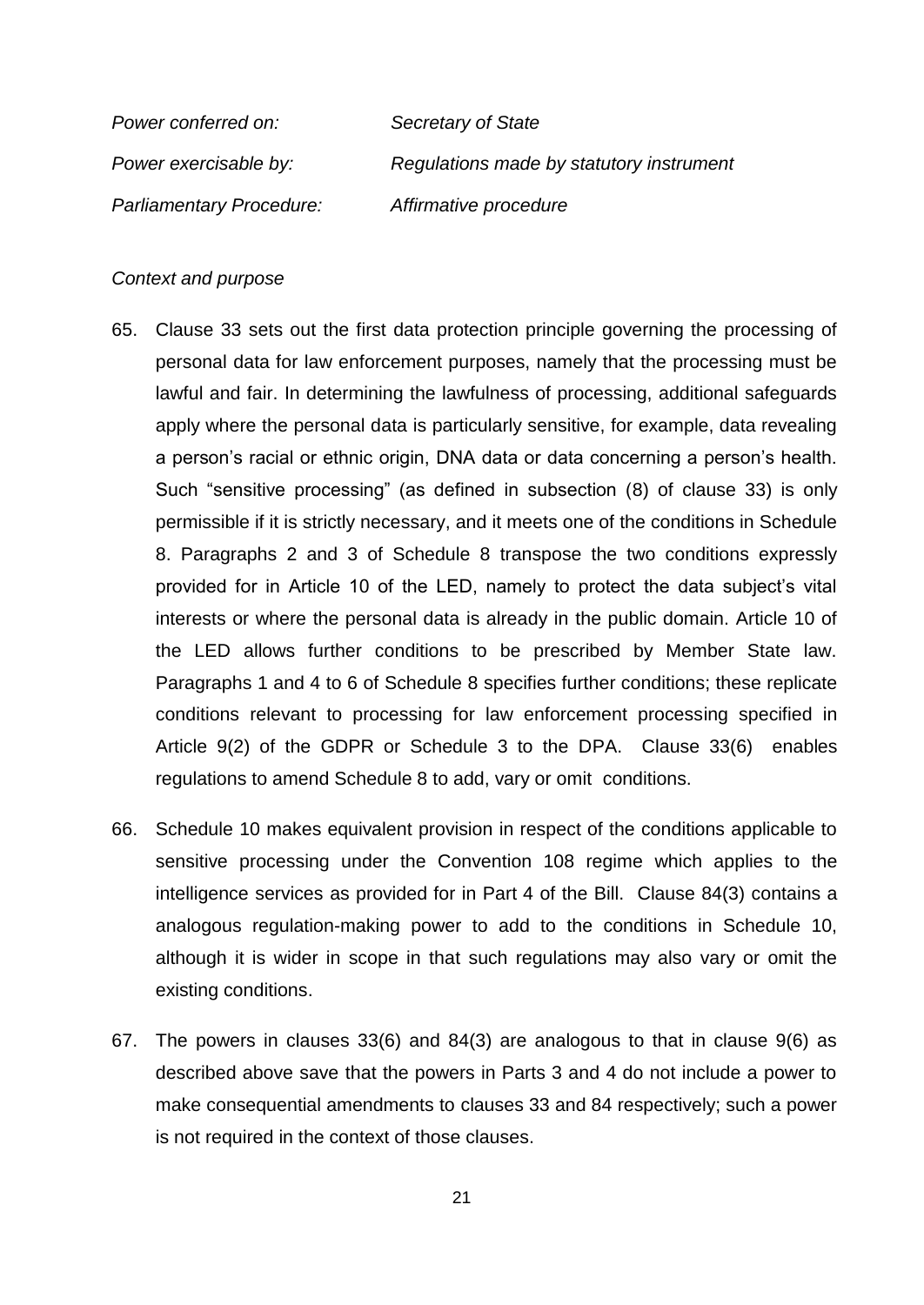### *Justification for taking the power*

68. The list of conditions in Schedules 8 and 10 is exhaustive. However, the GDPR (Article 9(4)), LED (Article 10(a)) and Convention 108 (Article 6), clearly provide for Member States/Parties to set out other conditions under which the processing of sensitive personal data may be authorised. The regulation-making powers afford the flexibility to specify additional conditions in the light of changing circumstances. The power mirrors that at paragraph 10 of Schedule 3 to the DPA.

# *Justification for the procedure*

69. The regulation-making powers are subject to the affirmative procedure by virtue of clause 33(7) and 84(4). The Government considers this level of scrutiny to be appropriate to protect the rights of data subjects given that the effect of any regulations would be to set out further circumstances (or, in the case of the clause 84 power, modify existing circumstances) under which sensitive personal data may be processed. The parliamentary procedure mirrors that applied to the precursor power in Schedule 3 to the DPA.

# **Clause 48(4): Power to provide for further safeguards in respect of automated decision-making**

70. See paragraphs 33 to 36 above.

# **Clause 51(4): Power to prescribe maximum fee for certain subject access requests.**

| Power conferred on:             | Secretary of State                       |
|---------------------------------|------------------------------------------|
| Power exercisable by:           | Regulations made by statutory instrument |
| <b>Parliamentary Procedure:</b> | Negative procedure                       |

# *Context and purpose*

71. Clauses 43 to 45 confer certain rights on data subjects, namely a right of access to information about the data subject held by a controller, a right to rectification of inaccurate data and a right to erasure or to restriction of processing of data where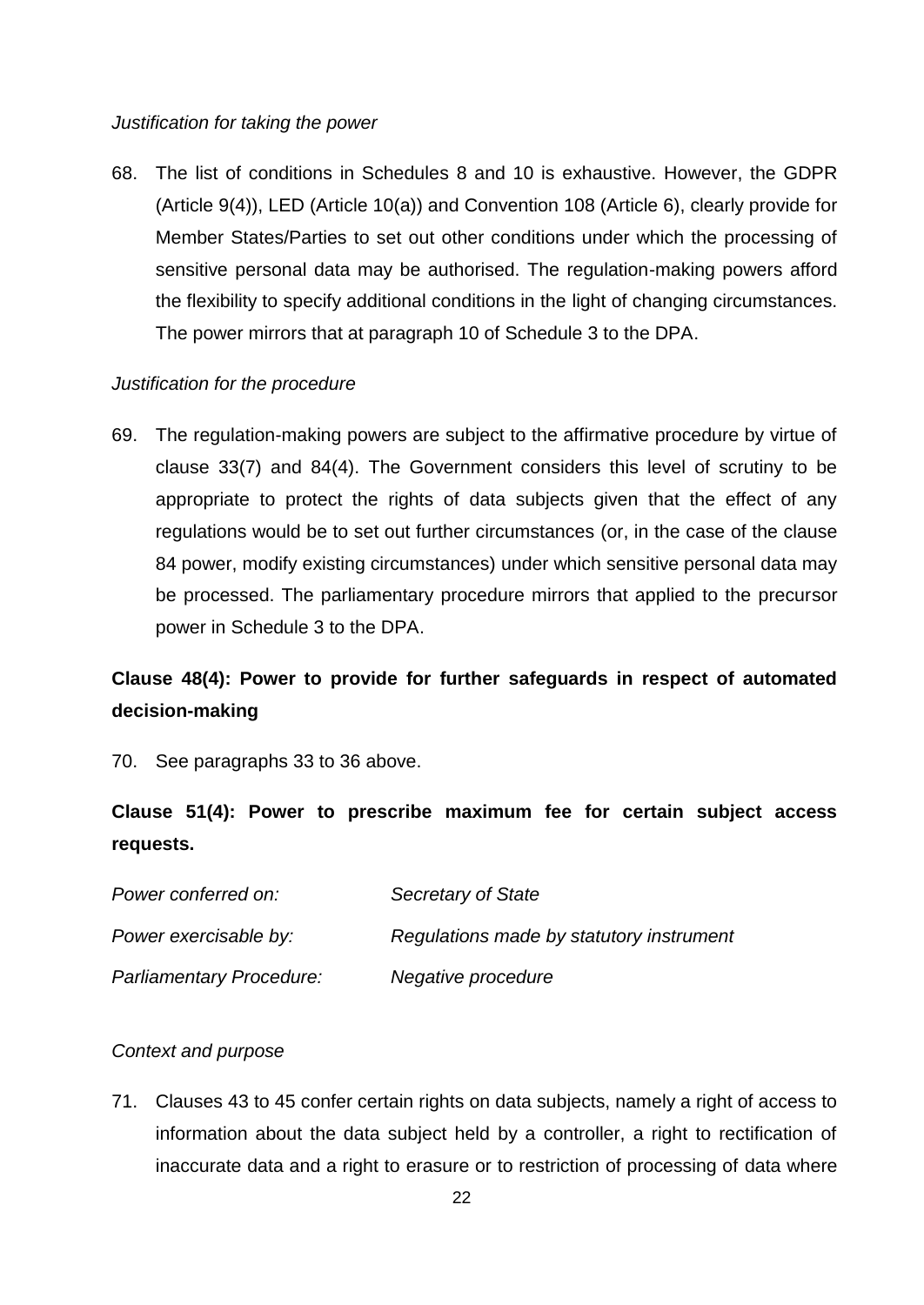such processing would infringe the data protection principles in clauses 33 to 38. By virtue of clause 50(5), a controller may not charge for the provision of information in response to a request made under clauses 43 to 45 ("subject access requests"). This prohibition on charging is subject to the provisions in clause 51. That clause enables a controller to respond to a subject access request which is manifestly unfounded or excessive in one of two ways. The first way is to provide the information requested by the data subject on payment of a reasonable fee to meet the costs of dealing with the request. The second way is to refuse to act on the request. Where a controller chooses to act on the request on payment of a fee, clause 51(4) enables the Secretary of State to specify a maximum fee or fees.

### *Justification for taking the power*

- 72. Where a controller elects to act on the request on payment of a fee, Article 12 of the LED provides some further elaboration on how the fee is to be calculated, namely by "taking into account the administrative costs of providing the information or communication or taking the action requested". Public sector organisations are expected to set their fees on the basis of full cost recovery (see Chapter 6 of the HM Treasury guide "Managing Public Money").
- 73. Given that the ability of a controller to charge a fee for subject access requests is limited to those requests which are manifestly unfounded or excessive, and given the principles set out in Managing Public Money, the Government's considers that it is appropriately a matter for individual controllers to set the level of fees to be charged under clause 51. The Government considers, however, that there should be a backstop power for the Secretary of State to set a maximum fee if evidence comes to light that the fees being charged by controllers are excessive. Section 7(2)(b) of the DPA confers a similar power to prescribe the maximum fee for subject access requests (although under that Act a fee is chargeable for the generality of subject access requests save in prescribed cases ).

### *Justification for the procedure*

74. By virtue of clause 51(5), regulations made under clause 51(4) are subject to the negative resolution procedure. Notwithstanding the fact that fees prescribed under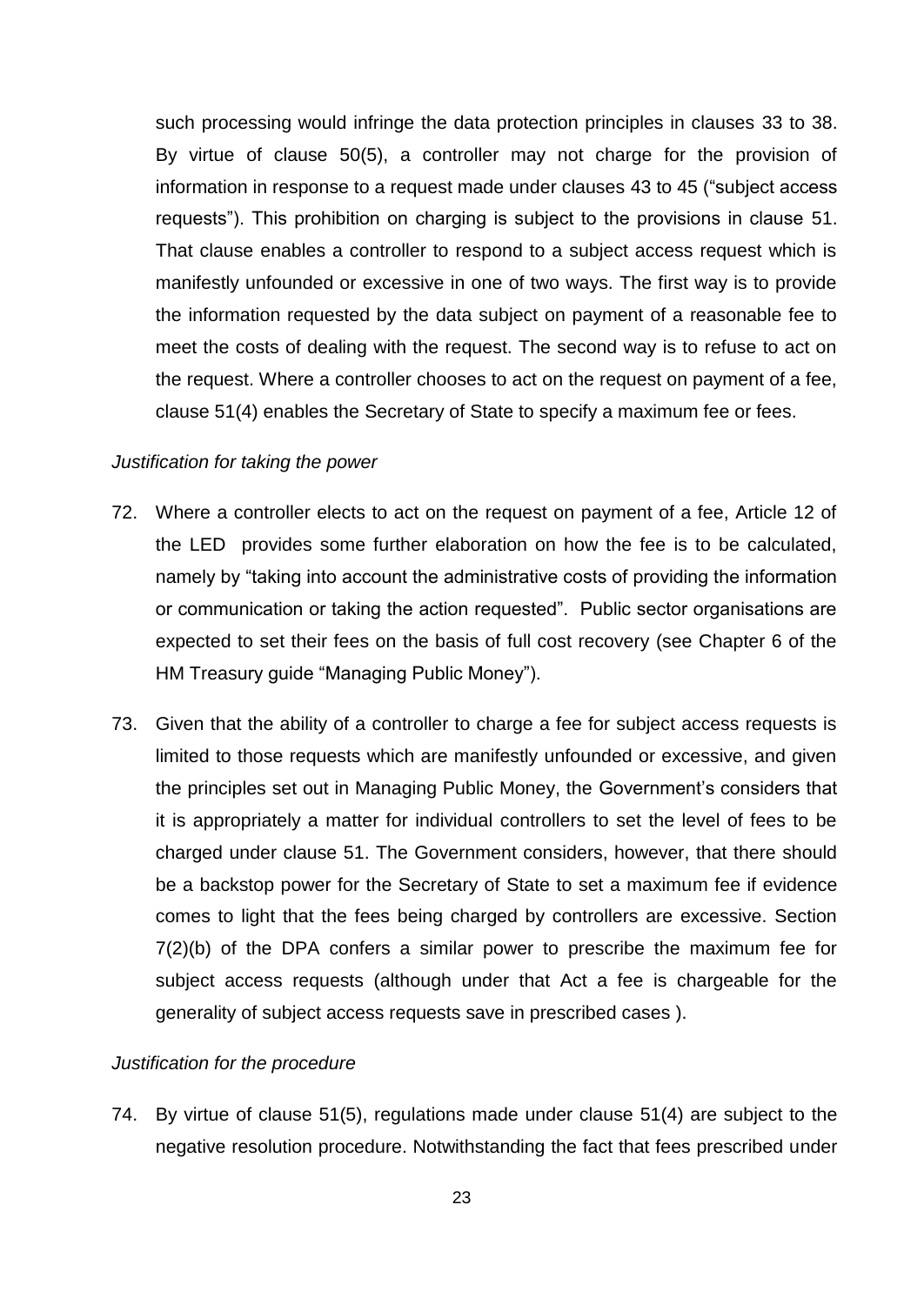the DPA are only required to be laid before Parliament and are not otherwise to any parliamentary procedure (see section 67(6) of that Act), the negative procedure is more commonly applied to statutory instruments setting fee levels (including, for example, fees set under section 9 of the Freedom of Information Act 2000 in respect of requests for information) and is considered to provide a sufficient level of parliamentary scrutiny in this instance (not least, because the effect of any regulations would be to cap the level of fee that may be charged).

### **Clauses 52(2) and 92(13): Power to extend "the applicable time period".**

| Power conferred on:             | Secretary of State                       |
|---------------------------------|------------------------------------------|
| Power exercisable by:           | Regulations made by statutory instrument |
| <b>Parliamentary Procedure:</b> | Negative procedure                       |

#### *Context and purpose*

- 75. Clauses 43 to 45 confer various rights on data subjects, namely rights of access, to rectification of inaccurate personal data, and to the erasure of personal data or to restriction of processing where the processing of the personal data would infringe the data protection principles. Where a data subject submits a request to a data controller in pursuance of one of those rights, the controller is required to action the request without undue delay, and in any event before the end of the applicable time period (see clause 43(3) and 46(2)). The "applicable time period" is defined in clause 51. The default position is that the applicable time period is the period of one month beginning with the relevant day (as defined in clause 52(3)). However, clause 52(2) and (5) enables this one month period to be extended up to a maximum of three months.
- 76. Clause 92 includes analogous provisions in relation to data subjects rights of access under the provisions in Part 4 of the Bill dealing with processing by the Intelligence Services. Subsection (13) includes an equivalent power to extend the applicable time period.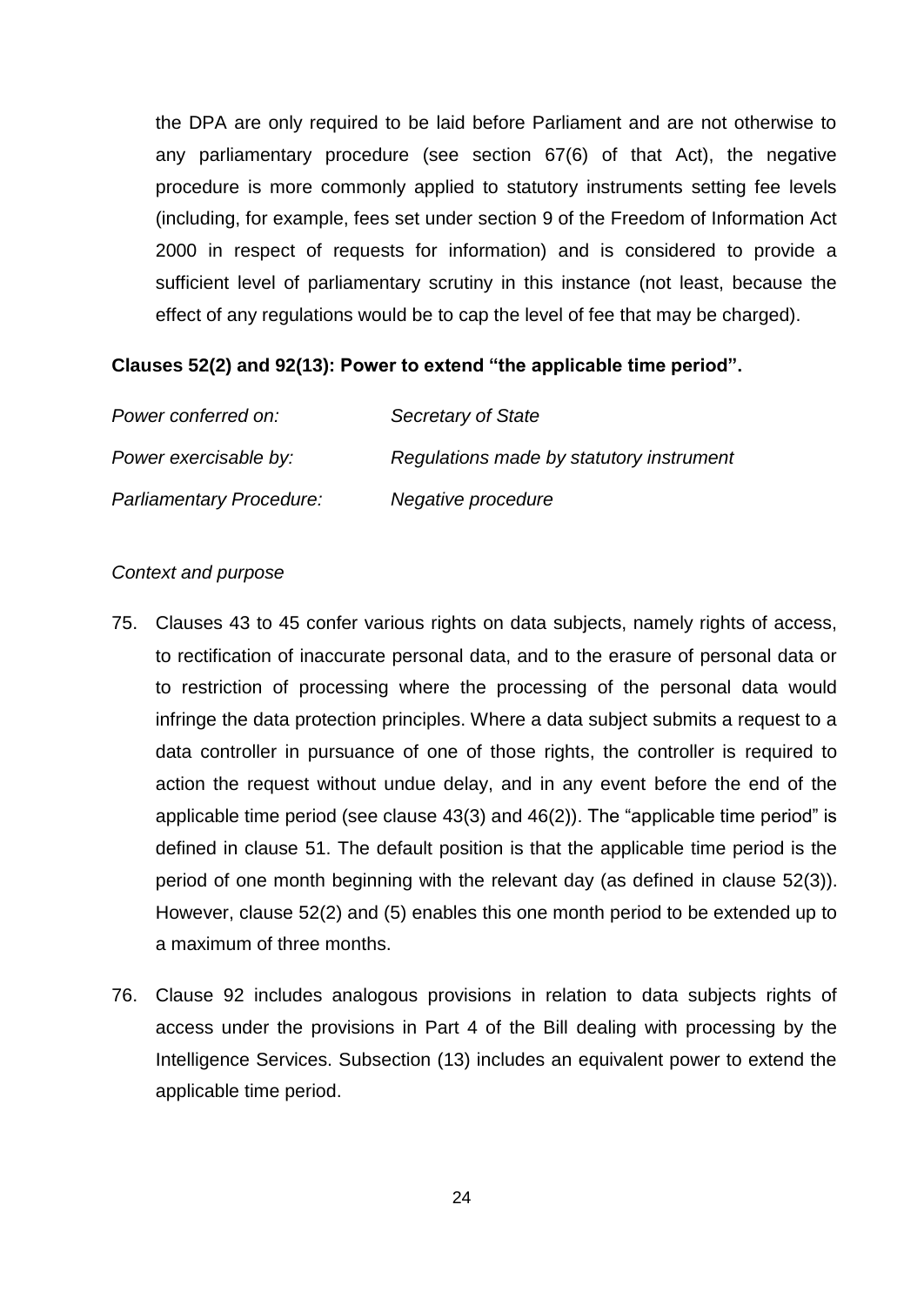#### *Justification for taking the power*

77. The provisions of the LED, as transposed by Part 3 of the Bill, confer enhanced rights on data subjects. These will impose new burdens on the law enforcement and other criminal justice agencies which will be subject to the provisions in this Part of the Bill (see published impact assessment). Moreover, in the case of subject access requests, the default maximum period for responding to a request is reduced from 40 days (see section 7(8) and (10) of the DPA) to one month. Meeting the default one month time limit for responding to subject access requests or to requests to rectify or erase personal data may, in some cases, prove to be challenging, particularly where the data controller holds a significant volume of data in relation to the data subject. A power to extend the applicable time period to up to three months will afford the flexibility to take into account the operational experience of police forces, the CPS, prisons and others in responding to requests from data subjects under the new regime. Section 7(10) of the DPA contains a similar power to extend the maximum period for responding to subject access requests under that Act. Similar considerations apply to the maximum one month period for responding to subject access requests as provided for in Part 4 of the Bill.

## *Justification for the procedure*

78. By virtue of clause 52(6) and 92(14), the regulation-making powers are subject to the negative procedure. Although any regulations would arguably have the effect of diminishing the rights of data subjects, in that they would potentially have to wait longer for a response to a request under clauses 42 to 44 or clause 92, as the case may be, any such diminution would be marginal given the restriction on the exercise of the power imposed by clause 52(5) and 92(13). Given this, the negative procedure is considered to provide an appropriate level of parliamentary scrutiny and is in line with the procedure applicable to the precursor power in section 7(10) of the DPA.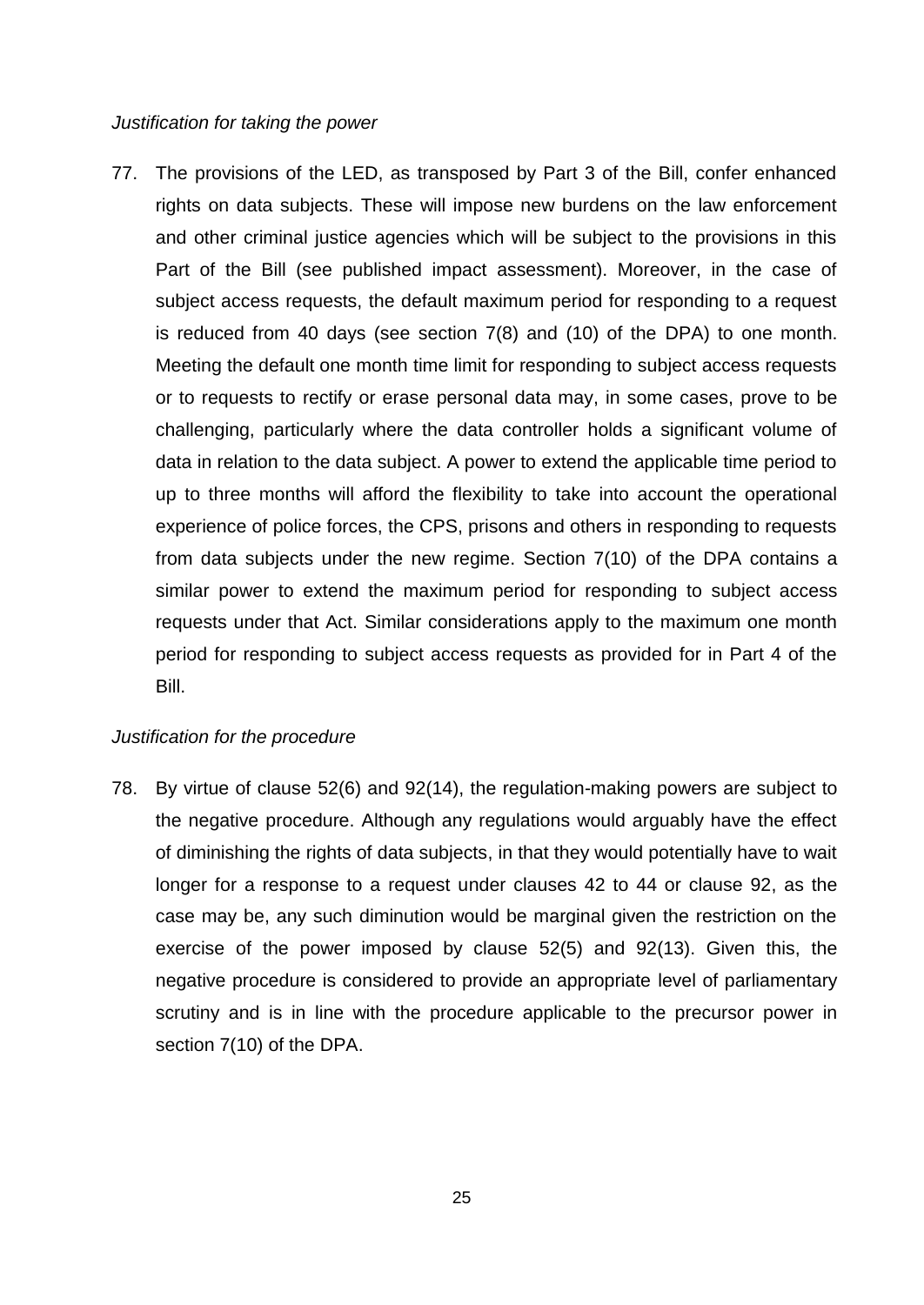# **PART 4: NATIONAL SECURITY PROCESSING**

**Clause 84(3): Power to amend Schedule 10 by adding, varying or omitting conditions for sensitive processing.** 

79. See paragraphs 65 to 69 above.

**Clause 92(4): Power to specify cases where no fee is payable and to prescribe maximum fee for subject access requests.** 

| Power conferred on:             | Secretary of State                       |
|---------------------------------|------------------------------------------|
| Power exercisable by:           | Regulations made by statutory instrument |
| <b>Parliamentary Procedure:</b> | Negative procedure                       |

## *Context and purpose*

80. Part 4 of the Bill deals with the processing of personal data by the intelligence services. Clause 92 confers certain rights on data subjects, namely a right of access to information about the data subject held by a controller. By virtue of clause 92(3), a controller is not obliged to provide information in response to such a subject access request unless the data subject has paid such reasonable fee, if any, as the controller may require. The power to charge a fee for subject access requests is subject to regulations made under clause 92(4) which enables the Secretary of State to specify cases in which the controller may not charge a fee or to specify a maximum fee or fees.

# *Justification for taking the power*

81. Where a controller elects to charge a fee for a subject access request, clause 92(3) requires the fee charged to be of a reasonable amount. Public sector organisations are expected to set their fees on the basis of full cost recovery (see Chapter 6 of the HM Treasury guide "Managing Public Money"). It is expected that these constraints will, of themselves, be sufficient control on the amount of fees charged under clause 92.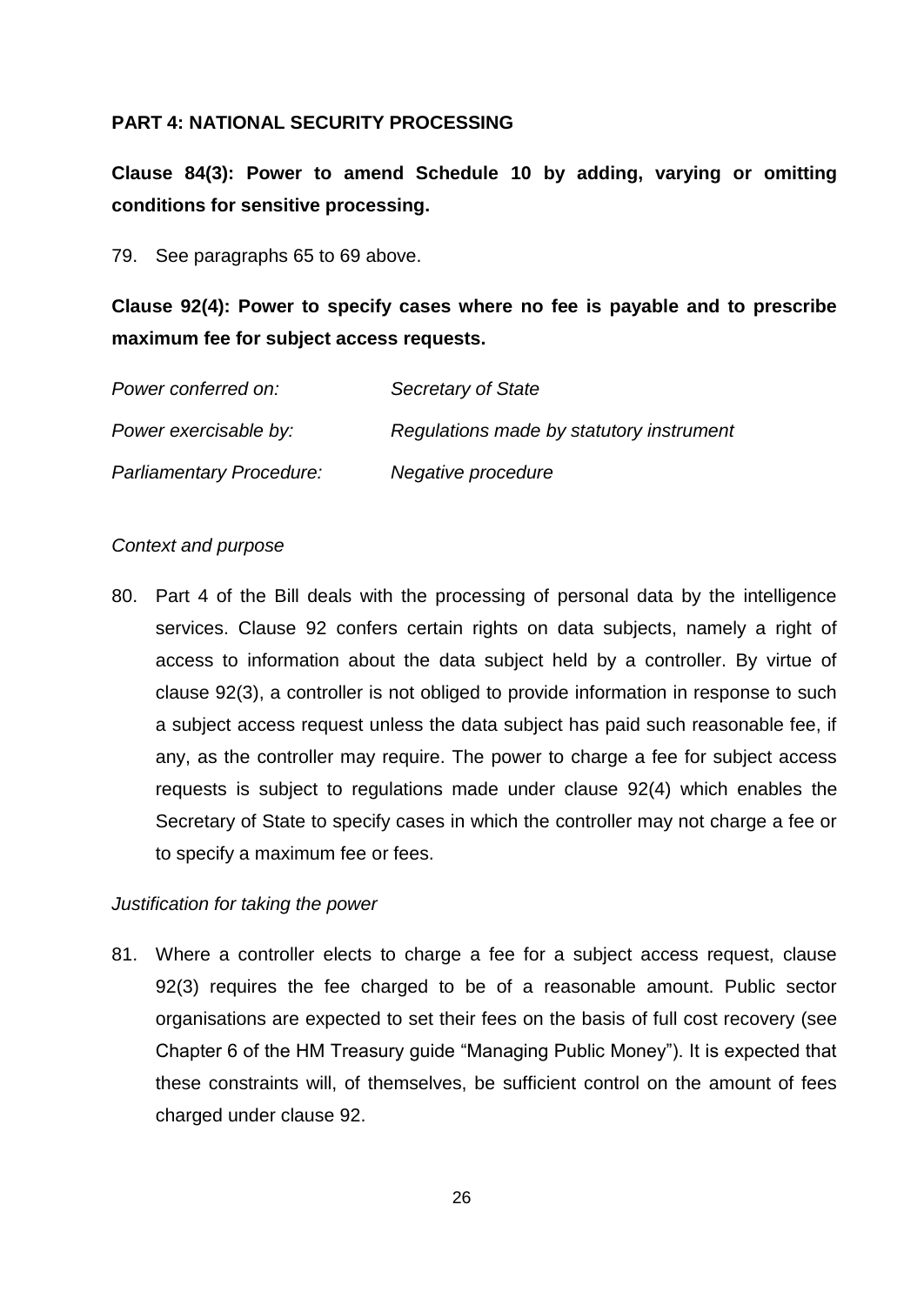82. Given the principles set out in Managing Public Money, the Government's considers that it is appropriately a matter for individual controllers to set the level of fees to be charged under clause 92. The Government considers, however, that there should be a backstop power for the Secretary of State to prevent the charging of fees in specified cases and/or to set a maximum fee if evidence comes to light that the fees being charged by controllers are excessive. Section 7(2) and (11) of the DPA confers a similar power to prescribe the maximum fee (or provide that no fee may be charged) for subject access requests.

# *Justification for the procedure*

83. By virtue of clause 92(14), regulations made under clause 92(4) are subject to the negative resolution procedure. Notwithstanding the fact that fees prescribed under the DPA are only required to be laid before Parliament and are not otherwise subject to any parliamentary procedure (see section 67(6) of that Act), the negative procedure is more commonly applied to statutory instruments setting fee levels (including, for example, fees set under section 9 of the Freedom of Information Act 2000 in respect of requests for information) and is considered to provide a sufficient level of parliamentary scrutiny in this instance (not least, because the effect of any regulations would be to cap the level of fee that may be charged).

# **Clause 92(13): Power to extend "the applicable time period".**

84. See paragraphs 75 to 78 above.

### **Clause 111(1): Power to make further exemptions**

85. See paragraphs 44 to 47 above.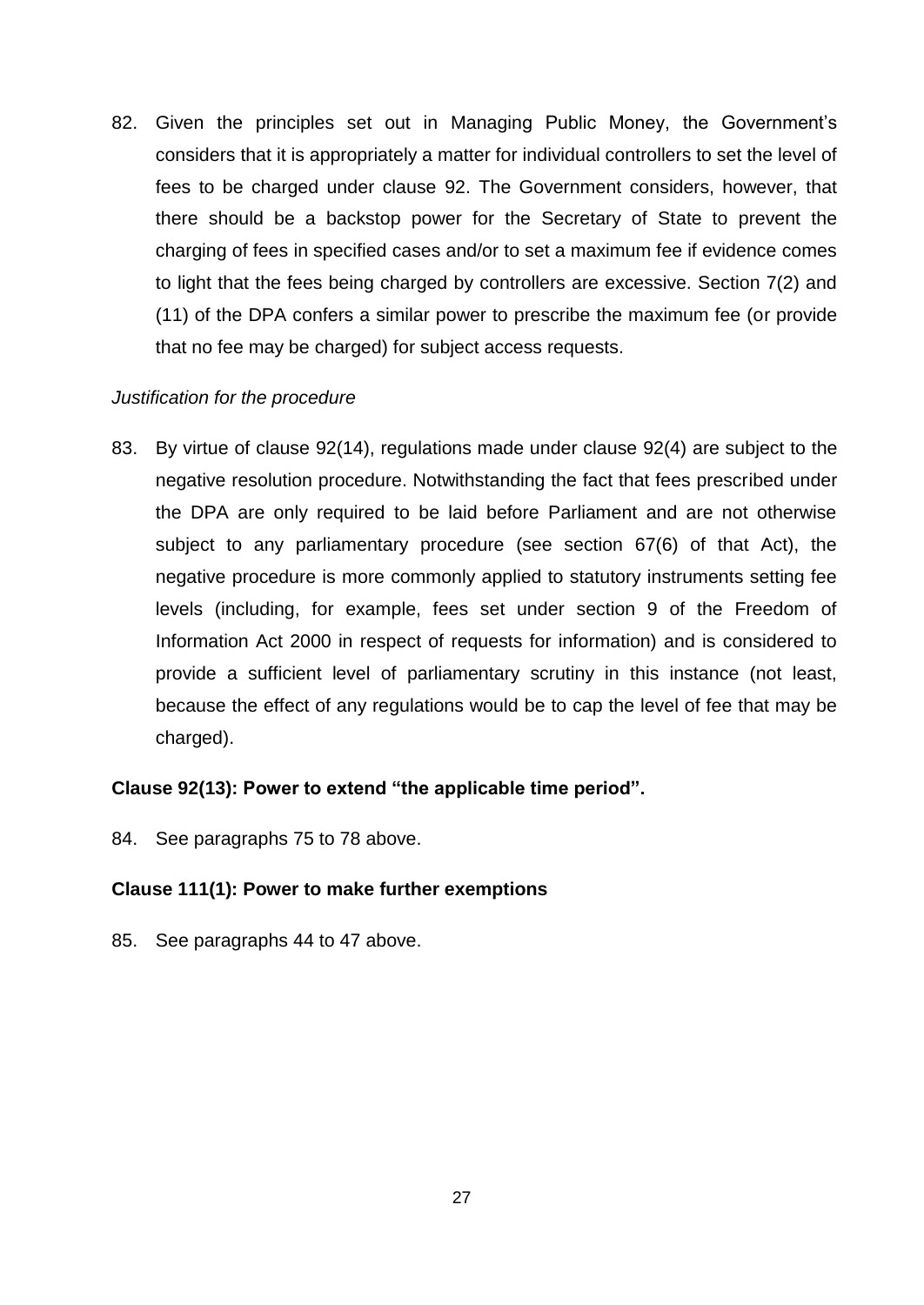# **PART 5: THE INFORMATION COMMISSIONER**

# **Clause 119(1): Duty to prepare data-sharing code of practice Clause 120(1): Duty to prepare direct marketing code of practice**

| Power conferred on:                         | <b>Information Commissioner</b> |
|---------------------------------------------|---------------------------------|
| Power exercisable by:                       | Statutory code of practice      |
| Parliamentary procedure: Negative procedure |                                 |
|                                             |                                 |

### *Context and purpose*

- 86. These clauses place a duty on the Commissioner to prepare a data-sharing code of practice and a direct marketing code of practice. They carry forward provision made in sections 52A (inserted by the Coroners and Justice Act 2009) and 52AA (inserted by the Digital Economy Act 2017) of the DPA.
- 87. The Commissioner is required to prepare a data-sharing code of practice by clause 119. The code must contain practical guidance in relation to the sharing of personal data in accordance with the requirements of the data protection legislation, and such other guidance as the Commissioner considers appropriate to promote good practice in the sharing of personal data. "Good practice in the sharing of personal data" is defined in subsection (5) as meaning such practice in the sharing of personal data as appears to the Commissioner to be desirable having regard to the interests of data subjects and others, including compliance with the requirements of the data protection legislation (defined in clause 2(9)). "The sharing of personal data" is stated in the same clause to mean the disclosure of personal data by transmission, dissemination or otherwise making it available. The ICO's current data sharing code of practice is available [here.](https://ico.org.uk/for-organisations/guide-to-data-protection/data-sharing/)
- 88. Clause 120 requires the Commissioner to prepare a code of practice containing practical guidance in relation to the carrying out of direct marketing in accordance with the requirements of the data protection legislation and the Privacy and Electronic Communications (EC Directive) Regulations 2003 (SI 2003/2426) ("PECR") and such other guidance as the Commissioner considers appropriate to promote good practice in direct marketing. "Direct marketing" is defined in clause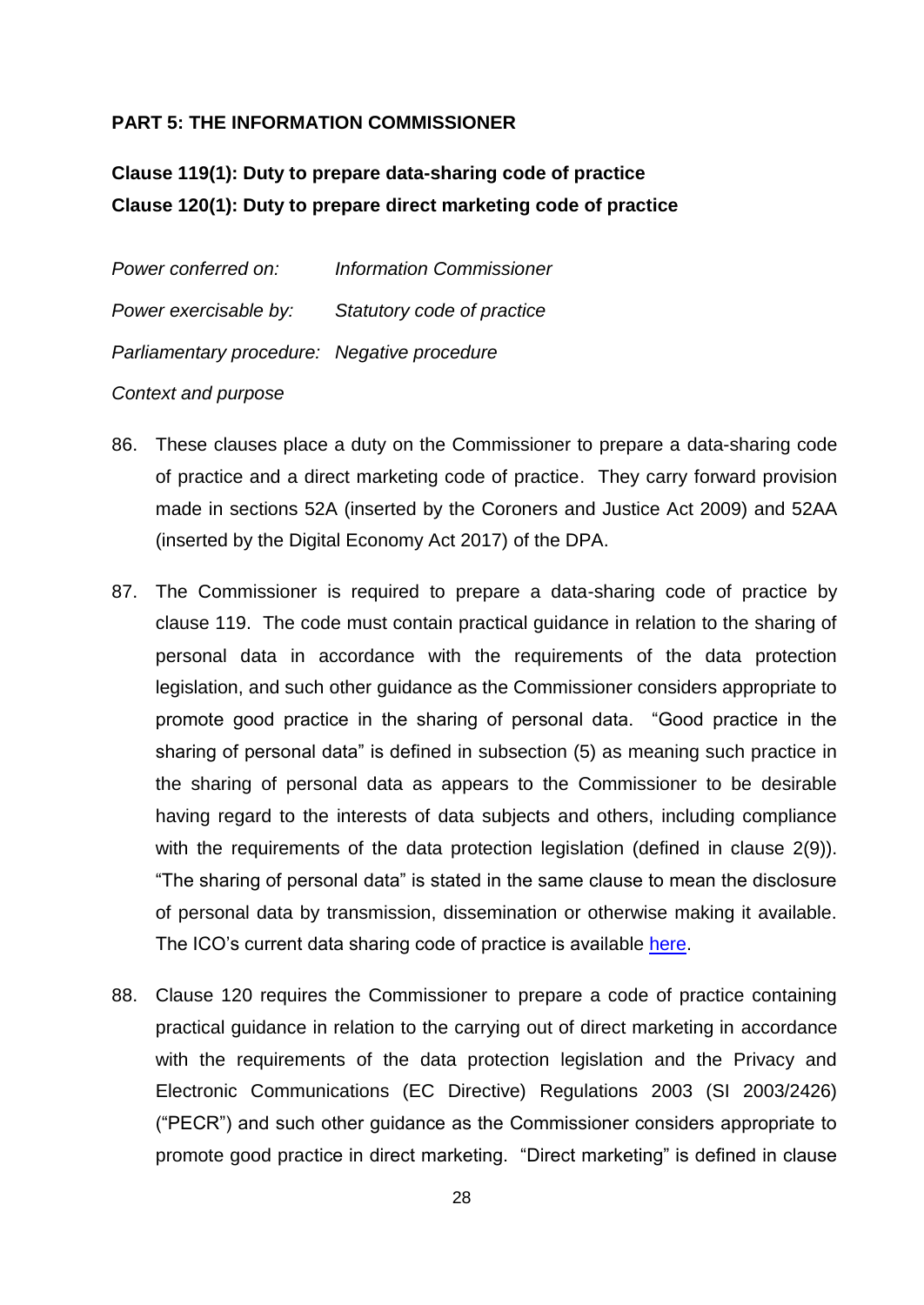120(5) as the communication (by whatever means) of advertising or marketing material which is directed to particular individuals. The meaning of "good practice in direct marketing" is given in the same clause and is such practice in direct marketing as appears to the Commissioner to be desirable having regard to the interests of data subjects and others, including compliance with the requirements of data protection legislation and PECR. The ICO's current direct marketing guidance (section 52AA of the DPA only came into force on 27 June 2017) is available [here.](https://ico.org.uk/media/for-organisations/documents/1555/direct-marketing-guidance.pdf)

- 89. The Commissioner may amend or replace either code of practice and is required to keep them under review (Clause 122(3)). Before preparing a code or amendments, the Commissioner must consult with the Secretary of State and such trade associations (defined in subsection (5) as including a body representing controllers), data subjects and persons who appear to the Commissioner to represent the interests of data subjects as the Commissioner considers appropriate.
- 90. Clause 123 provides that failure by a person to comply with a code does not of itself make a person liable to legal proceedings in a court or tribunal. However, a code is admissible in evidence in such proceedings and a court or tribunal must take into account a provision of a code in determining a question where it appears relevant to a question arising in proceedings.

#### *Justification for taking the power*

- 91. The sharing of data is essential to the efficient and effective workings of businesses, law enforcement agencies and other organisations. To help organisations navigate the provisions of the GDPR and of this Bill, it is appropriate that the Commissioner should provide practical guidance on data sharing. Direct marketing is a sensitive category of data processing which is bound by its own set of rules, namely the PECR, it is again considered appropriate that the Commission should make available practical guidance for those who engage in such activities.
- 92. The provisions rely on the use of a code of practice because a statutory code, unlike primary legislation, can be updated from time to time and provides a flexible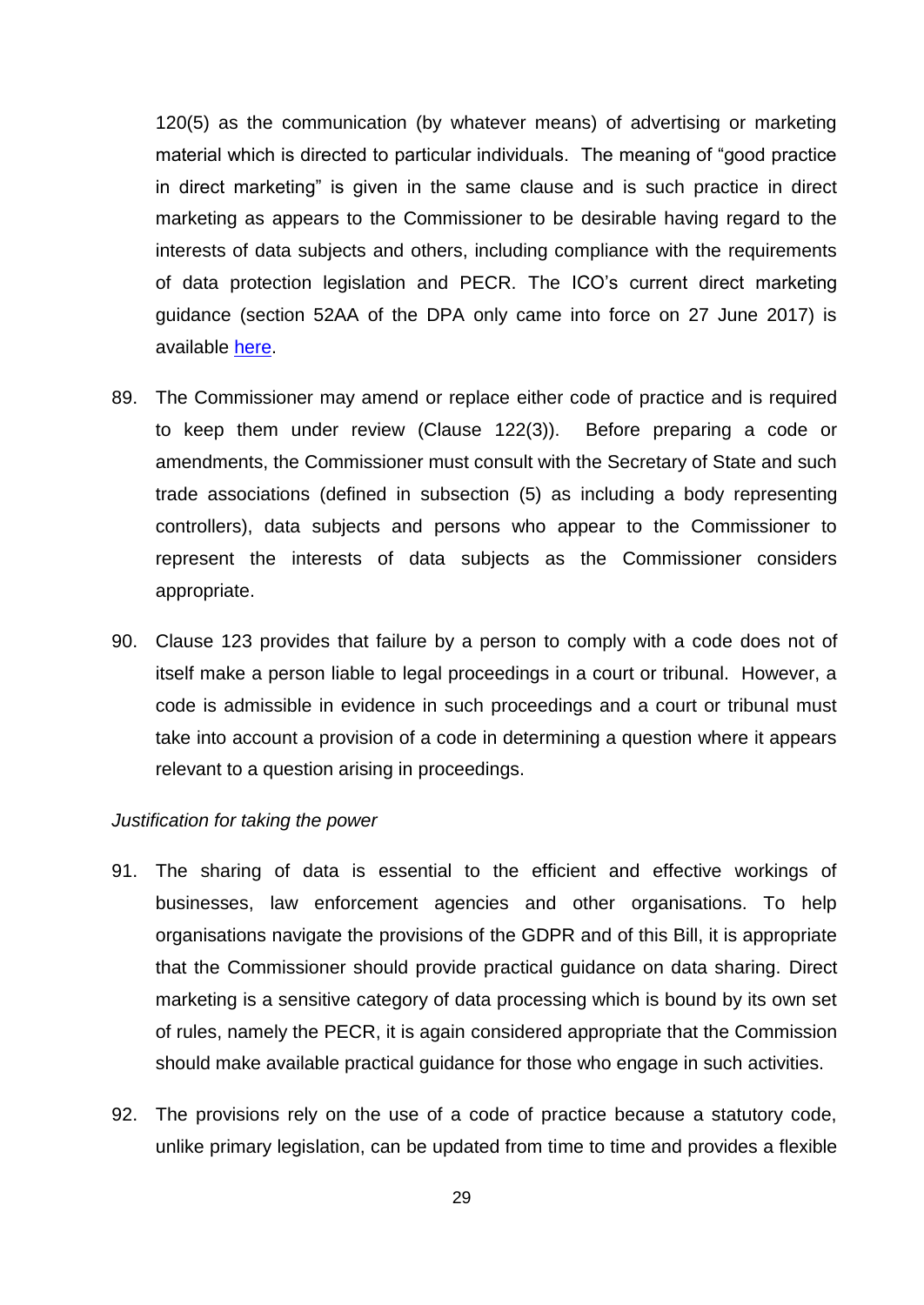means of ensuring that data controllers have access to accurate, up-to-date guidance, on the proper procedure to be followed in relation to the sharing of personal data and that those carrying out direct marketing similarly have access to up-to date guidance on direct marketing that accurately reflects the current law. A code can also provide a level of detail and explanation that is not possible in legislation.

#### *Justification for procedure selected*

- 93. Clause 121 sets out the procedure applying in relation to the approval of datasharing and direct marketing codes of practice. It carries forward provision made in section 52B of the DPA.
- 94. The procedure requires the Commissioner to submit the final version of the code to the Secretary of State and the Secretary of State to lay the code before Parliament. The Commissioner is unable to issue the code if within the 40 day period (as defined in clause 121(6)) either House of Parliament resolves not to approve the code.
- 95. In the absence of a resolution within the 40 day period not to approve the code, the Commissioner must issue the code and the code will come into force at the end of the period of 21 days beginning with the day on which the code is issued. The Commissioner is then required by clause 122 to publish the code or, in the case of an amendment, the amendment or the amended code.
- 96. The purpose of these two codes of practice is to provide practical guidance to data controllers as to the proper application of the data protection legislation, as such, they do not alter the law. Nonetheless, given the sensitivity of the issues addressed by these codes and the level of public interest, the Government considers that some level of parliamentary scrutiny is appropriate. Given the nature of the codes and their legal effect, the Government further considers that the equivalent of the negative procedure affords an appropriate level of scrutiny. This matches the procedure applicable to the precursor powers in the DPA.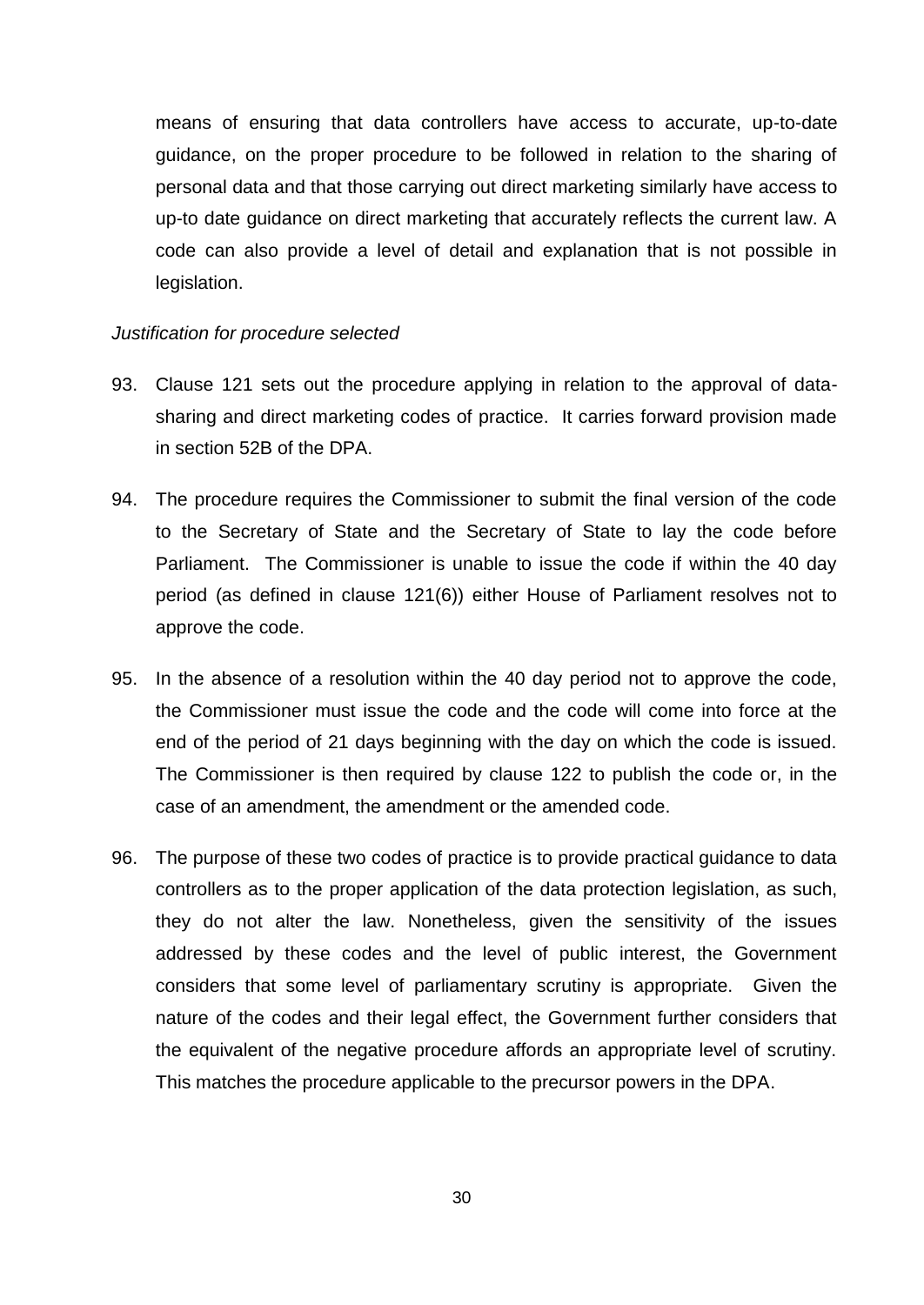# **Clause 124(1): Power to require Information Commissioner to prepare other codes of practice**

*Power conferred on: Information Commissioner Power exercisable by: Regulations made by statutory instrument Parliamentary procedure: Negative procedure*

## *Context and purpose*

97. This clause carries forward the Secretary of State's power under section 51(3) of the DPA to direct the Commissioner to prepare such other appropriate codes of practice for guidance as to good practice in the processing of personal data and to make those codes available to such persons as the Commissioner considers appropriate. The Commissioner is required to consult such trade associations (see definition in subsection (5)), data subjects and persons who appear to the Commissioner to represent the interests of data subjects as the Commissioner considers appropriate before preparing such a code. A direction given under this clause must describe the personal data or processing to which the code of practice is to relate, and may describe the persons or classes of person to whom it is to relate.

### *Justification for taking the power*

98. This provision simply carries forward an existing power which remains relevant and necessary. It is properly a function of the regulator in this area to support the proper application of the data protection legislation by issuing a range of appropriate good practice guidance to data controllers, processors and others. The Government considers it appropriate that the Secretary of State should have a backstop power to require the Commissioner to prepare a code of practice in relation to particular classes of personal data or processing.

### *Justification for procedure selected*

99. By virtue of clause 124(4), these regulations are subject to the negative procedure, mirroring the position with the precursor power in section 53(3) of the DPA. Given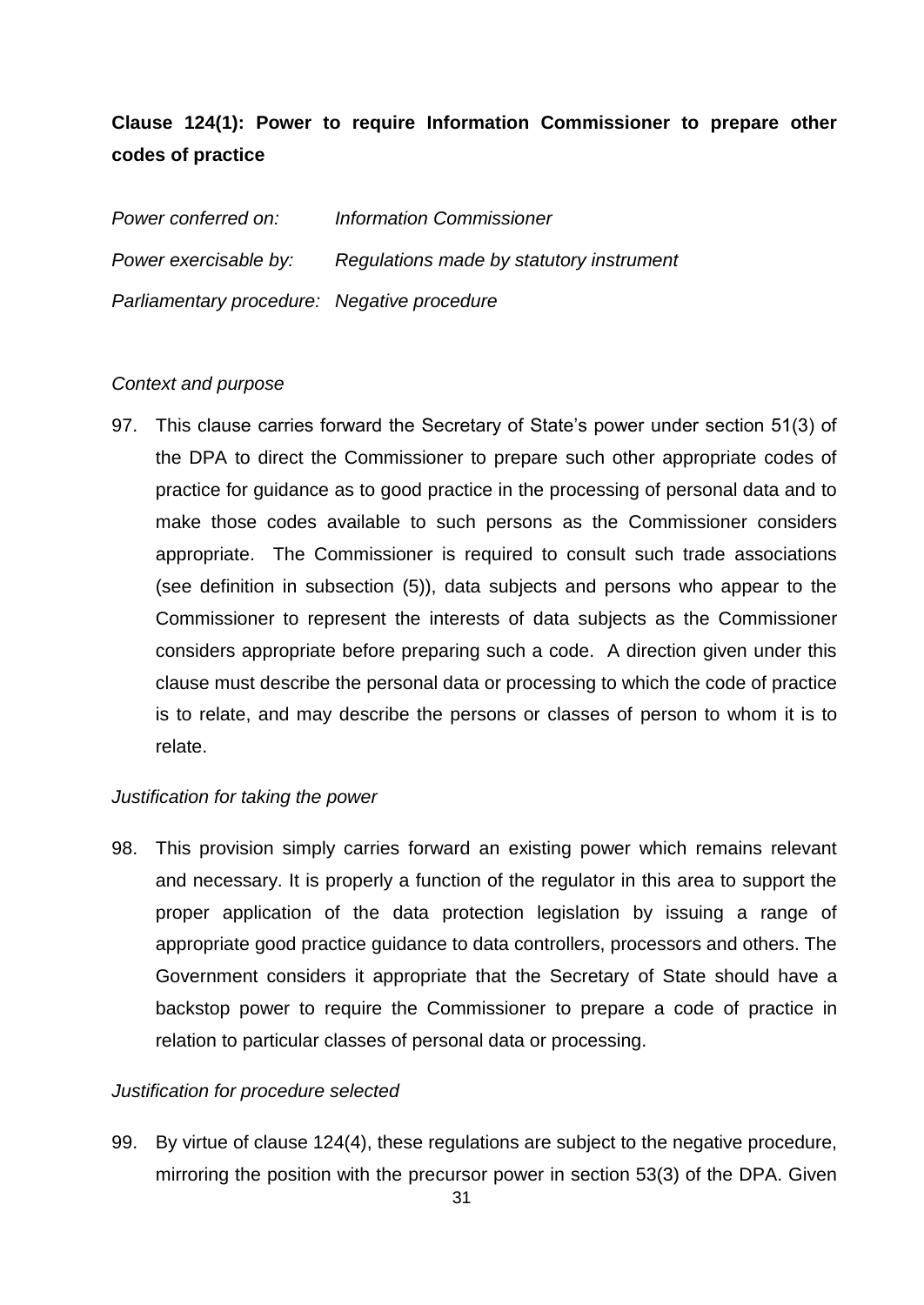the effect of any regulations is simply to place the Commissioner under a duty to issue a code of practice providing practical guidance as to the processing of specified classes of personal data – and, as such, does not amount to a significant restriction on the independent regulator's freedom of action - the negative procedure is considered to afford an appropriate level of parliamentary scrutiny.

## **Clause 128: Guidance about privileged communications**

*Power conferred on: Information Commissioner*

*Power exercisable by: Statutory guidance* 

*Parliamentary Procedure: Laid only*

## *Context and purpose*

- 100. This clauses requires the Information Commissioner to issue guidance as to the steps she takes in practice to secure that privileged communications, as defined by subsection (5) of the clause, which she has access to when carrying out her investigatory functions are used or disclosed only so far as necessary.
- 101. In addition, she is to provide guidance as to the steps she takes in practice to ensure that she does not access privileged material which she is prohibited from accessing under an enactment, including the provisions in clauses 138 and 141 and paragraph 11 of Schedule 15 of the Bill.

### *Justification for taking the power*

102. The clause is intended to provide greater clarity surrounding the way in which the Commissioner handles privileged material in practice, and confirming the processes the Commissioner has in place to protect its privileged nature. This should provide reassurance that privileged material which data controllers and processors are required to provide to the Commissioner will be handled appropriately.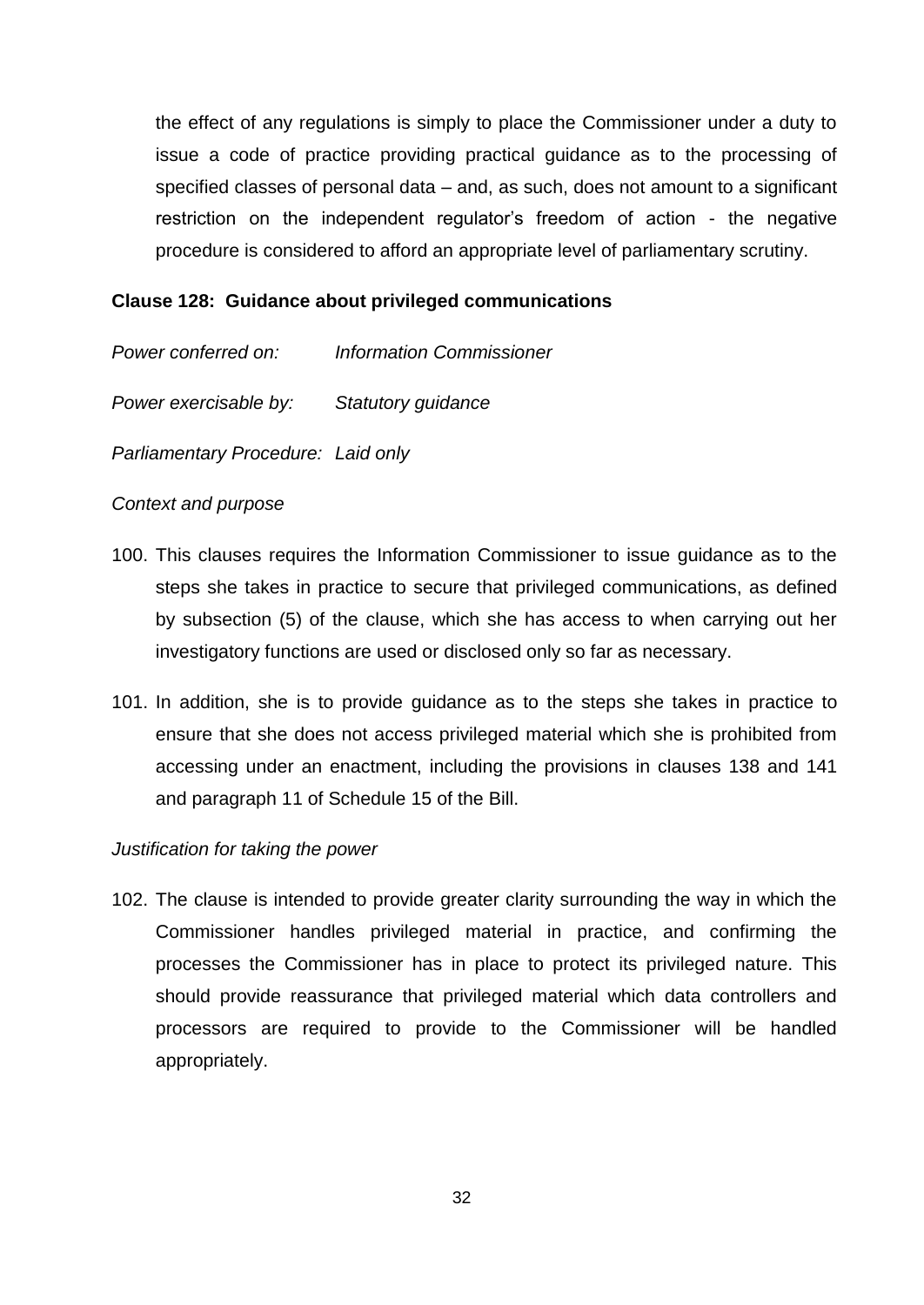#### *Justification for the procedure*

- 103. By virtue of clause 128(4) the guidance must be laid before Parliament, but is not otherwise subject to any Parliamentary procedure. The guidance is practical guidance setting out details of the processes the Commissioner has in place, rather than legislative in nature and, as such, it is not considered necessary to subject the guidance to formal Parliamentary scrutiny. The guidance will only confirm the steps the Commissioner takes to respect the privileged nature of the documents she has access to, and how she ensures she does not access material which she is prohibited from accessing under clauses.
- 104. That being said, as the guidance confirms the steps the Commissioner takes to comply with its legal obligations in respect of accessing and handling privileged material, it was considered appropriate for the Commissioner to have to consult the Secretary of State before publishing the guidance and for the draft guidance to be laid before Parliament. This will provide an opportunity for any concerns about the adequacy of the processes the Commissioner adopts in practice to be raised and addressed, and will provide greater transparency than under the DPA.

### **Clause 131: Guidance about fees**

| Power conferred on:      | <b>Information Commissioner</b> |
|--------------------------|---------------------------------|
| Power exercisable by:    | Statutory guidance              |
| Parliamentary Procedure: | None                            |

#### *Context and purpose*

- 105. This clause requires the Commissioner to prepare and publish guidance about the fees the Commissioner proposes to charge for services provided to a person or at a person's request, which the Commissioner is required or authorised to provide under clause 129 or 130 or Article 57(4) of the GDPR.
- 106. Before the Commissioner publishes guidance under clause 131, the Commissioner must consult the Secretary of State.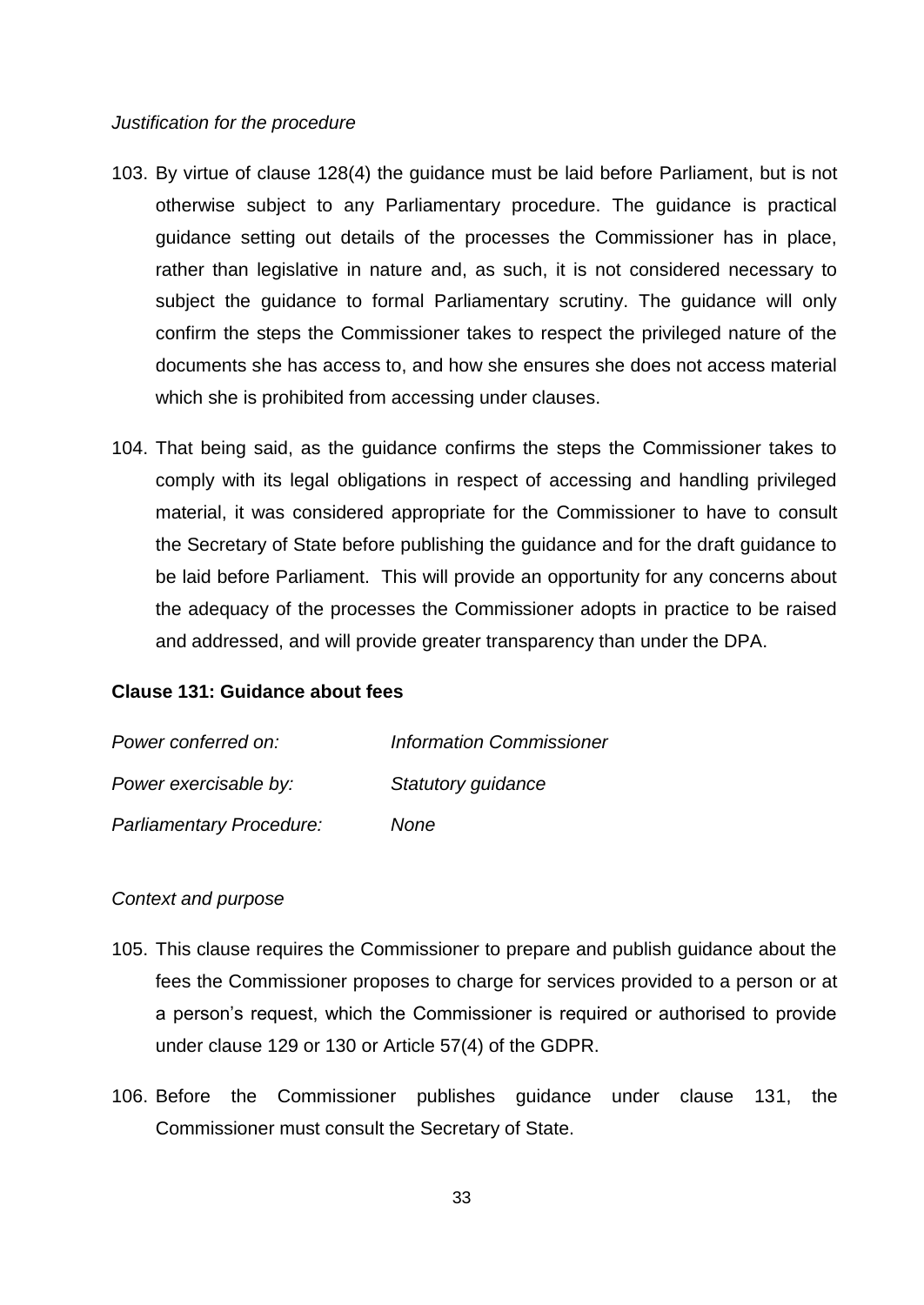#### *Justification for taking the power*

107. The duty on the Commission to prepare and publish guidance is needed in the interests of transparency. Such guidance will inform persons of the Commissioner's approach to charging fees for services or in relation to manifestly unfounded or excessive requests. Such guidance will necessarily need to reflect the principles in the HM Treasury guide "Managing Public Money".

#### *Justification for the procedure*

108. Guidance under clause 131 is not subject to any parliamentary procedure. The clause confers no new powers on the Commission. The power to charge fees in specified circumstances is set out in the GDPR and the Bill. The Commission might be expected to issue guidance in any event about the fees it proposes to charge, but in the interests of greater transparency this clause places an express duty on the Commission to do so. Given the narrow focus of the guidance and the fact that the criteria for setting fees is to be found in the legislation, the Government's view is that such guidance does not need to be subject to parliamentary scrutiny.

# **Clause 132(1) and (6): Power to require controllers to pay specified charges to Commissioner**

| Power conferred on:                            | Secretary of State                       |
|------------------------------------------------|------------------------------------------|
| Power exercisable by:                          | Regulations made by statutory instrument |
| Parliamentary procedure: Affirmative procedure |                                          |

### *Context and purpose*

109. Clause 132(1) to (3) confers a power on the Secretary of State, by regulations, to require data controllers to pay charges of an amount specified in the regulations to the Commissioner. Clause 132(6) enables regulations to be made about information to be provided to the Commissioner in relation to such a charge. These powers replicate and replace the substance of the provisions in sections 108 to 110 of the Digital Economy Act 2017 ("**DEA**"). The intention is to ensure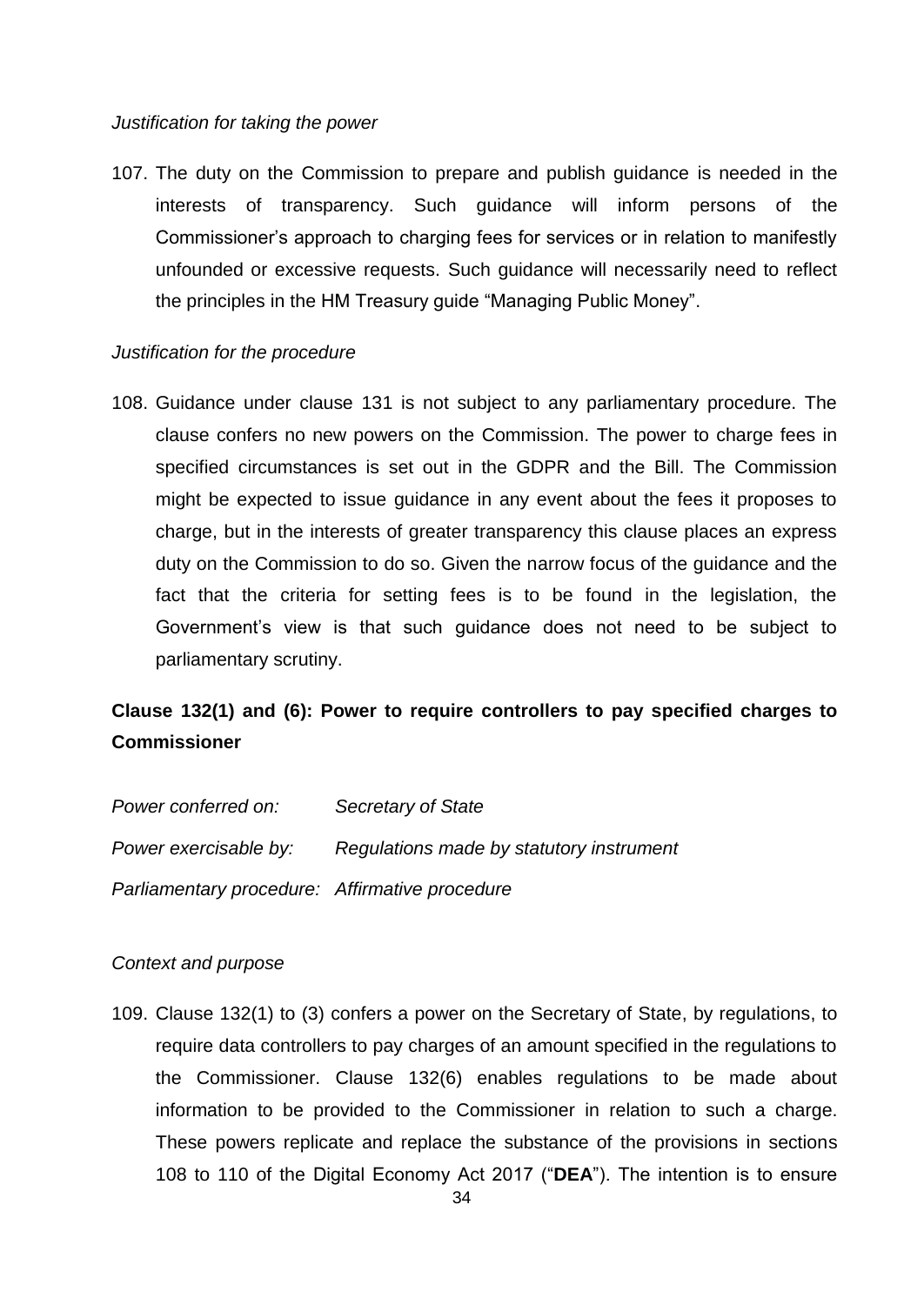that all provisions relating to the Commissioner's data protection functions are in the same piece of primary legislation.

- 110. The regulations will provide for a free-standing charge that is, where the charge does not relate to any service provided by the Commission to the data controller. They may also make provision about the times or periods within which a charge must be paid; and (relying on the generic provision in clause 168(3)) may make provision for different charges to be payable in different cases (including no charge or a discounted charge).
- 111. The clause also confers a related power for the Secretary of State by regulations to require a data controller to provide information to the Commissioner, or to enable the Commissioner to require a data controller to provide information, for the purposes of determining whether a charge is payable and the amount of any such charge.

### *Justification for taking the power*

112. It is considered appropriate for charges to be set out in regulations rather than on the face of the Bill, enabling them to be amended from time to time as necessary. The power is subject to a number of procedural safeguards (see clause 133). The Secretary of State is required to consult representatives of affected persons and (pursuant to clause 169) the Commissioner before making regulations. She must also have regard to the desirability of securing that the charges payable are sufficient to offset certain specified expenses related to the Commissioner's role as statutory regulator for data protection legislation (as defined in the Bill) and the costs arising from section 1 of the Superannuation Act 1972 or section 1 of the Public Service Pensions Act 2013 (which will replace the scheme under the Superannuation Act 1972). There is also a duty on the Secretary of State to review the working of the regulations every five years. These provisions are similar to those in section 109 of the DEA but include reference to the obligations imposed on the Commissioner as a result of the Bill.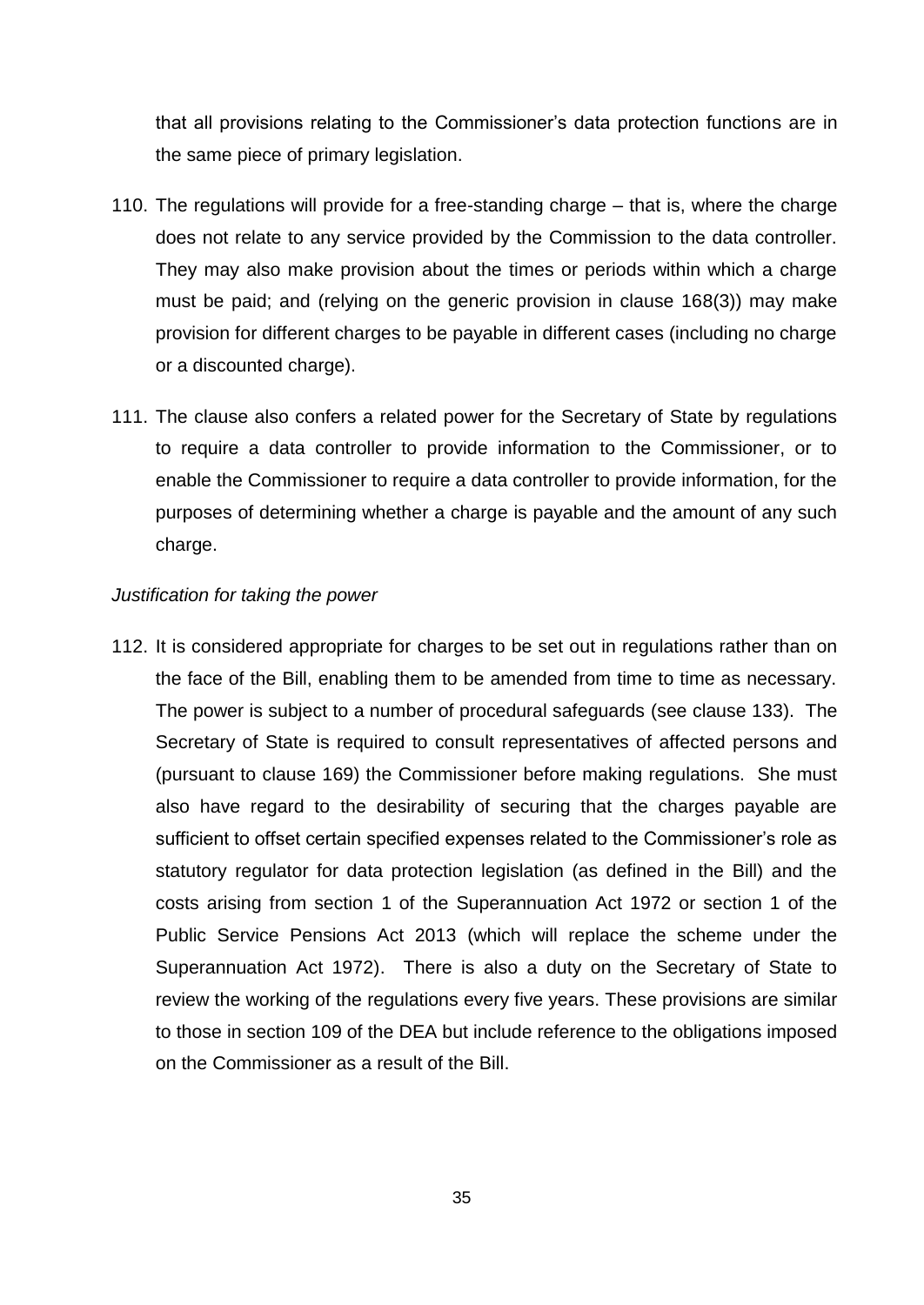*Justification for procedure selected*

113. By virtue of clause 133(4) and (5), the regulations are subject to the affirmative procedure, unless the regulations simply increase the charge made under previous regulations in line with the retail prices index, in which case the procedure is negative. The negative procedure is considered adequate where the regulations are simply uprating the level of charges to take account of inflation. Given the impact on businesses and others of any real terms increase in charges and on any changes to the information that controllers must provide the Commissioner, the higher level of scrutiny is considered appropriate in such cases. This approach reflects the recommendations of the Delegated Powers and Regulatory Reform Committee in its 21st Report of Session 2016/17.

### **PART 6: ENFORCEMENT**

**Clause 142(8): Power to confer power on the Commissioner to give an enforcement notice for the purpose of remedying other failures**

**Clause 148(5): Power to confer power on the Commissioner to give a penalty notice in respect of other failures**

| Power conferred on:                            | Secretary of State                       |
|------------------------------------------------|------------------------------------------|
| Power exercisable by:                          | Regulations made by statutory instrument |
| Parliamentary procedure: Affirmative procedure |                                          |

#### *Context and purpose*

- 114. Clause 142(1) empowers the Commissioner to give a person an enforcement notice where the Commissioner is satisfied that there has been a failure described in subsection (2), (3), (4), or (5) and specifying the manner in which the person is required to remedy that failure.
- 115. The first type of failure is where a controller or processor has failed or is failing to comply with a relevant provision of the GDPR or of the Act.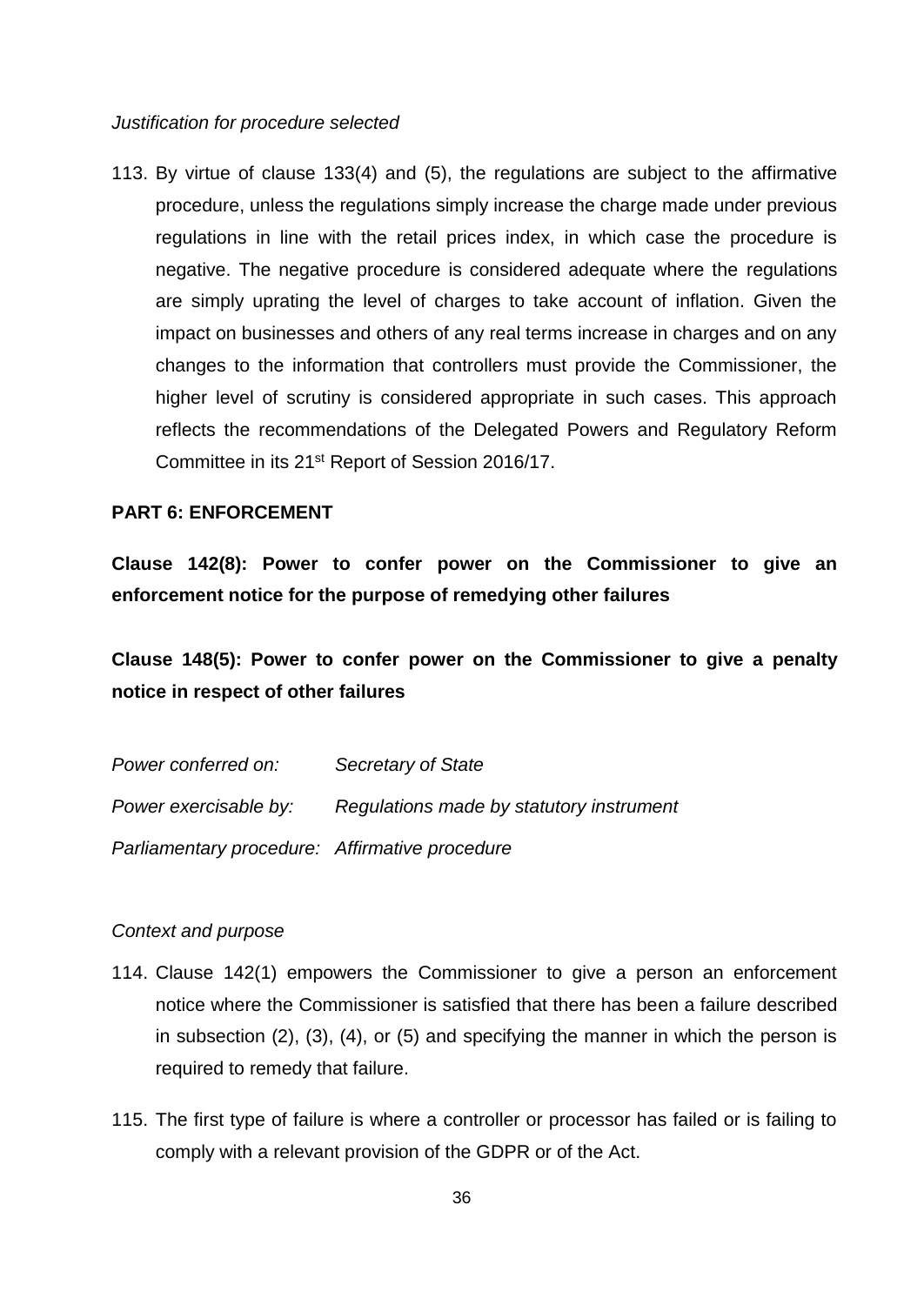- 116. The second type of failure is where a monitoring body which has not complied with an obligation under Article 41 of the GDPR (monitoring of approved codes of conduct).
- 117. The third type of failure is where the controller or processor has failed to respect the rights of the data subject conferred by the GDPR or by the Act.
- 118. The fourth type of failure is where a controller has not complied with regulations under section 132 (charges payable to the Commissioner by controllers).
- 119. Under clause 148(1) the same failures may trigger the issue of a penalty notice (although failure to comply with an assessment notice given in exercise of the Commissioner's powers under Article 58(1) of the GDPR or failure to comply with an enforcement notice may also do this).
- 120. Clause 142(8) confers on the Secretary of State power to make regulations to add to the failures which may trigger the issue of an enforcement notice. The regulations may also make provision about the giving of enforcement notices in respect of additional failures and may make consequential amendments to clauses 142 to 146 (see clause 142(10)(a) and (b)). Clauses 143 to 146 make supplementary provision about enforcement notices, the rectification and erasure of personal data, restrictions on the giving of enforcement notices and the cancellation and variation of such notices. Before making any regulations under clause 142(8), the Secretary of State is required to consult with such persons as the Secretary of State considers appropriate (clause 142(9)).
- 121. Clause 148(1) provides the Commissioner with power to give a penalty notice to a person in the same circumstances in which an enforcement notice may be issued or where there has been non-compliance with an assessment notice given in exercise of the Commissioner's powers under Article 58(1) of the GDPR or where there has been non-compliance with an enforcement notice.
- 122. Clause 140 is concerned with assessment notices which may be given to a controller or processor by the Commissioner to allow the Commissioner to assess whether there has been compliance with the data protection legislation.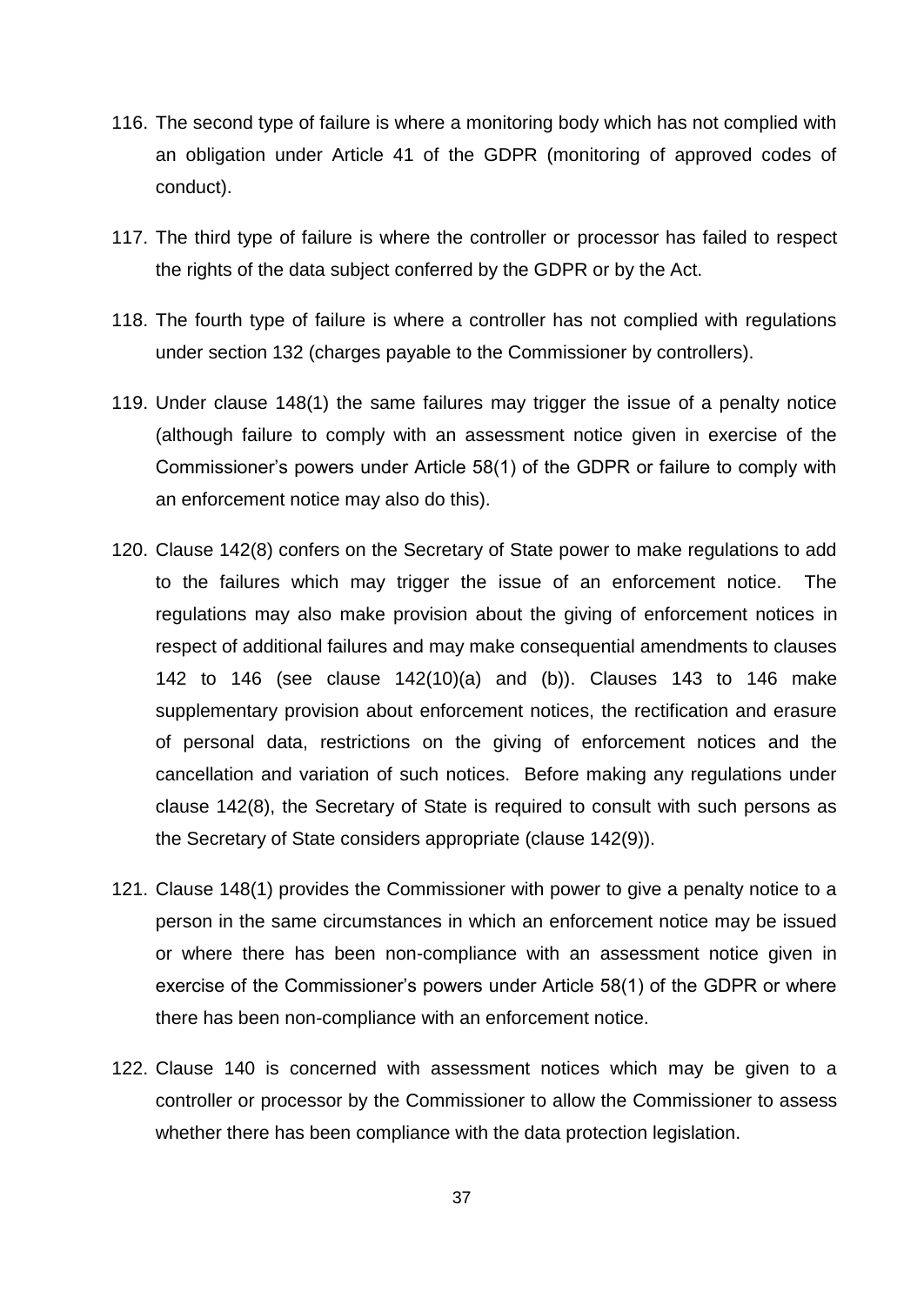- 123. Clause 148(2) and (3) deal with the matters to which the Commissioner must have regard in deciding whether to issue a penalty notice to a person and determining what the amount of the penalty should be.
- 124. Clause 148(5) empowers the Secretary of State to make regulations which give the Commissioner power to issue a penalty notice in respect of other failures and to make provision about the amount of penalty that may be imposed. The regulations may also make provision about the giving of penalty notices in relation to other failures and make consequential changes to clauses 149 to 151 which are concerned with restrictions on the giving of penalty notices, the maximum amount of a penalty and fixed penalties for non-compliance with charges regulations made under clause 132. In essence this power is a corollary to that in clause 142(8).

#### *Justification for taking the power*

125. The Bill provides for a wide range of circumstances where the Commissioner may issue an enforcement notice (and, if appropriate, a penalty notice), including in respect of a failure to adhere to the principal obligations placed on data controllers and processors. Nonetheless, the Bill imposes other duties on controllers, processors and others where a failure does not attract the power to issue an enforcement notice or a penalty notice. It may be that in the light of operational experience with the new data protection regulatory framework the Secretary of State (following consultation with the Commissioner), considers that other failures warrant the issue of an enforcement notice. These regulation-making powers provide the flexibility needed to extend the power to issue enforcement notices and penalty notices where necessary and enables this to happen relatively speedily should any gap in the enforcement framework be identified.

### *Justification for the procedure*

126. By virtue of clauses 142(10)(c) and 148(7)(c), these regulations are subject to the affirmative procedure. This is considered appropriate given the consequences for data controllers of extending the enforcement and penalty notice regimes to cover other failures, it is therefore appropriate that such regulations should be debated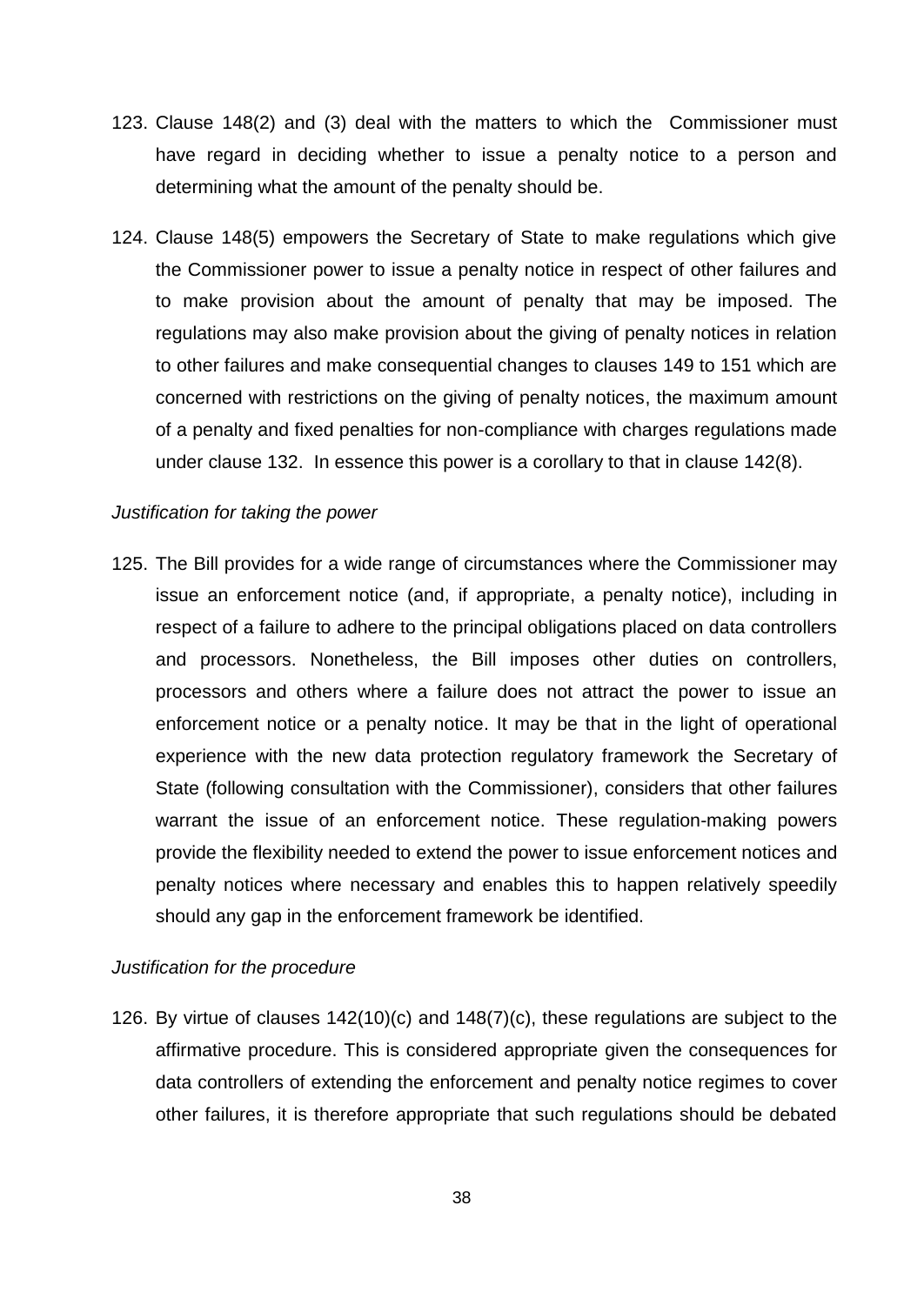and approved by both Houses. Moreover, the affirmative procedure is appropriate given the Henry VIII nature of the powers.

# **Clause 151(1): Duty to publish document specifying the amount of the penalty for a failure to comply with charging regulations.**

| Power conferred on:                | <b>Information Commissioner</b> |
|------------------------------------|---------------------------------|
| Power exercisable by:              | <b>Statutory document</b>       |
| Parliamentary procedure: Laid only |                                 |

# *Context and purpose*

127. The Bill provides that the enforcement and penalty regime applies to the failure by a controller to comply with regulations made under clause 132 (whether this is the failure to pay the charge or provide the required information). Clause 151 sets out the maximum penalty that may be charged. The Commissioner is required to produce a document that sets out the amount of the penalty that will be charged; such document may specify different amounts in different cases.

# *Justification for taking the power*

128. The Government considers it appropriate to set the maximum amount of the penalty (through a combination of the formula in clause 151(3) and regulations made under clause 132) but otherwise to leave it to the Commissioner to determine the charge, to allow flexibility to set different charges in different cases and if necessary to adjust the penalty if it is not proving a sufficient deterrent (subject always to the maximum).

# *Justification for the procedure*

129. The document must be laid before Parliament but it is not otherwise subject to any parliamentary process. This approach is considered appropriate given that the maximum amount of the penalty is provided for through a combination of provisions on the face of the Bill and regulations made under clause 132 which are subject to parliamentary scrutiny. .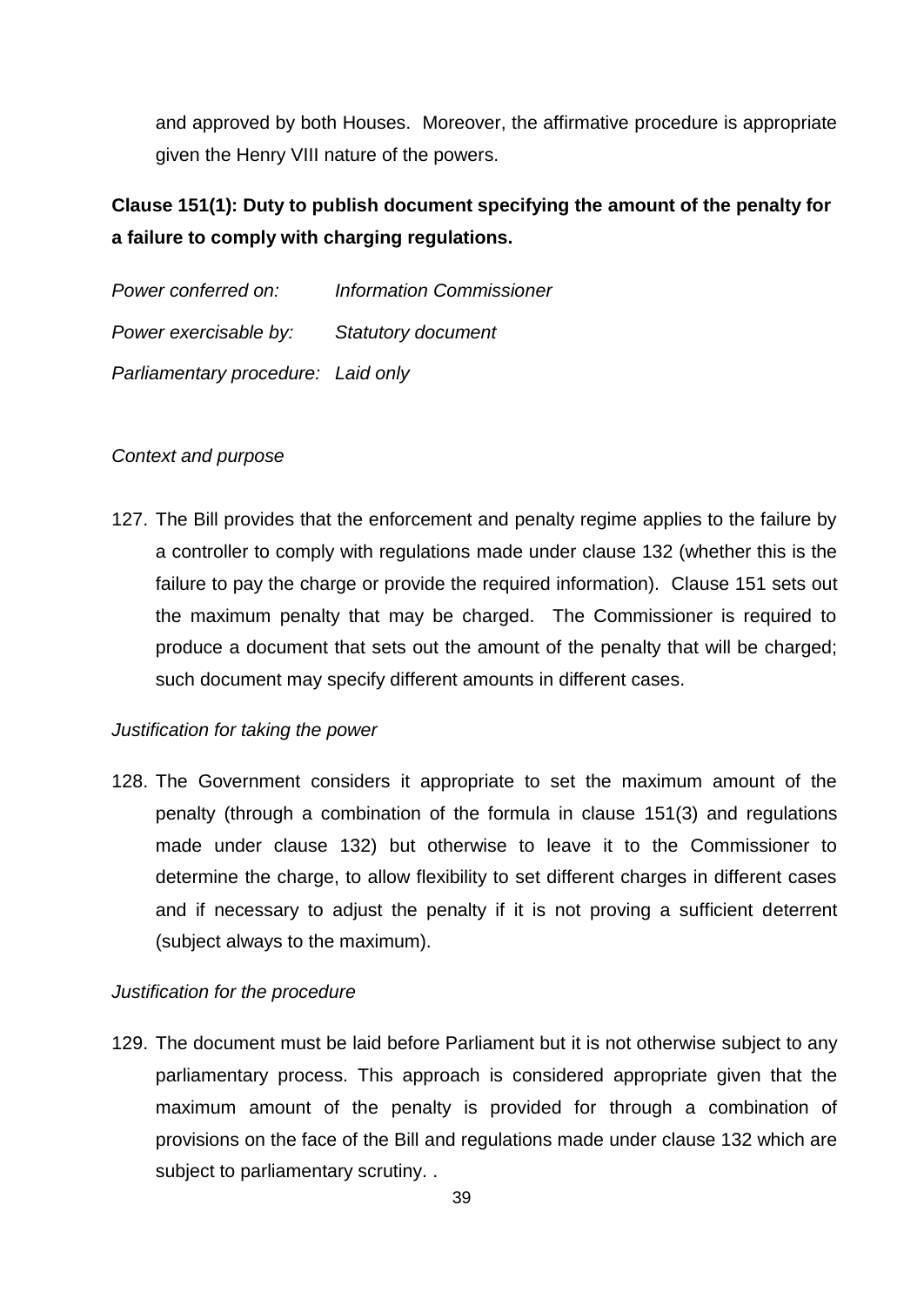### **Clause 152(1) and (2): Power to make provision about penalties**

*Power conferred on: Secretary of State Power exercisable by: Regulations made by statutory instrument Parliamentary procedure: Affirmative procedure*

#### *Context and purpose*

- 130. Clauses 148 to 151 and Schedule 16 confer power on the Commissioner to impose administrative penalties in the circumstances specified in clause 149(1). Clause 150 provides for two penalty maxima depending on the nature of the infringements: a higher maximum amount and a standard maximum amount. In the case of "an undertaking" the higher maximum amount is 20 million Euros or 4% of the undertaking's total annual worldwide turnover in the preceding financial year, in any other case the higher maximum amount is 20 million Euros. The standard maximum amount is half these levels. Clause 152(1) and (2) enables the Secretary of State to make regulations which make further provision about administrative penalties. The provision which such regulations can make are:
	- provision that a person is or is not "an undertaking";
	- provision about how an undertaking's turnover is to be determined;
	- provision for the purposes of Article 83 of the GDPR, and clauses 150 and 151 that a period is or is not a financial year;
- 131. The Secretary of State must consult such persons as the Secretary of State considers appropriate on regulation made under this clause (in addition to the general duty to consult the Commissioner).

### *Justification for taking the power*

132. The provisions in the GDPR and the Bill provide for differential maximum fines depending on whether the person on whom the fine is to be imposed is an "undertaking". Having established on the face of the Bill a formula for calculating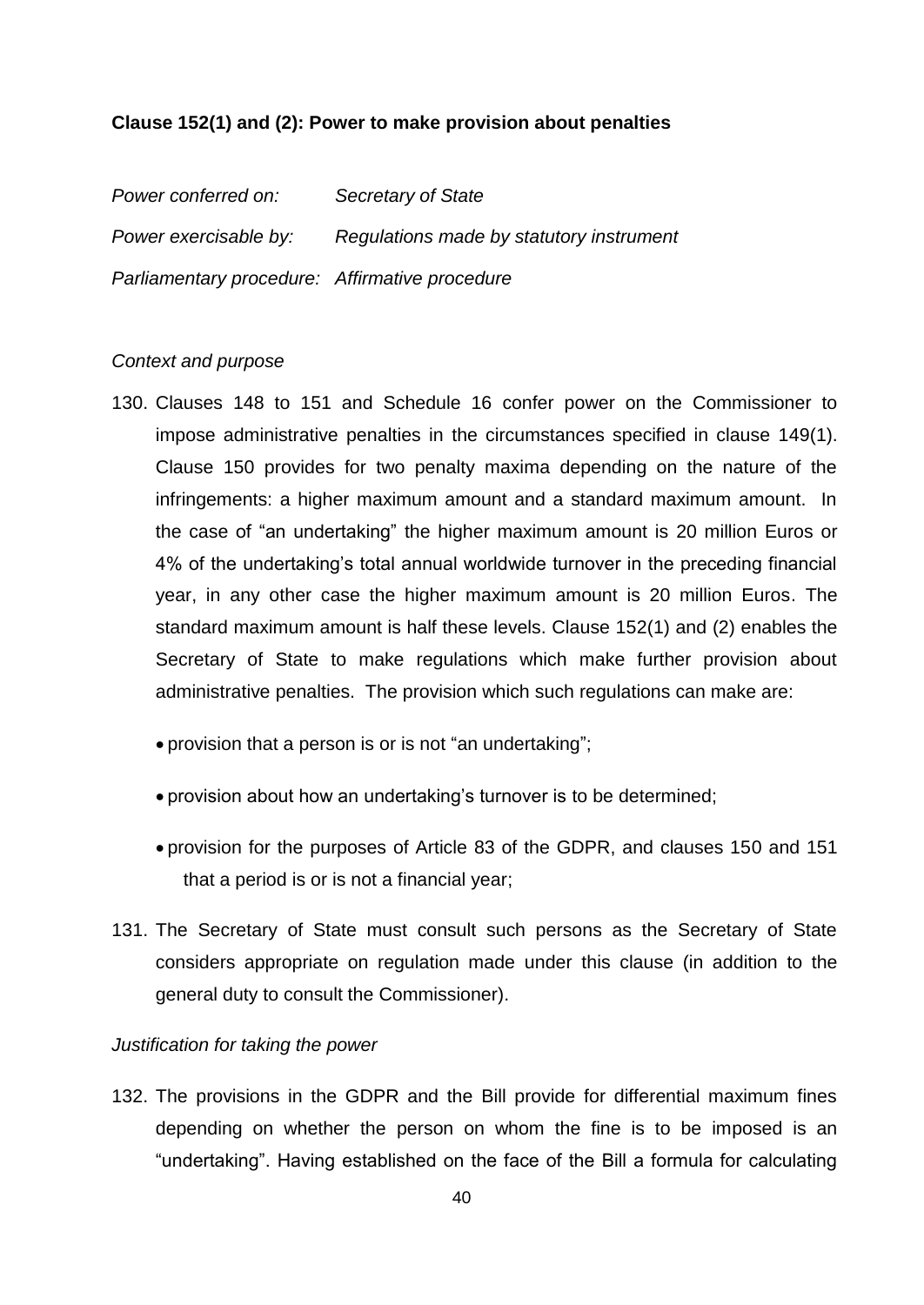the maximum fine that may be imposed on an undertaking, it is appropriate to leave to regulations, the secondary detail as to which legal persons are to be treated as being, or not being, an undertaking (which may range from commercial undertakings to different forms of public body), how to determine an undertaking's turnover (which may vary according to the nature of the undertaking) and how to define an undertaking's financial year.

#### *Justification for the procedure*

133. By virtue of clause 152(4), these powers are subject to the affirmative procedure. This is considered appropriate given that, in particular, the definition of an undertaking will determine those organisations which are potentially subject to a higher maximum monetary penalty calculated by reference to a percentage of their turnover.

#### **Clause 153(1): Duty to prepare guidance about regulatory action**

| Power conferred on:                | <b>Information Commissioner</b> |
|------------------------------------|---------------------------------|
| Power exercisable by:              | Statutory code of practice      |
| Parliamentary procedure: Laid only |                                 |

### *Context and purpose*

- 134. This provision places the Commissioner under a duty to prepare and publish guidance about how the Commissioner proposes to exercise the Commissioner's functions in connection with assessment notices, enforcement notices and penalty notices.
- 135. The Commissioner can also prepare and publish guidance about how the Commissioner proposes to exercise the Commissioner's other functions relating to enforcement.
- 136. This provision sets out the matters that must be covered in any guidance prepared by the Commissioner on assessment notices, including: provision specifying factors to be considered in determining whether to give an assessment notice to a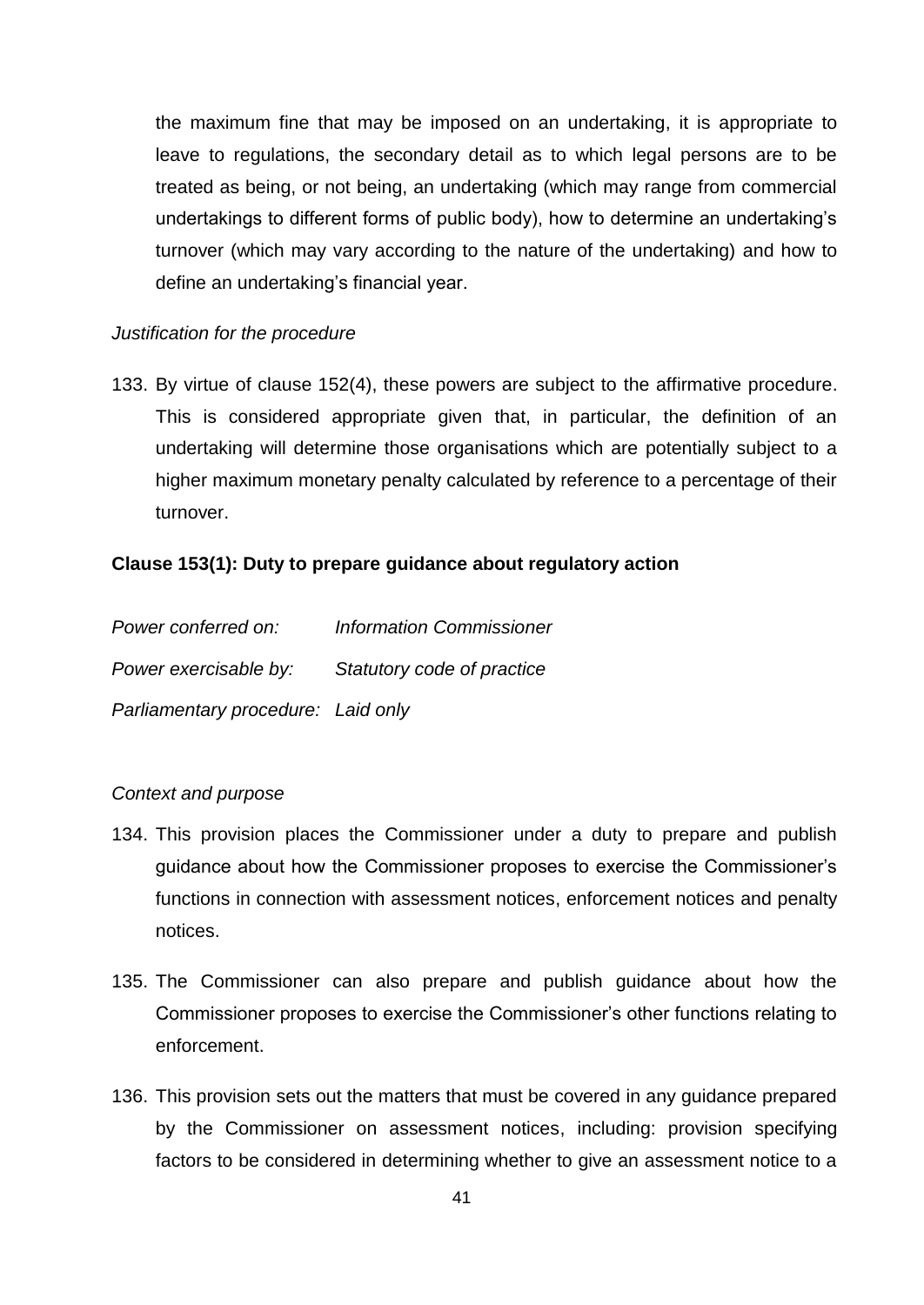person; provision specifying descriptions of documents or information that are not to be examined or inspected in accordance with an assessment notice, or are to be so examined or inspected only by a person of a description specified in the code; provision about the nature of inspections and examinations carried out in accordance with an assessment notice; provision about the nature of interviews carried out in accordance with an assessment notice; and provision about the preparation, issuing and publication by the Commissioner of assessment reports in respect of controllers and processors that have been given assessment notices.

- 137. Guidance about documents that are either not to be examined or inspected or are to be examined or inspected only by a particular person must have provisions about documents and information concerning an individual's mental health or provision of social care to that individual.
- 138. For penalty notices, the guidance must cover the circumstances in which the Commissioner would consider it appropriate to issue a penalty notice, the circumstances in which the Commissioner would consider it appropriate to allow a controller or processor make oral representations about a notice of intent and must also include an explanation of how the Commissioner will determine the amount of penalties.
- 139. It is possible for the Commissioner to alter or replace guidance and the alteration or replacement guidance must then be published. Before the publication of any guidance (including alterations or replacements) takes place, the Commissioner must consult both the Secretary of State and such other persons as the Secretary of State considers appropriate.
- 140. Section 55C of the DPA places an equivalent requirement on the Commissioner to publish guidance about monetary penalty notices.

### *Justification for taking the power*

141. The enforcement powers available to the Commissioner under the GDPR and Part 6 of the Bill are significant (as indeed are those under the DPA). That being the case, it is appropriate that data controllers and processors should continue to have clarity around how the Commissioner intends to exercise her enforcement powers.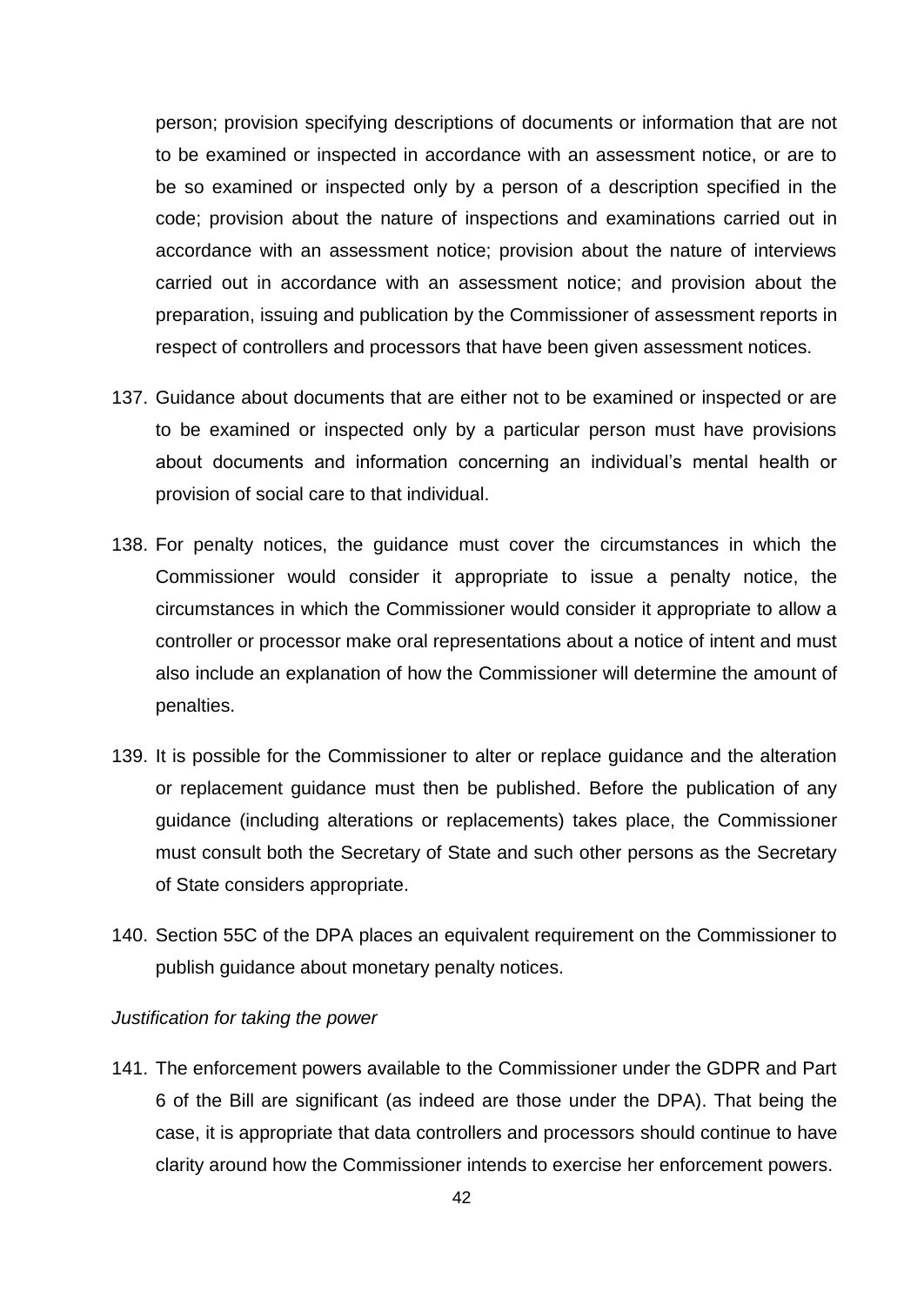#### *Justification for the procedure*

142. Guidance prepared by the Commissioner (including alterations or replacements) must be laid before Parliament; it is not otherwise subject to any parliamentary procedure (mirroring the approach in section 55C of the DPA). The Commissioner's enforcement powers are set out on the face of the GDPR and the Bill, the guidance issued under clause 153 cannot add to or otherwise amend those powers, it will simply inform data controllers and others of the Commissioner's approach to the exercise of the powers. In these circumstances, it is not considered necessary to subject the guidance to formal parliamentary scrutiny.

#### **PART 7: SUPPLEMENTARY AND FINAL PROVISION**

#### **Clause 170(1): Power to reflect changes to the Data Protection Convention**

| Power conferred on:             | <b>Secretary of State</b>                |
|---------------------------------|------------------------------------------|
| Power exercisable by:           | Regulations made by statutory instrument |
| <b>Parliamentary Procedure:</b> | Affirmative procedure                    |

### *Context and purpose*

143. Part 4 of the Bill, which provides for processing of personal data by the Intelligence Services, together with other the associated provisions in Parts 5 and 6 of the Bill insofar as they relate to Part 4, is based on the draft modernised Council of Europe Convention 108. Clause 170(1) confers power on the Secretary of State to make such provision as he or she considers necessary or appropriate in connection with an amendment of, or instrument replacing, the existing Convention 108. The power only applies where the amended or replacement instrument has, or is expected to have, effect in the UK. The "expected to have effect" formula reflects the UK's practice of not ratifying international treaties until the necessary domestic law is in place. The power does not include a power to make provision in connection with amendments of an instrument that replaced Convention 108.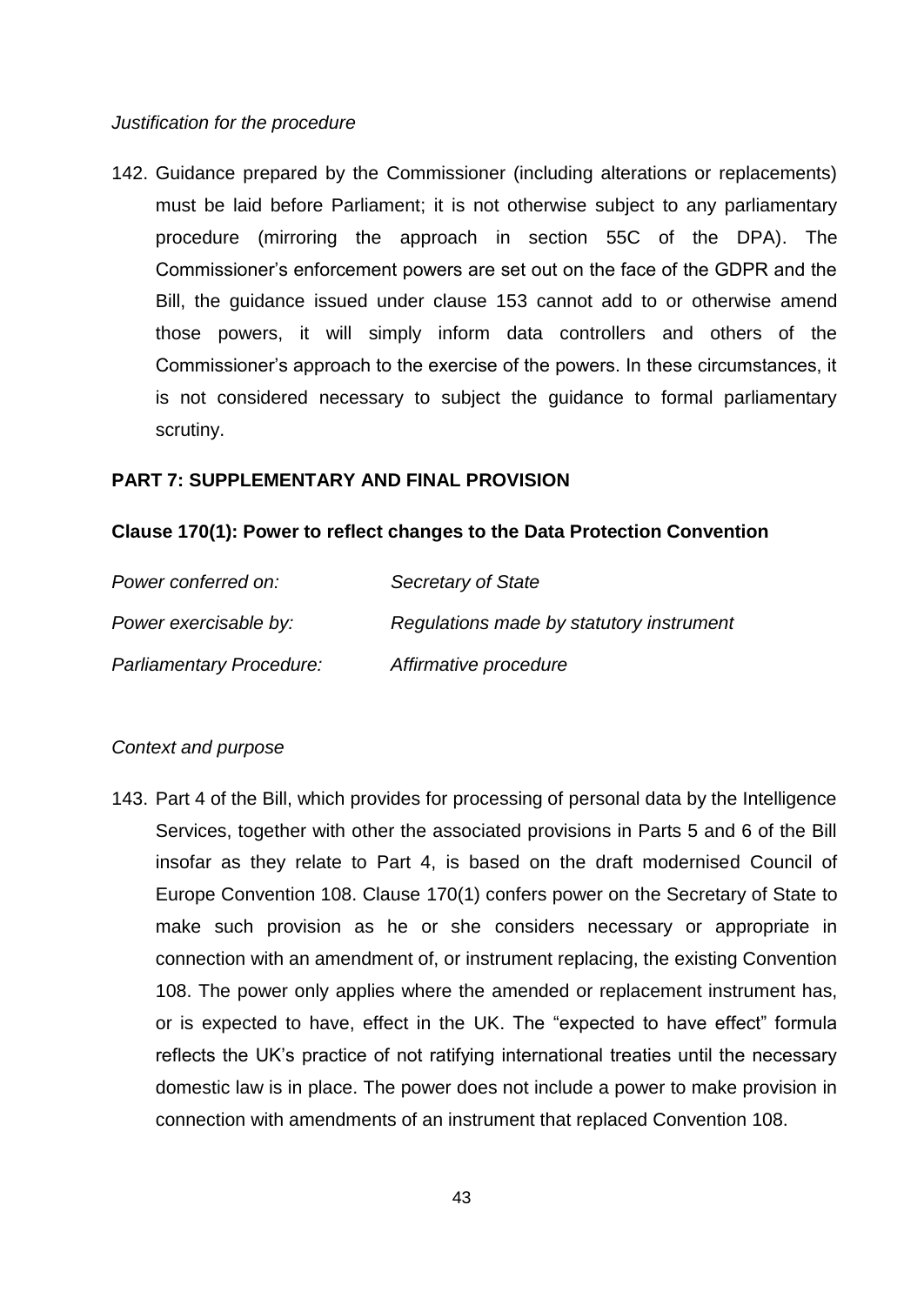144. Subsection (2) of clause 170 provides that regulations under subsection (1) may amend this Bill and), add to or otherwise amend the functions of the Commissioner. The power to amend the Act needs to go beyond the provisions in Part 4 of the Bill, which are based on the draft modernised Convention 108, as other provisions in the Bill (for example, relating to the functions of the Commissioner as set out in Schedule 13 and Part 2 of Schedule 14) also derive from Convention 108. It is also the case that following the UK's withdrawal from the EU, the modernised Convention 108 could impact on the GDPR and applied GDPR schemes, necessitating amendments to Part 2 of the Bill.

#### *Justification for taking the power*

145. The Council of Europe is in the process of revising Convention 108, with negotiations on a replacement Convention being well advanced. However, until the text of the revised Convention has been agreed, relevant provisions of the Bill must necessarily be based on the current draft of the text of the modernised Convention 108. Given that a revised Council of Europe data protection Convention is in prospect, it is necessary to have a power to amend relevant provisions of the Bill to ensure that they fully reflect the terms of the modernised Convention 108 as eventually agreed by the Council of Europe. In contrast, the GDPR and LED are settled international instruments and the Government accepts that primary legislation would be required should the Government of the day seek to amend the Data Protection Act to give effect to subsequent revisions or replacements of those instruments in order that the UK's data protection legislation remained aligned with that of the EU. Given that the GDPR and LED take effect from May 2018 and will replace the current legislative framework in the DPA, the Government considers that it is appropriate also to legislate in this Bill for a replacement legislative framework, based on the modernised Convention 108, for processing of personal data by the Intelligence Services. While it would have been preferable for the modernised Convention 108 to have been agreed before the Bill's introduction, this is not the case and it is therefore considered appropriate that a power should be taken to amend relevant provisions in the Bill should the final text of the revised Convention 108 materially depart from the existing draft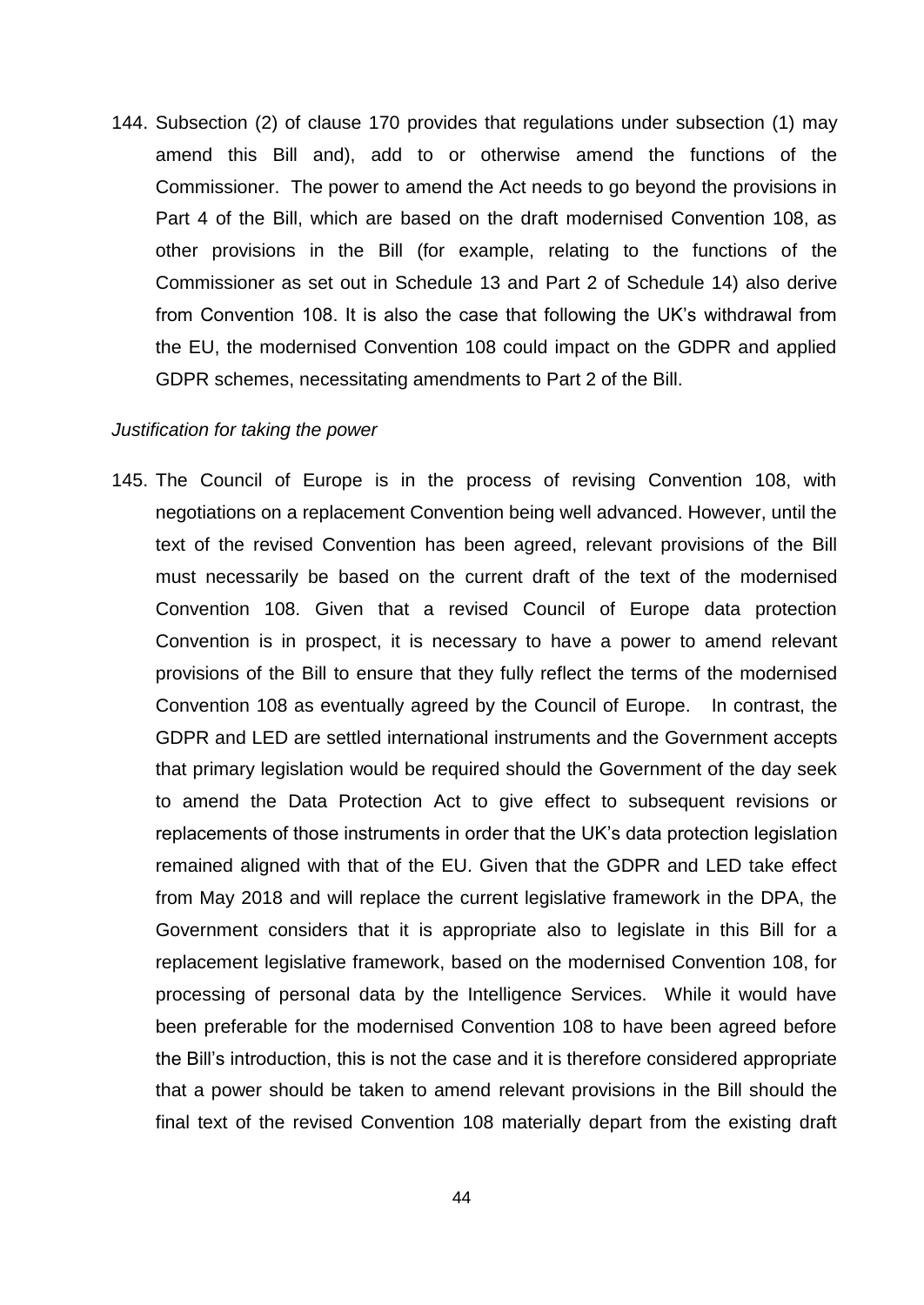text. If the revised Convention 108 is agreed during the passage of the Bill, the Government will consider the continued necessity for this power.

### *Justification for the procedure*

146. This is a wide ranging power to amend provisions in the Bill to take account of amendments to or a replacement of Convention 108. As a Henry VIII power the affirmative procedure (applied by virtue of clause 170(3)) is considered appropriate.

# **Clause 178(2): Extension of power under section 27(4) of the Police and Criminal Evidence Act 1984.**

| Power conferred on:                         | <b>Secretary of State</b>                |
|---------------------------------------------|------------------------------------------|
| Power exercisable by:                       | Regulations made by statutory instrument |
| Parliamentary procedure: Negative procedure |                                          |

## *Context and purpose*

147. Section 27(4) of the Police and Criminal Evidence Act 1984 (the "1984 Act") empowers the Secretary of State to make provision through regulations for making criminal convictions recordable. That power has been exercised through the making of the National Police Records (Recordable Offences) Regulations 2000 (S.I. 200/1139) (the "2000 Regulations"). The 2000 Regulations provide that any imprisonable offences, or those specified in the Schedule to the 2000 Regulations, are recordable offences. The 1984 Act and the 2000 Regulations extend to England and Wales only. None of the offences in the Bill are imprisonable, however clause 178(1) provides that the 2000 Regulations have effect as if offences under the Bill were listed in the Schedule to them, which has the effect of making the offences in the Bill recordable. Clause 178(2) then extends the existing power under section 27(4) of the 1984 Act to enable regulations made under it to repeal clause 178(1).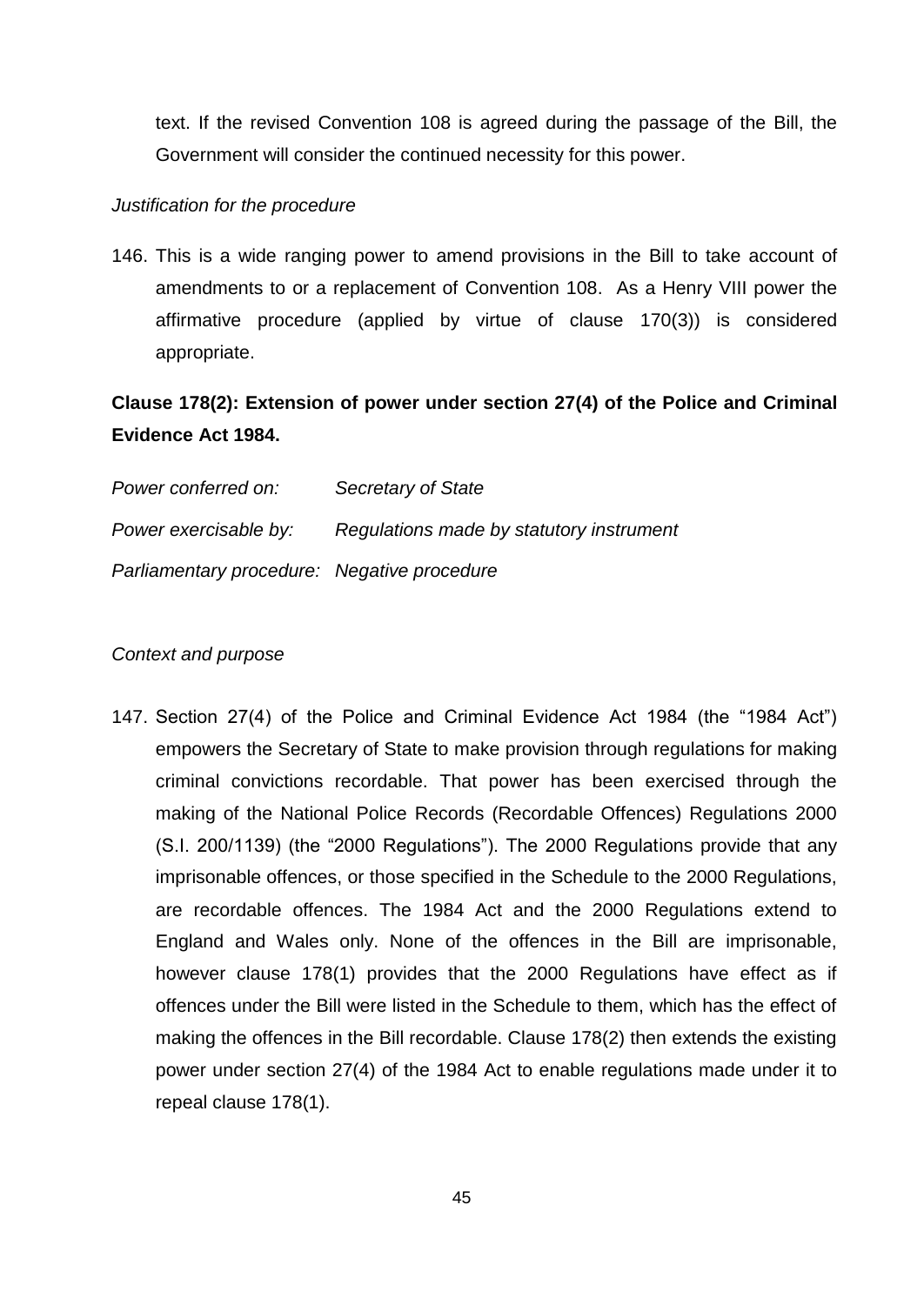#### *Justification for taking the power*

148. Without a power to repeal clause 178(1) through secondary legislation it would be necessary to make further primary legislation to remove the recordable status of any of the offences under the Bill. The reason for including clause 178(1) in the Bill, rather than making separate regulations under section 27(4) of the 1984 Act amending the 2000 Regulations to add the offences to the Schedule, is simply to ensure that the offences under the Bill are recordable from commencement: there is no need to afford these offences a special degree of permanence not attached to other offences listed in the schedule to the 2000 Regulations. It is considered that the most appropriate way to enable changes to be made in future, if needed, is through extension of the existing power under section 27(4) of the 1984 Act.

#### *Justification for the procedure*

149. The negative procedure applies for regulations made under section 27(4) of the 1984 Act. Although the extension of the section 27(4) power enables amendment to primary legislation – and so is a Henry VIII power - in this context the negative procedure is appropriate given the very limited scope of the power and to ensure consistency for any changes made to the 2000 Regulations under the section 27(4) power.

### **Schedule 17, paragraph 6(1): Power to amend Schedule 17**

| Power conferred on:             | Secretary of State                       |
|---------------------------------|------------------------------------------|
| Power exercisable by:           | Regulations made by statutory instrument |
| <b>Parliamentary Procedure:</b> | Affirmative procedure                    |

#### *Context and purpose*

150. Clause 171 effectively reproduces a section 56 of the DPA, making it an offence for an employer, or potential employer or a provider of services to the public to require a person to provide information in a "relevant record" obtained or obtainable through the exercise of a right to access information under the Bill or the GDPR in connection with that employment or services. "Relevant record" is defined in Schedule 17 as a health record (as further defined in clause 184), a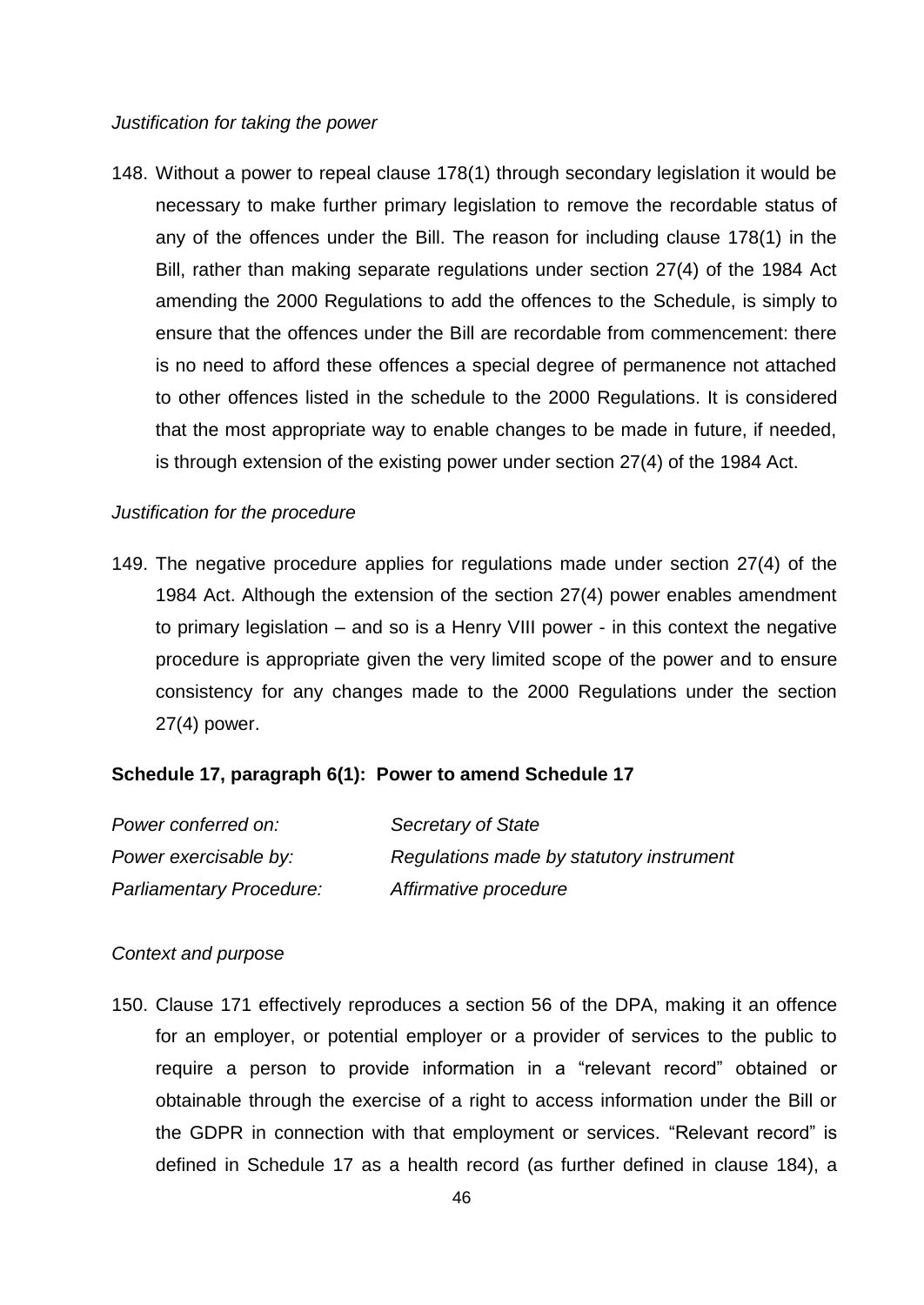relevant record relating to a conviction or caution (as further defined in paragraph 2 of Schedule 17) or relating to certain statutory functions (as further defined in paragraph 3 of Schedule 17). Paragraph 6(1) of Schedule 17 gives the Secretary of State a power to amend the Schedule.

#### *Justification for taking the power*

151. The intention of the offence in section 56 of the DPA was to address an issue of "enforced subject access" encountered following the Data Protection Act 1984 – where, for example, employers required job applicants to use their data subject access rights to obtain more criminal records information than the employer would be entitled to under a statutory criminal records check. Since the offence was commenced under the DPA 1998 further examples have arisen in other sectors – for example, by insurers to obtain health records. This illustrates the possibility of a need to make further amendments to the list of "relevant records" in future. The power in paragraph 6(1) of the Schedule would enable this.

#### *Justification for procedure selected*

152. Any change made to the definition of "relevant records" would affect the future application of the offence under clause 171. It is therefore appropriate that the affirmative procedure should apply for them. The affirmative procedure is also appropriate given the Henry VIII nature of the power.

### **Clause 179(1): Guidance about PACE codes of conduct**

| Power conferred on:             | <b>Information Commissioner</b> |
|---------------------------------|---------------------------------|
| Power exercisable by:           | Statutory guidance              |
| <b>Parliamentary Procedure:</b> | Laid only                       |

# *Purpose and context*

153. This clause provides for the Information Commissioner to issue guidance confirming how she complies with her duty under section 67(9) of the Police and Criminal Evidence Act 1984 ("PACE") in practice when exercising her investigatory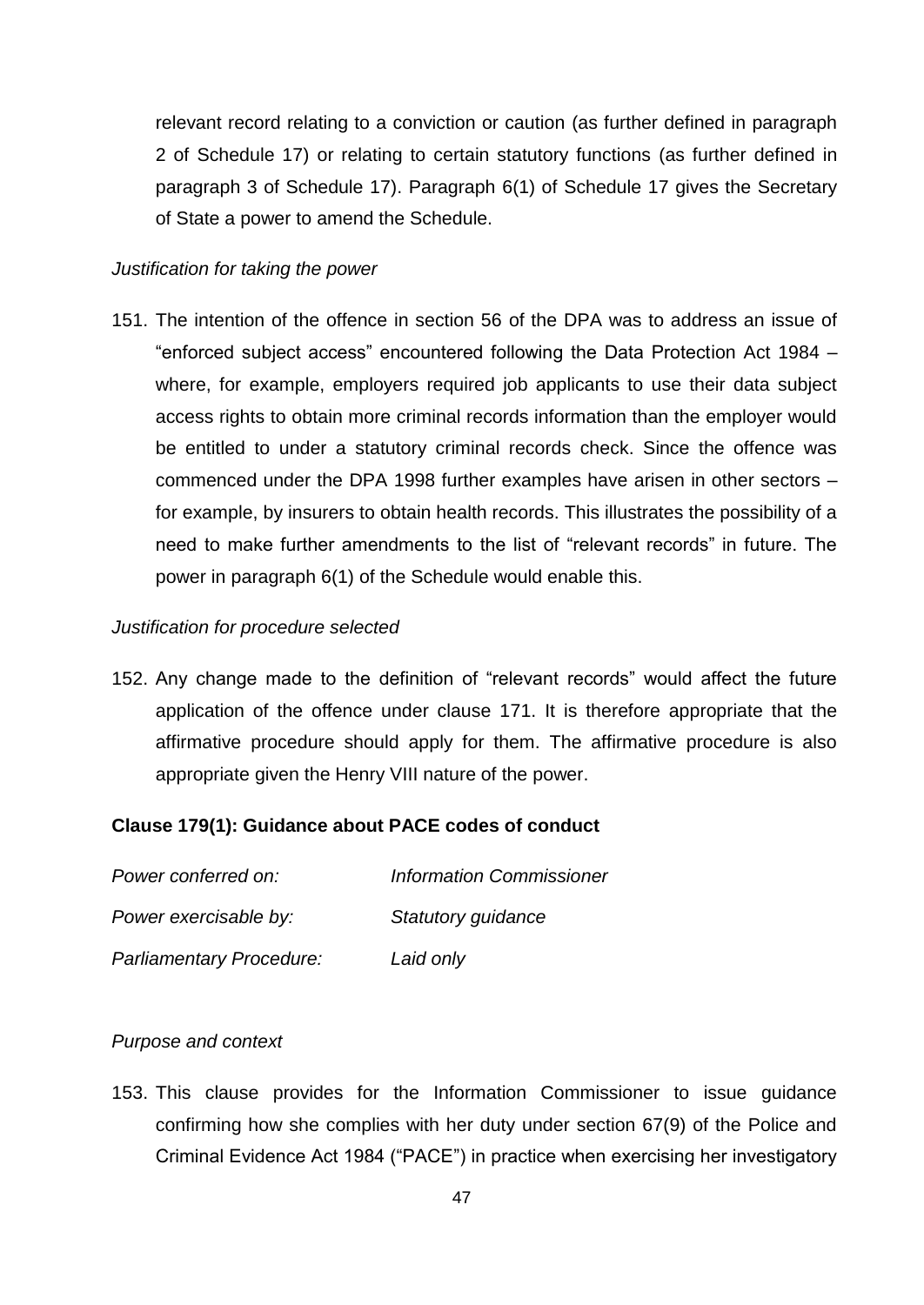powers. This duty requires the Commissioner to have regard to codes of practice issued under PACE when investigating and charging offenders.

#### *Justification for taking the power*

- 154. The clause is intended to provide greater clarity surrounding the processes the Commissioner adopts in practice when carrying out investigations to ensure she complies with the requirements on her as set out in the codes of practice issued under PACE.
- 155. The requirements in the PACE codes of practice are detailed and cover a wide range of scenarios, as such it would not be appropriate to repeat these in the Bill. However, it was considered appropriate for the Commissioner to outline the steps she takes in practice to adhere to the requirement under section 67(9) of PACE.
- 156. The guidance should provide reassurance to data controllers and processors that the Commissioner is aware of the obligations on her, and of the procedures she should be following when carrying out an investigation.

#### *Justification for procedure selected*

- 157. By virtue of clause 179(4) the guidance must be laid before each House, but is not otherwise subject to any Parliamentary procedure. This provision gives the Commissioner the power to issue practical guidance, rather than a legislative power and, as such, it is not considered necessary to subject the guidance to formal Parliamentary scrutiny.
- 158. Given the guidance is intended to confirm the steps the Commissioner takes to comply with the requirements under section 67(9) of PACE (the PACE Codes of Practice are themselves subject to Parliamentary scrutiny), the Government considered it appropriate that the Secretary of State should be consulted before such guidance is published, and that it should be laid before Parliament. This will provide the opportunity for any concerns regarding the processes the Commissioner follows to be identified and addressed, and is a more transparent process than exists under the DPA.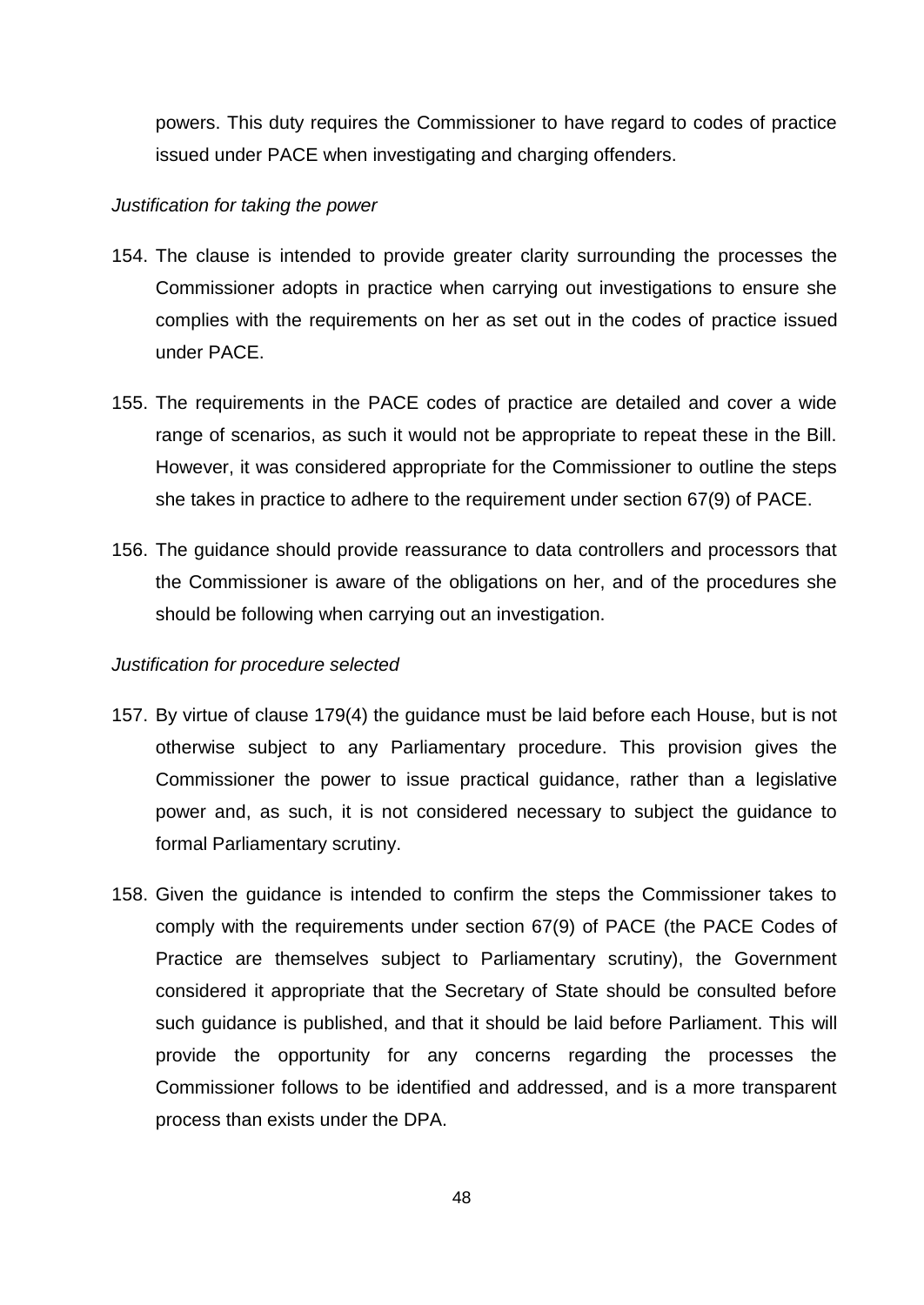## **Clause 182: Tribunal Procedure Rules**

| Power conferred on:      | Tribunal Procedure Committee (with power to allow or |
|--------------------------|------------------------------------------------------|
|                          | disallow exercised by the Lord Chancellor)           |
| Power exercisable by:    | Rules made by statutory instrument                   |
| Parliamentary Procedure: | Negative procedure                                   |

### *Context and purpose*

- 159. Clause 182 sets out powers to make provision in the Tribunal Procedure Rules ("the Rules"). Clause 182(1) allows the Rules to regulate the exercise before the Tribunal of the rights of appeal under clauses 25, 77, 109 and 154, and the right to apply for an order under clause 157 (and its exercise by a representative body). Clause 182(2) allows the Rules to make provision about securing the production of material for processing personal data, and taking certain steps in relation to equipment and material which are used for processing personal data.
- 160. These powers effectively reproduce the provisions of paragraph 7 of Schedule 6 to the DPA, with the deletion of provisions that are no longer considered to be required, and the addition of provisions about the new right to apply for an order under clause 157 and the new right to authorise a representative under clause 173 and Article 80 of the GDPR and Article 55 of the LED. The additional provisions are found in clause 182(1)(b).
- 161. Equivalent powers in relation to the rights of appeal to the Tribunal under FOIA 2000 are found in paragraph 8 of Schedule 18 (see below).

### *Justification for taking the power*

162. Amendments to the Rules will be required to regulate the Tribunal procedure for the new rights which are created under the Bill – for example, to specify the time limit for an application under clause 157 and to specify procedural requirements for representative bodies bringing applications on behalf of data subjects under Article 80 of the GDPR or Article 55 of the LED.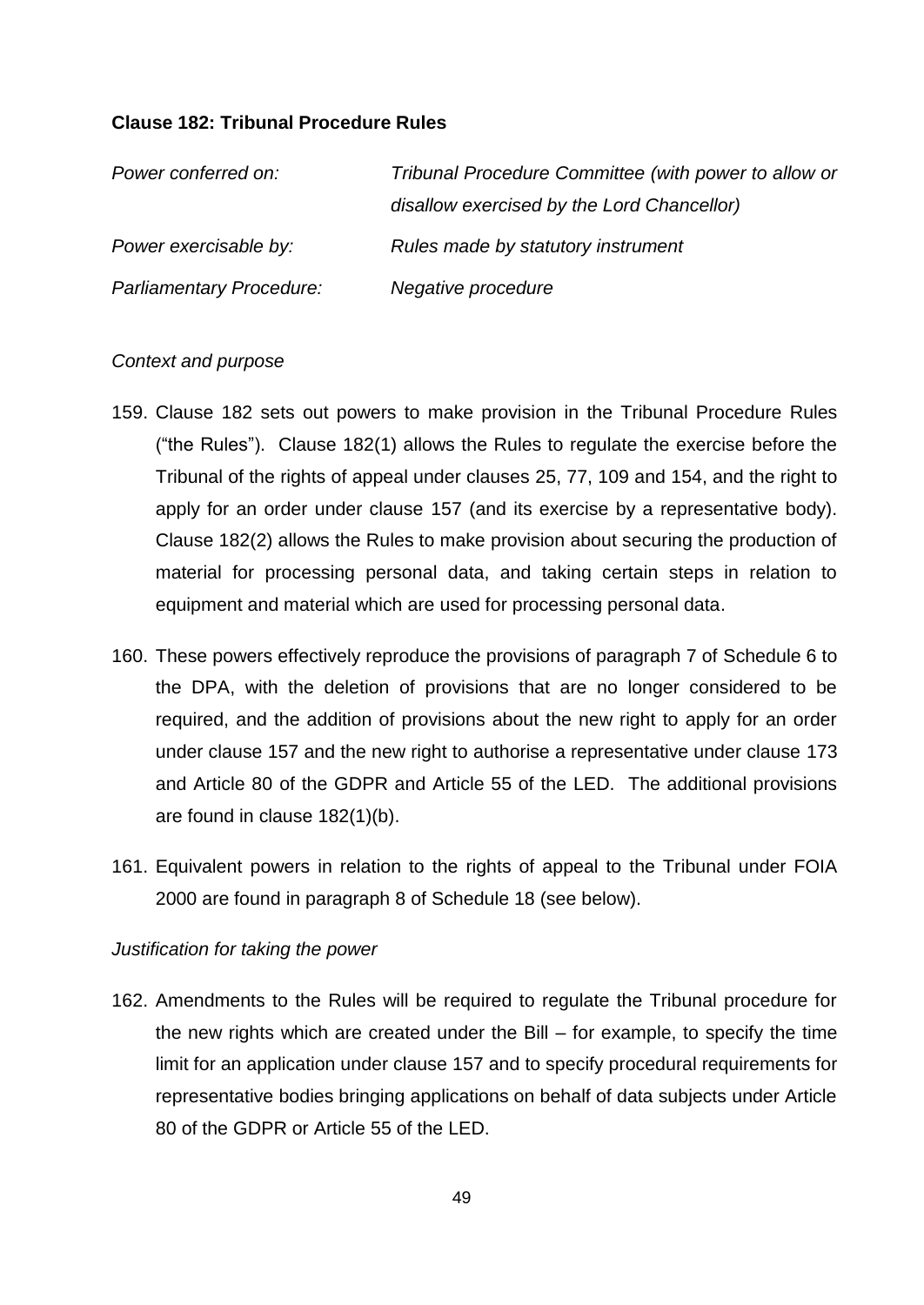- 163. Additionally, from time to time amendments may be needed to the Rules dealing with the rights of appeal and application under the Bill, to incorporate changes in the Tribunal's processes so that the Tribunal can continue to function effectively and efficiently.
- 164. Clause 182(2) allows specific provision to be made in the Rules about securing the production of material used for the processing of personal data, and inspecting, examining, operating and testing equipment and material used to process personal data, so that the Tribunal can obtain the access and information it requires to determine cases. These are matters particular to data protection cases and so not covered by the general powers to make Rules set out in the Tribunals, Courts and Enforcement Act 2007.

# *Justification for the procedure*

- 165. The negative resolution procedure is already specified in paragraph 28(6) of Schedule 5 to the Tribunals, Courts and Enforcement Act 2007, and applies to any changes made to the Rules; the Government considers that this remains appropriate for the procedural rules provided for in clause 182.
- 166. Prior to any new Rules being made, the process set out in section 22 of and Schedule 5 to the Tribunals, Courts and Enforcement Act 2007 will be followed. This requires the Tribunal Procedure Committee to meet, and to consult such persons as it considers appropriate before making the Rules. The Lord Chancellor then either allows or disallows the new Rules (giving written reasons if the Rules are disallowed). This process helps to ensure that any Rules which are made are subject to sufficient consideration and scrutiny.

# **Schedule 18, paragraph 8 – new section 61 of the Freedom of Information Act 2000: Tribunal Procedure Rules**

| Power conferred on:      | Tribunal Procedure Committee (with power to allow or |
|--------------------------|------------------------------------------------------|
|                          | disallow exercised by the Lord Chancellor)           |
| Power exercisable by:    | Rules made by statutory instrument                   |
| Parliamentary Procedure: | Negative procedure                                   |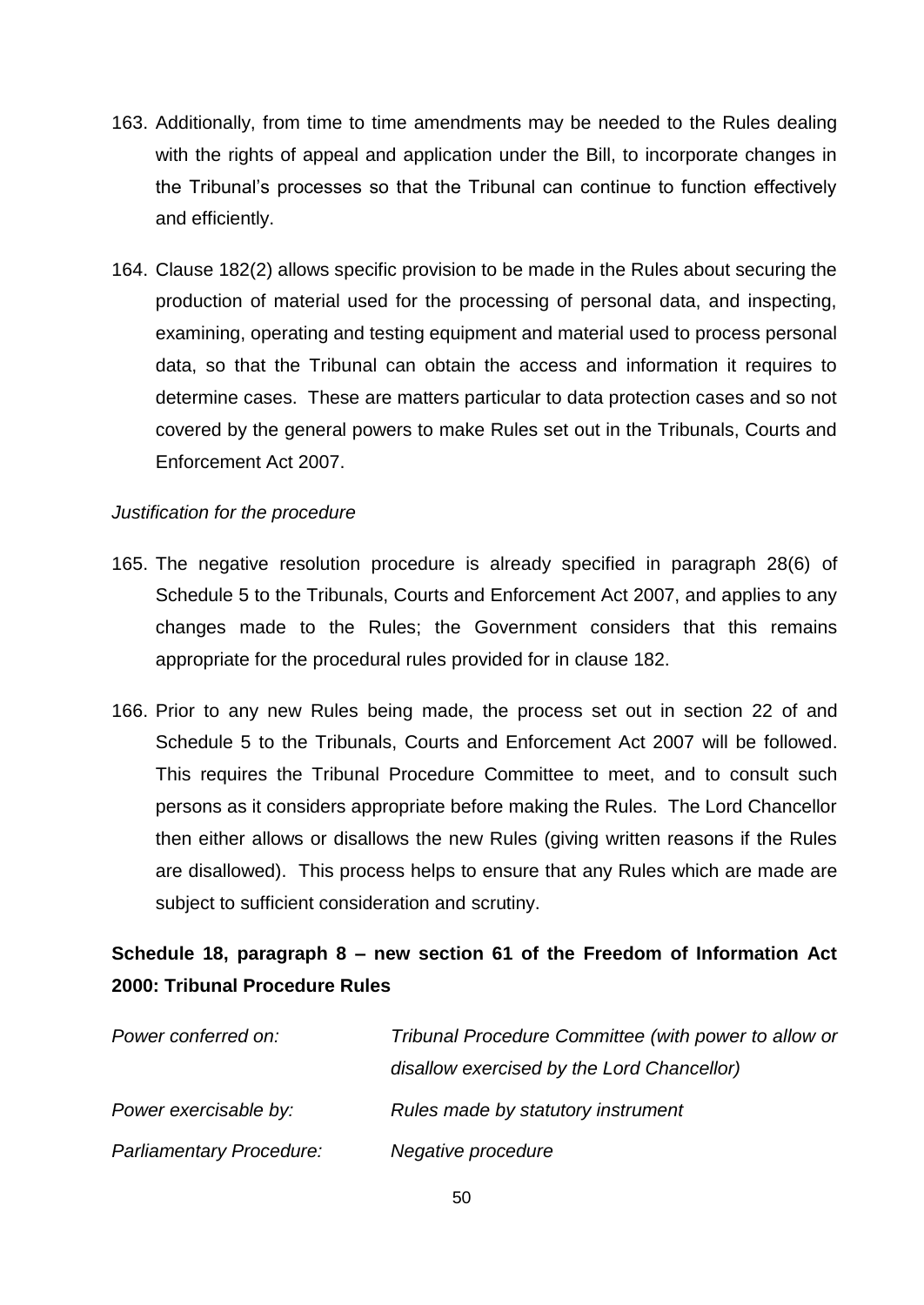## *Context and purpose*

- 167. Paragraph 8 of Schedule 18 amends the FOIA 2000 by substituting a new section 61 of that Act, which includes powers to make Tribunal Procedure Rules ("Rules"). The new section 61(1) allows the Rules to regulate the exercise before the Tribunal of the rights of appeal under sections 57 and 60 of FOIA 2000. New section 61(2) allows the Rules to make provision about securing the production of material for processing personal data, and taking certain steps in relation to equipment and material which are used for processing personal data.
- 168. These powers effectively reproduce the provisions of paragraph 7 of Schedule 6 to the DPA, but only in relation to the rights of appeal to the Tribunal under FOIA 2000. These powers are equivalent to the powers conferred in clause 182.

## *Justification for taking the power*

- 169. The power in new section 61(1) will be required from time to time to make amendments to the Rules dealing with the rights of appeal under FOIA 2000, to incorporate changes in the Tribunal's processes so that the Tribunal can continue to function effectively and efficiently.
- 170. New section 61(2) allows specific provision to be made in the Rules about securing the production of material used for the processing of personal data, and inspecting, examining, operating and testing equipment and material used to process personal data, so that the Tribunal can obtain the access and information it requires to determine cases. These are matters particular to data protection and freedom of information cases and so not covered by the general powers to make Rules set out in the Tribunals, Courts and Enforcement Act 2007.

# *Justification for the procedure*

171. The negative resolution procedure is already specified in paragraph 28(6) of Schedule 5 to the Tribunals, Courts and Enforcement Act 2007, and applies to any changes made to the Rules; the Government considers that this remains appropriate for the procedural rules provided for in new section 61.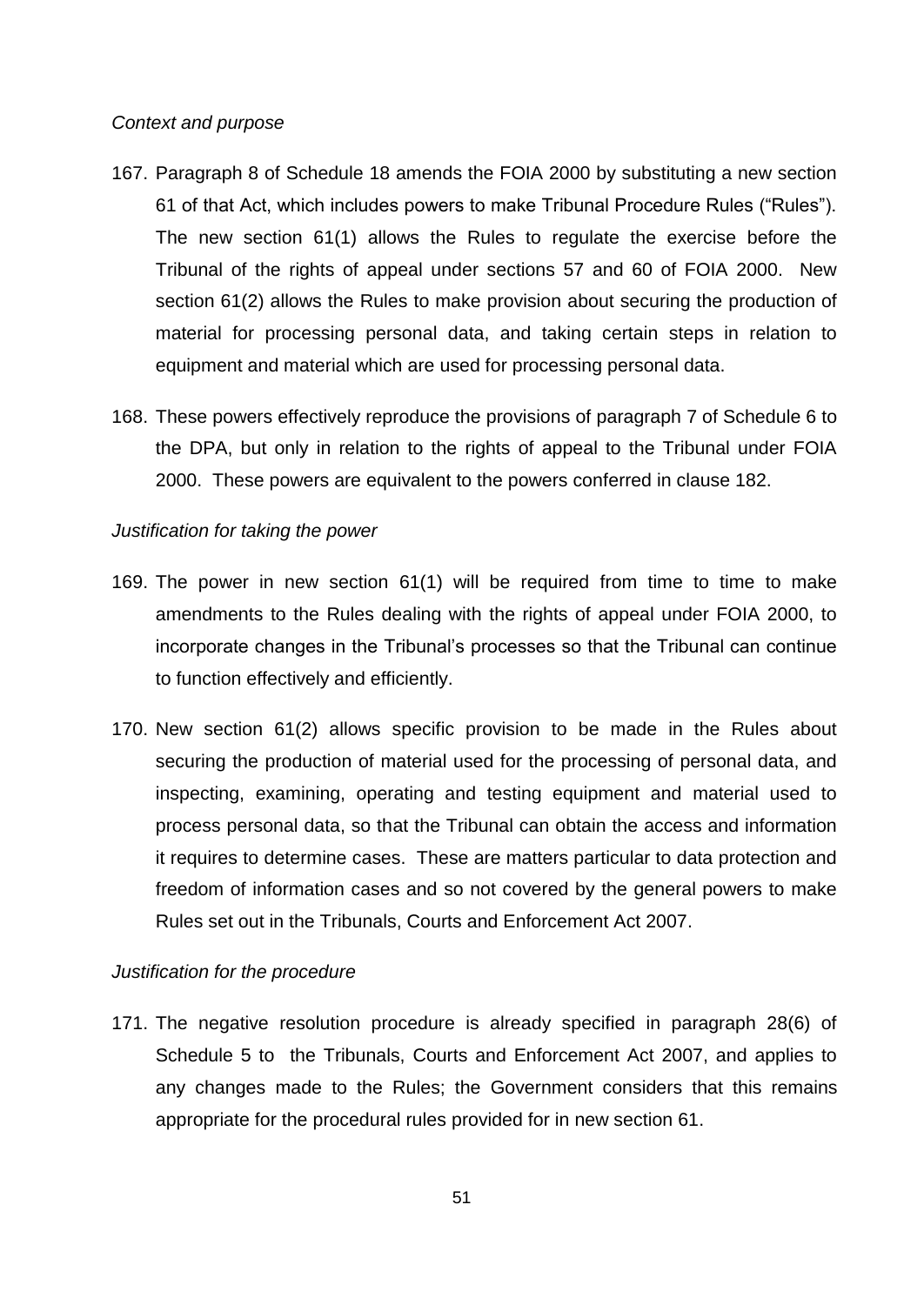172. Prior to any new Rules being made, the process set out in section 22 of and Schedule 5 to the Tribunals, Courts and Enforcement Act 2007 will be followed. This requires the Tribunal Procedure Committee to meet, and to consult such persons as it considers appropriate before making the Rules. The Lord Chancellor then either allows or disallows the new Rules (giving written reasons if the Rules are disallowed). This process helps to ensure that any Rules which are made are subject to sufficient consideration and scrutiny.

### **Clause 190(2): Power to make further consequential amendments**

| Power conferred on:             | Secretary of State                                                                                  |
|---------------------------------|-----------------------------------------------------------------------------------------------------|
| Power exercisable by:           | Regulations made by statutory instrument                                                            |
| <b>Parliamentary Procedure:</b> | Negative resolution (if it does not amend primary<br>legislation), otherwise affirmative resolution |

#### *Context and purpose*

173. Clause 190(2) confers power on the Secretary of State to make such consequential provision as he or she considers appropriate for the purposes of the Bill. Such provision may include repealing, revoking or otherwise amending primary and secondary legislation (subsection (3)(b)). The Government's view is that, in a context such as this where the Bill expressly states that a power to make consequential provision includes a power to amend primary legislation, there is a clear implication that the power to make consequential provision also includes the power to modify primary legislation in other ways (because if there is power to make amendments there is power to do something falling short of amendments).

## *Justification for taking the power*

174. The powers conferred by this clause are wide but they are limited by the fact that any amendments made under the regulation-making power must be genuinely consequential on provisions in the Bill. But there are various precedents for such provisions including section 181 of the Anti-social Behaviour, Crime and Policing Act 2014, section 85 of the Serious Crime Act 2015 and section 180 of the Policing and Crime Act 2017. Schedule 16 to the Bill already includes some changes to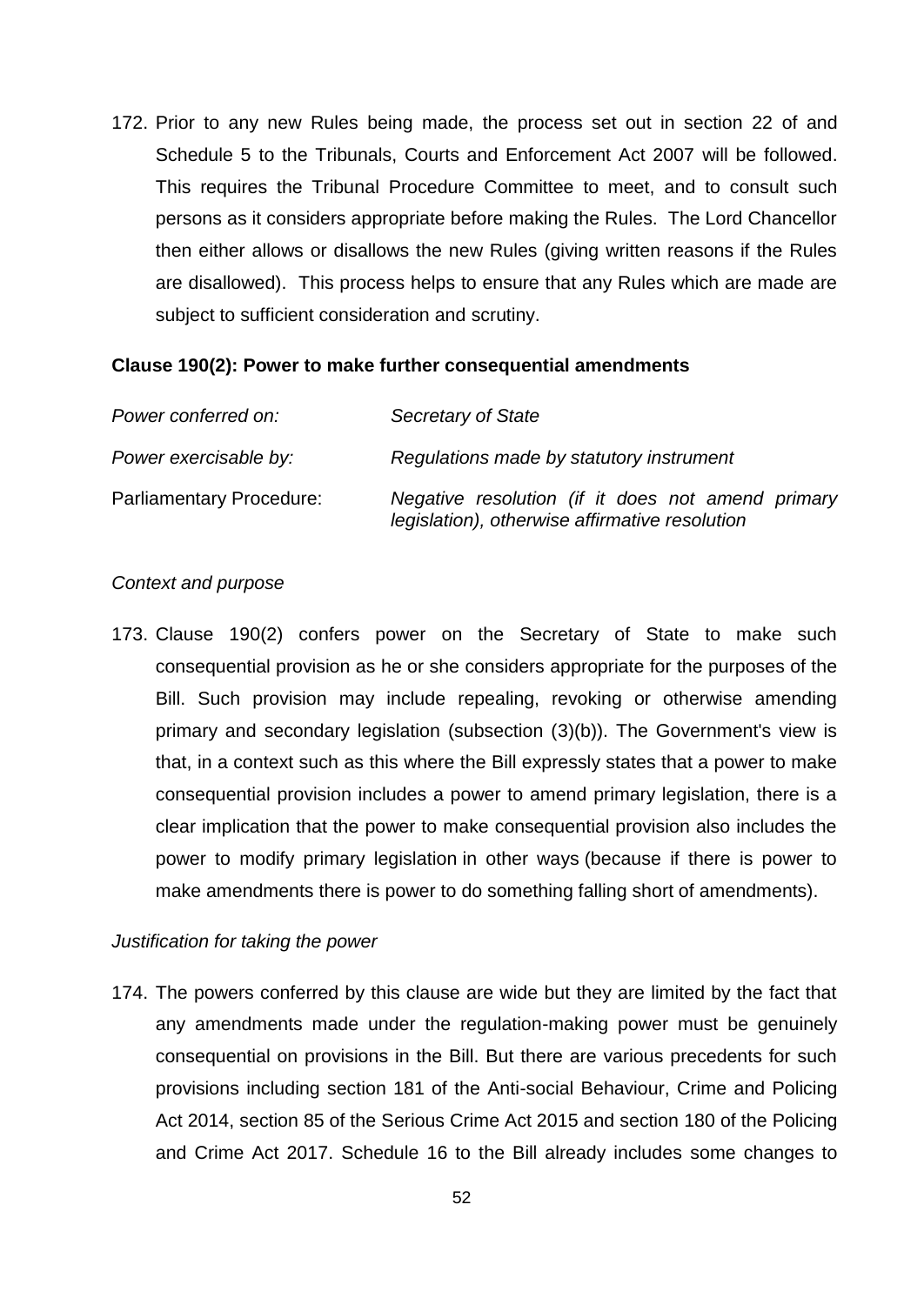other enactments as a consequence of the provisions in the Bill, but the Government is conscious that there are some 1,000 references to the DPA in other enactments which will need to be amended. While the Government aims to bring forward amendments to the Bill to make as many of the necessary consequential amendments as possible, it is nonetheless necessary and prudent for the Bill to contain a power to deal with any outstanding consequential amendments in secondary legislation.

### *Justification for the procedure*

175. If regulations under this clause do not repeal, revoke or otherwise amend primary legislation they will be subject to the negative resolution procedure (by virtue of subsection (6)). If regulations under this clause amend or repeal provision in primary legislation they will be subject to the affirmative resolution procedure (by virtue of subsection (5)) as befitting a Henry VIII power of this type. It is considered that this provides the appropriate level of parliamentary scrutiny for the powers conferred by this clause. In practice, so far as the applicable parliamentary procedure is concerned, every non-textual modification of primary legislation that is equivalent to a textual amendment will be included in an instrument that is subject to the affirmative procedure (relying on the provision in clause 169(6)).

## **Clause 191(1): Commencement power**

| Power conferred on:             | Secretary of State                       |
|---------------------------------|------------------------------------------|
| Power exercisable by:           | Regulations made by statutory instrument |
| <b>Parliamentary Procedure:</b> | None                                     |

### *Context and purpose*

176. Clause 191(1) contains a standard power for the Secretary of State to bring provisions of the Bill into force by commencement regulations.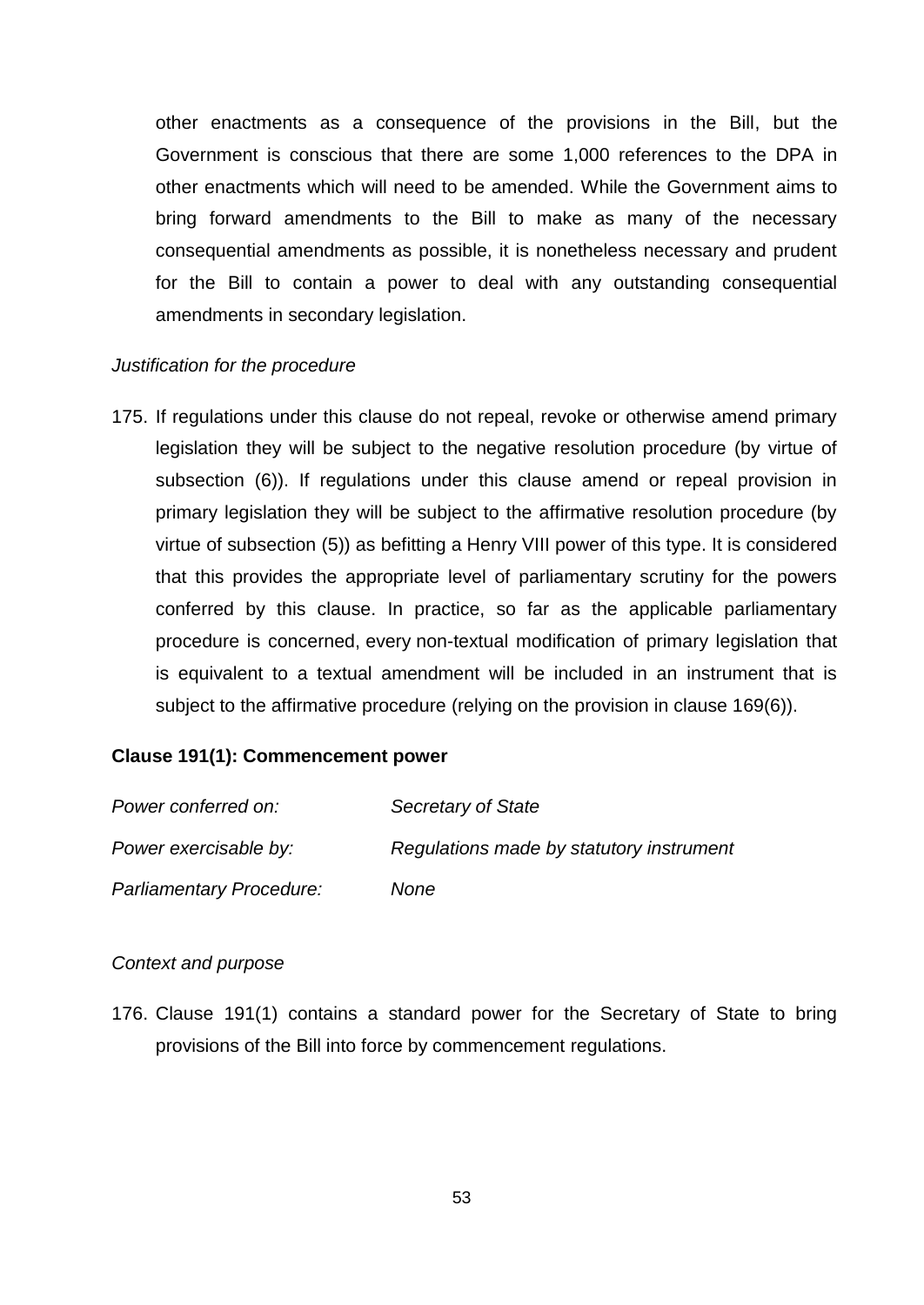## *Justification for taking the power*

177. Leaving provisions in the Bill to be brought into force by regulations will afford the necessary flexibility to commence the provisions of the Bill at the appropriate time, having regard to the need to make any necessary secondary legislation, issue guidance, undertake appropriate training and put the necessary systems and procedures in place, as the case may be.

# *Justification for the procedure*

178. As usual with commencement powers, regulations made under clause 191(1) are not subject to any parliamentary procedure. Parliament has approved the principle of the provisions to be commenced by enacting them; commencement by regulations enables the provisions to be brought into force at a convenient time.

# **Clause 192: Power to make transitional, transitory and saving provision**

| Power conferred on:     | Secretary of State                       |
|-------------------------|------------------------------------------|
| Power exercisable by    | Regulations made by Statutory Instrument |
| Parliamentary procedure | None                                     |

# *Context and purpose*

179. Clause 192 confers a power on the Secretary of State to make regulations making necessary transitional, transitory or saving provision in connection with the coming into force of any provision of the Bill.

# *Justification for delegation*

180. This standard power ensures that the Secretary of State can provide a smooth commencement of new legislation and transition between existing legislation (principally the DPA) and the Bill, without creating any undue difficulty or unfairness in making these changes. There are numerous precedents for such a power, for example, section 183(9) of the Policing and Crime Act 2017.